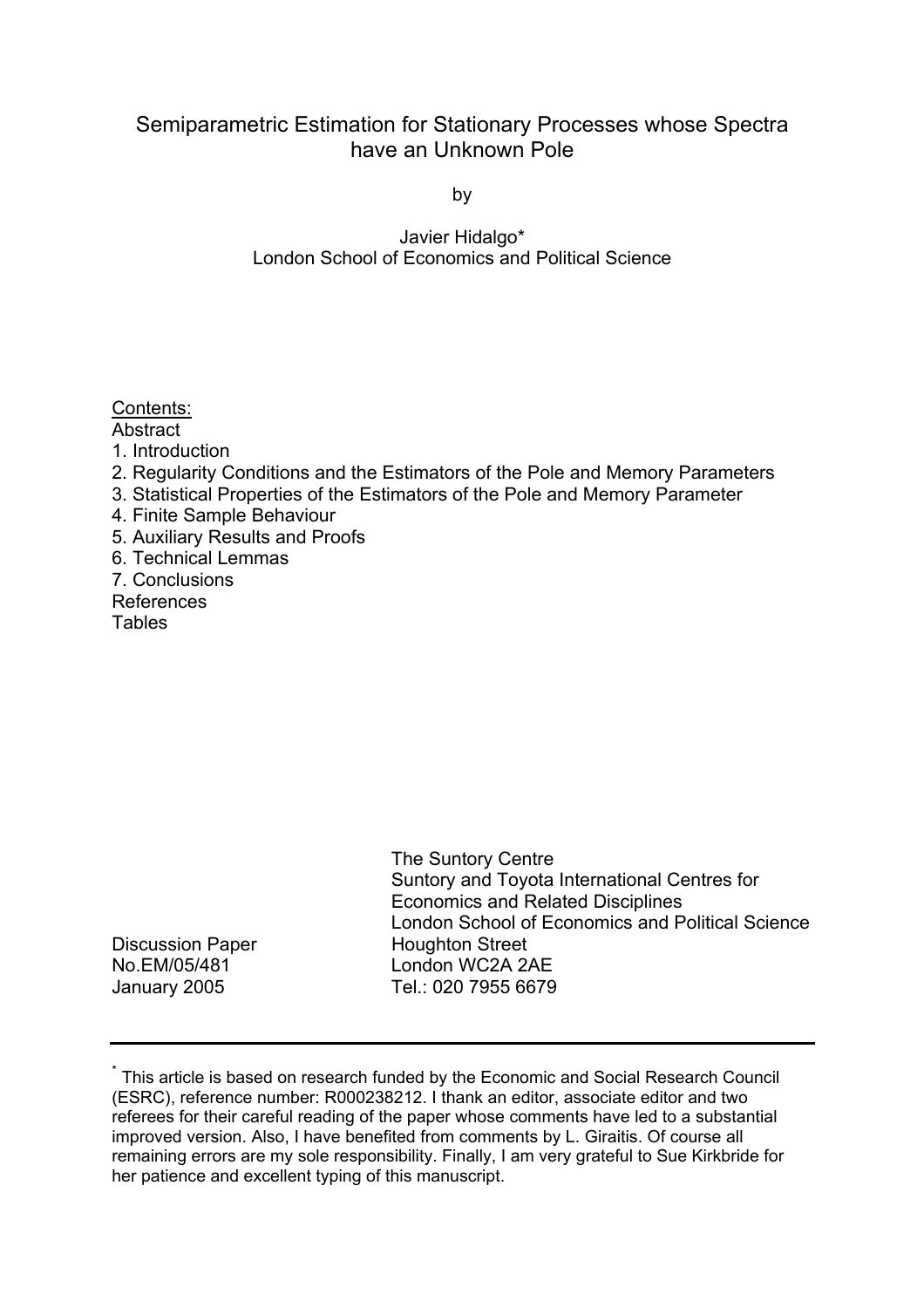## **Abstract**

We consider the estimation of the location of the pole and memory parameter,  $\lambda^0$  and α respectively, of covariance stationary linear processes whose spectral density function f(λ) satisfies f(λ) ~ C|λ − λ<sup>0</sup>|<sup>−α</sup> in a neighbourhood of λ<sup>0</sup>. We define a | consistent estimator of  $\lambda^0$  and derive its limit distribution  $Z_{\lambda^0}$  . As in related optimization problems, when the true parameter value can lie on the boundary of the parameter space, we show that  $Z$  is distributed as a normal random variable when  $\lambda^0 \in (0, \, \pi)$ , whereas for  $\lambda^0$  = 0 or  $\pi$ ,  $\overline{Z}_{\lambda^0}$  is a mixture of discrete and continuous random variables with weights equal to 1/2. More specifically, when  $\lambda^0$  = 0,  $\,Z_{_{\lambda^0}}\,$  is distributed as a normal random variable truncated at zero. Moreover, we describe and examine a two-step estimator of the memory parameter  $\alpha$ , showing that neither its limit distribution nor its rate of convergence is affected by the estimation of  $\lambda^0$ . Thus, we reinforce and extend previous results with respect to the estimation of  $\alpha$ when  $\lambda^0$  is assumed to be known a priori. A small Monte Carlo study is included to illustrate the finite sample performance of our estimators.

**Keywords:** Spectral density estimation, long memory processes, Gaussian Processes.

**JEL No.:** C14, C22.

**©** by Javier Hidalgo. All rights reserved. Short sections of text, not to exceed two paragraphs, may be quoted without special permission provided that full credit, including © notice, is given to the source.

Contact details: Javier Hidalgo Department of Economics London School of Economics email: f.j.hidalgo@lse.ac.uk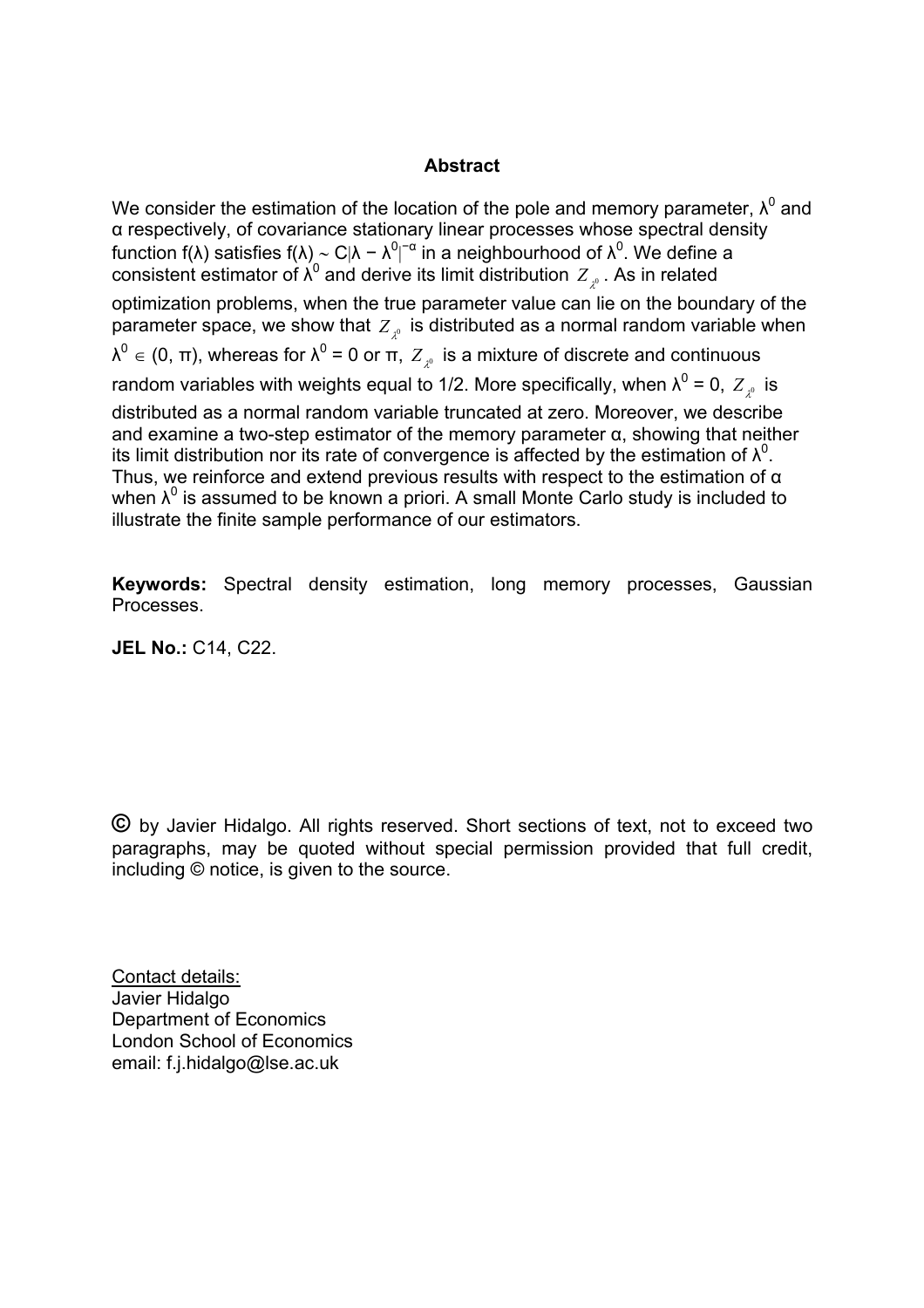#### 1. INTRODUCTION

Given a covariance stationary process  $x_t$ , observed at times  $t = 1, 2, ..., n$ , the search for cyclical components, and their estimation and testing, is of undoubted interest. This is motivated by the observed periodic behaviour exhibited in many time series and manifested by sharp peaks of the spectral density estimate.

A well known model capable of generating such a periodic behaviour is the regression model

$$
x_t = \mu + \rho_1 \cos(\lambda^0 t) + \rho_2 \sin(\lambda^0 t) + \varepsilon_t, \tag{1.1}
$$

where  $\rho_1$  and  $\rho_2$  are zero mean uncorrelated random variables with the same variance and  $\{\varepsilon_t\}$  is a stationary sequence of random variables independent of  $\rho_1$  and  $\rho_2$ . Model (1.1) has enjoyed extensive use and different techniques have been proposed for the estimation of the frequency, amplitude and phase (see Whittle (1952), Grenander and Rosenblatt (1957), Hannan (1961, 1973) and Chen (1988)). Extensions to a model with more than one periodic component have been examined by Quinn (1989) and Kavalieris and Hannan (1994), whose interest was also in testing the number of sinusoidal/cosinusoidal components. See also Quinn and Hannan (2001).

A second statistical model capable of exhibiting peaks in its spectral density function is the autoregressive  $AR(2)$  process

$$
(1 - a_1 L - a_2 L^2) x_t = \varepsilon_t \tag{1.2}
$$

when the roots of the polynomial  $(1 - a_1L - a_2L^2)$  are complex, with  $\lambda^0$  identified as the  $\arccos\left(\frac{a_1}{2\sqrt{-a_2}}\right)$ ). Models  $(1.1)$  and  $(1.2)$  represent two extreme situations explaining cyclical behaviour of the data and the peakness of the spectral density function. Model  $(1.2)$  possesses a continuous spectral density function whereas model (1.1) has a spectral distribution function with a jump at the frequency  $\lambda^0$ . The cyclical component of the data remains constant or invariant with time in model (1.1), whereas the cyclical pattern of model (1.2) fades out with time fairly quickly.

Between these two extreme situations, there exists a class of intermediate models in which the spectral density function of  $x_t$  exhibits a pole at the frequency  $\lambda^0$ . For that purpose, define the spectral density function of  $x_t$  as the function  $f(\lambda)$  which satisfies the relationship

$$
\gamma(j) = Cov(x_t, x_{t+j}) = \int_{-\pi}^{\pi} f(\lambda) \cos(j\lambda) d\lambda, \quad j = 0, 1, 2, .... \tag{1.3}
$$

We say that  $f(\lambda)$  has a pole at  $\lambda^0$  if

$$
f(\lambda) \sim C |\lambda - \lambda^0|^{-\alpha}
$$
 as  $\lambda \to \lambda^0$ , (1.4)

where  $C \in (0,\infty)$ ,  $\alpha \in (0,1)$  is the memory parameter and "∼" means that the ratio of the left- and right-hand sides tends to 1. One of the main objectives of this paper is the estimation of  $\lambda^0$ .

One model capable of generating such a cyclical behaviour in the data has been proposed by Andel (1986) and Gray et al. (1989), and defined as

$$
(1 - 2\left(\cos \lambda^{0}\right)L + L^{2})^{d} x_{t} = \varepsilon_{t}, \qquad (1.5)
$$

where L is the backshift operator,  $d = \alpha/2$  for  $\lambda^0 \in (0, \pi)$  whereas for  $\lambda^0 =$ 0 or  $\pi$ ,  $d = \alpha/4$ . The model (1.5) was coined by Gray et al. (1989) as the Gegenbauer model, who extended it to the GARMA model where the innovations  $\{\varepsilon_t\}$  follow an autoregressive moving average  $(ARMA)$  process, and later by Giraitis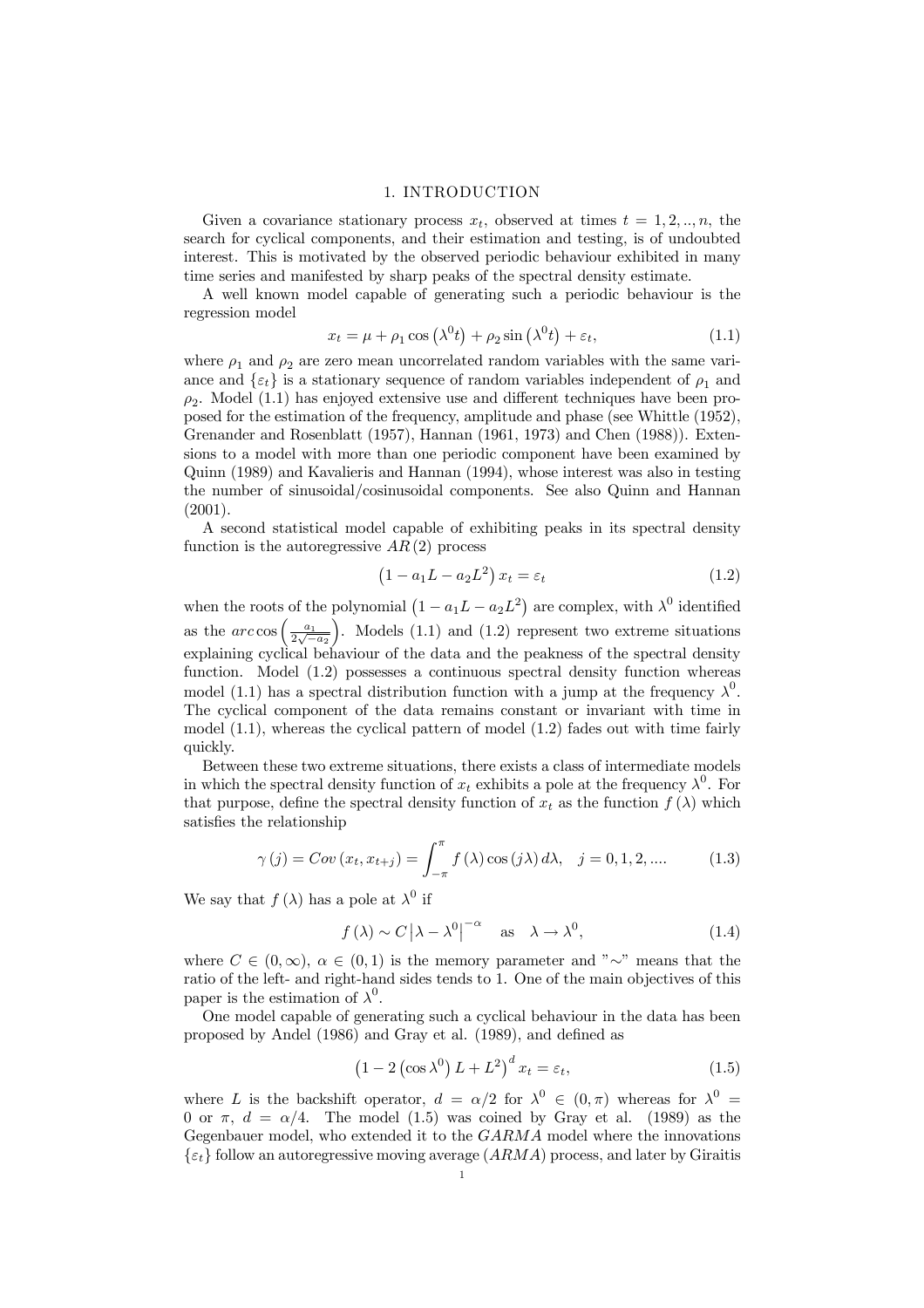and Leipus (1995) allowing for more than one pole or cyclical component. The GARMA process is characterized by having the spectral density function

$$
f(\lambda) = \frac{\sigma^2}{2\pi} \left| 1 - 2\left(\cos \lambda^0\right) e^{i\lambda} + e^{i2\lambda} \right|^{-2d} \left| \frac{a\left(e^{i\lambda}; \theta\right)}{b\left(e^{i\lambda}; \theta\right)} \right|^2, \quad -\pi < \lambda \le \pi,\tag{1.6}
$$

where  $\sigma^2 > 0$ , and  $a(\cdot)$  and  $b(\cdot)$  are polynomials of finite degree, all of whose zeroes lie outside the unit circle. When  $\lambda^0 = 0$ , we have the more familiar FARIMA model, apparently originated by Adenstedt (1974), and studied by Granger and Joyeux (1980) and Hosking (1981). GARMA models are characterized by a stronger and more persistent cyclical behaviour than  $ARMA$  models, i.e.  $(1.2)$ , but unlike model (1.1), their amplitude does not remain constant over time.

If the location of the pole  $\lambda^0$  is known, then under some regularity conditions and a correct specification of the model, Whittle estimates of the parameters  $\alpha$ (or d),  $\theta$  and  $\sigma^2$ , for example model (1.6), are known to be  $n^{1/2}$ -consistent and asymptotically normal. In the case of Gaussianity or linear processes, this was shown by Fox and Taqqu (1986), Dahlhaus (1989), Giraitis and Surgailis (1990) when  $\lambda^0 = 0$  and generalized by Giraitis and Leipus (1995) and Hosoya (1997) for  $\lambda^0$  different than 0. All these papers assume that  $f(\lambda)$  is fully specified by a set of parameters  $(\alpha, \theta', \sigma^2)'$ .

Although knowledge of  $\lambda^0$  can be realistic in some time series data, with nonseasonal data that knowledge of  $\lambda^0$  is not so clear. An example of the latter is when the practitioner is interested in estimating cycles in macroeconomic or geophysical data. Recently, Giraitis et al. (2001) have shown that Whittle estimates of  $(\alpha, \theta', \sigma^2)'$  are asymptotically the same irrespective of whether or not  $\lambda^0$  is known. In addition, they prove that the estimate of  $\lambda^0$  is *n*-consistent although its limit distribution remains an open problem.

However, if the ultimate interest is only the estimation of the memory parameter  $\alpha$ , one possible criticism of the parametric approach is that an incorrect specification of the model leads to inconsistent estimates of  $\alpha$ . One source of misspecification is the choice of a wrong value of  $\lambda^0$ . If that were the case, Whittle estimates of  $\alpha$  would be inconsistent, and it would possibly estimate the value *zero*. The latter might happen even if a semiparametric approach was adopted, see Section 3. Thus, we might conclude that the data is short memory instead of long memory dependent, which could have some adverse effects on the statistical inferences of relevant statistics such as the serial covariance, see Hannan (1976) or Taqqu (1975).

The main objectives of this paper are twofold. First, under mild conditions, to provide a consistent estimator of  $\lambda^0$  and characterize its limit distribution. In particular we show that the limiting distribution of the estimator of  $\lambda^0$  depends on whether  $\lambda^0 \in (0, \pi)$  or  $\lambda^0 = 0$  or  $\pi$ . The second objective is to investigate the consequences that the lack of knowledge of  $\lambda^0$  might have on the estimation of  $\alpha$ .

Some earlier related work has been completed by Müller and Prewitt (1992) and Yajima (1996). In the former, they estimate the peak of the spectral density  $f(\lambda)$ in a model, like that in (1.2), whose spectral density function is continuous in  $[0, \pi]$ . Looking at  $\arg \sup_{\lambda} f(\lambda)$ , where  $f(\lambda)$  is a smoothed nonparametric estimate of  $f(\lambda)$ , they show its consistency and the limit distribution to be a normal random variable when  $\lambda^0 \in (0, \pi)$ . Yajima (1996) considers the estimation of  $\lambda^0$  in a model with spectral density possessing a pole at  $\lambda^0$ . Based on the maximum of the periodogram of the data, he gave consistency and an upper rate of convergence for the estimate of  $\lambda^0$ . Unfortunately, the limit distribution was not provided which is required for statistical inferences. In addition, his results rely on the assumption that the data is Gaussian which is not required in the present paper. Finally, it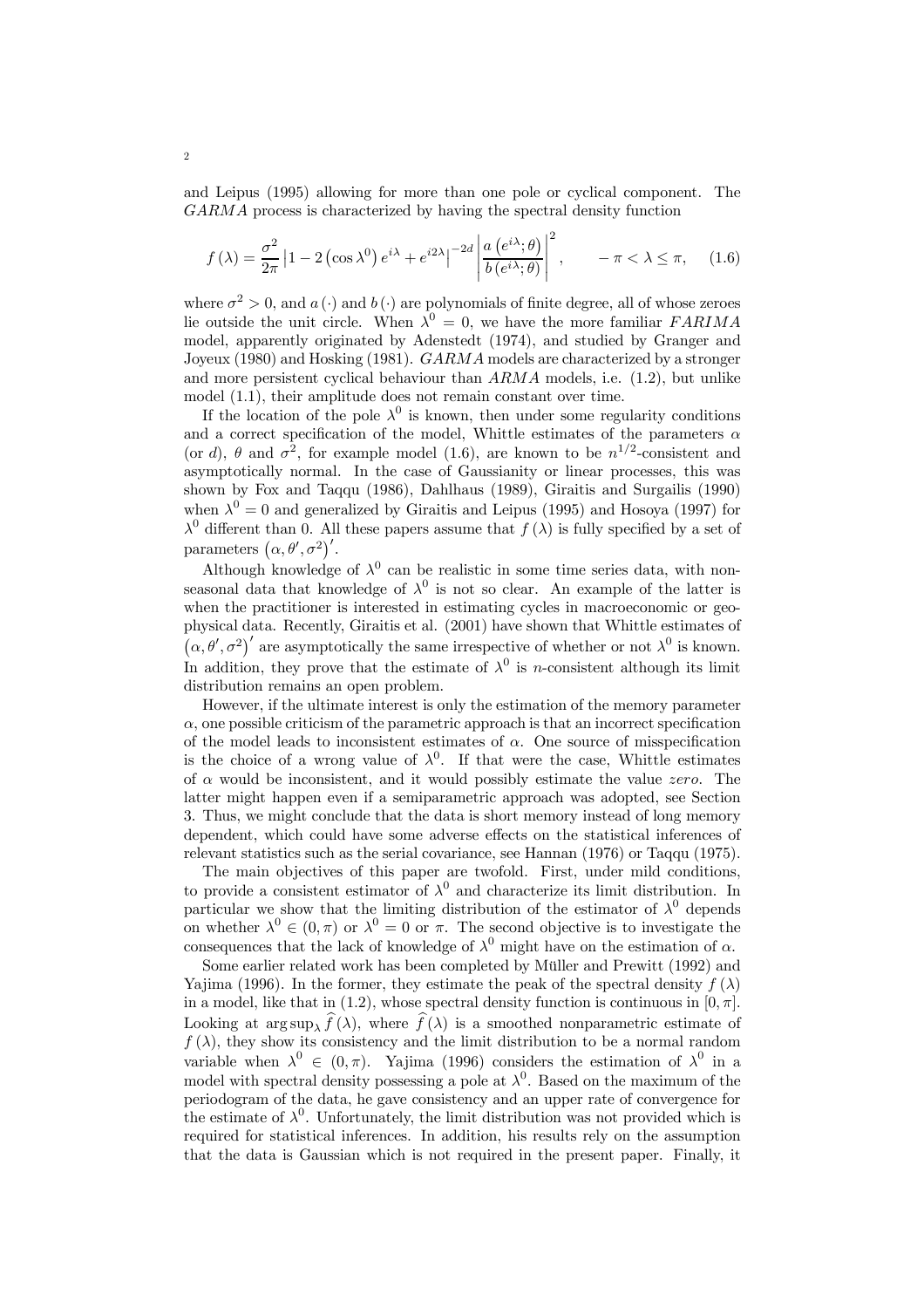should be mentioned that Giraitis and Leipus (1995) prove the consistency of  $\lambda^0$  in a model like (1.6).

The paper is organized as follows. In Section 2, we describe a semiparametric estimator of  $\alpha$  when  $\lambda^0$  is known and the estimator  $\hat{\lambda}^0$  of  $\lambda^0$ . In Section 3, we discuss the statistical properties of  $\widehat{\lambda}^0$  and we show that the asymptotic properties of a two-step estimator of  $\alpha$  remain the same irrespective of whether  $\lambda^0$  is known or estimated. The finite sample behaviour of the estimators of  $\lambda^0$  and  $\alpha$  are analyzed in Section 4 through a Monte-Carlo study. Section 5 provides the proofs of the results given in Section 3 which apply a series of lemmas given in Section 6. Finally, Section 7 contains a summary.

### 2. REGULARITY CONDITIONS AND THE ESTIMATORS OF THE POLE AND MEMORY PARAMETER

Let  $\{x_t\}$  be a covariance stationary linear process observed at times  $t = 1, 2, ..., n$ , with spectral density  $f(\lambda)$  satisfying (1.4). When  $\lambda^0$  is known, under the semiparametric specification (1.4), several estimators of the memory parameter  $\alpha$  have been proposed and examined. In this paper, to estimate  $\alpha$  we shall use a modification of the log-periodogram estimator, see Robinson (1995a), which we now describe. Consider the average periodogram spectral density estimator of  $f(\lambda)$ ,

$$
\ddot{f}_{\ell} = \ddot{f}(\lambda_{\ell}) = \frac{1}{2k_1 + 1} \sum_{|j| \le k_1} I_{\ell + j},
$$
\n(2.1)

where  $I_{\ell} = I(\lambda_{\ell})$  denotes the periodogram of  $x_t$ , that is

$$
I_{\ell} = \left| (2\pi n)^{-1/2} \sum_{t=1}^{n} x_t e^{it\lambda_{\ell}} \right|^2 \quad \ell = 1, ..., [n/2]
$$
 (2.2)

and  $I_0 = 0$ , where  $\lambda_{\ell} = (2\pi\ell)/n$  for  $\ell = 1, 2, ..., [n/2], [z]$  denotes the integer part of z and  $k_1 = k_1(n)$  is a positive number which increases slowly with n, that is  $k_1^{-1} + n^{-1}k_1 \to 0$ . (Observe that the definition of  $I_\ell$  entails sample-mean correction.) Let  $\psi(u)$  be a weight function in  $(0, 1)$ , and write

The equation is given by 
$$
\mathbf{r} = \mathbf{r} \times \mathbf{r}
$$
 and  $\mathbf{r} = \mathbf{r} \times \mathbf{r}$ .

$$
\widehat{\alpha}\left(\lambda_q\right) = \frac{1}{2\overline{h}_{\psi}k} \sum_{p=1}^{k} \psi_p \left( \log \widehat{f}_{q+p} + \log \widehat{f}_{q-p} \right),\tag{2.3}
$$

where  $\psi_p = \psi(p/k), \bar{h}_{\psi} = -k^{-1} \sum_{p=1}^k \psi_p \log(p/k), \hat{f}_{\ell} = \max(\tilde{f}_{\ell}, n^{-1})$  and  $k =$  $k(n)$ , a positive number which increases slowly with n, that is  $k^{-1} + n^{-1}k \to 0$ .

**Definition 2.1.** If  $\lambda^0$  is known, we define the estimator of the memory parameter  $\alpha$  as  $\hat{\alpha}(\lambda_s)$ , where  $\lambda_s$  is the closest Fourier frequency  $\lambda_a$  to  $\lambda^0$ .

**Remark 2.1.** The motivation to use  $\hat{f}_{\ell}$  instead of  $\hat{f}_{\ell}$  in (2.3) is due to the singular behaviour of  $\log x$  at  $x = 0$ . Specifically for the proof of tightness, i.e. Proposition 5.4 in Section 5, we have not been able to bound some probabilities or moments for all  $n \geq n_0$  as required. This problem, of course, does not appear as  $n \to \infty$  as can be observed from Propositions 5.1 to 5.3 nor if our goal were to examine the behaviour of  $\hat{\alpha}(\lambda_s)$ . We do not believe that this adjustment is needed in practice and have made it here only because we cannot establish Theorem 3.2 (cf. Proposition 5.4) without it, unless some additional stronger conditions were introduced. For instance, the normality of the data.

We now define our estimator of 
$$
\lambda^0
$$
 as  $\hat{\lambda}^0 = \lambda_{\hat{q}} = (2\pi \hat{q})/n$ , where  
\n
$$
\hat{q} = \arg \max_{q=0,\dots,[n/2]} \hat{\alpha}(\lambda_q).
$$
\n(2.4)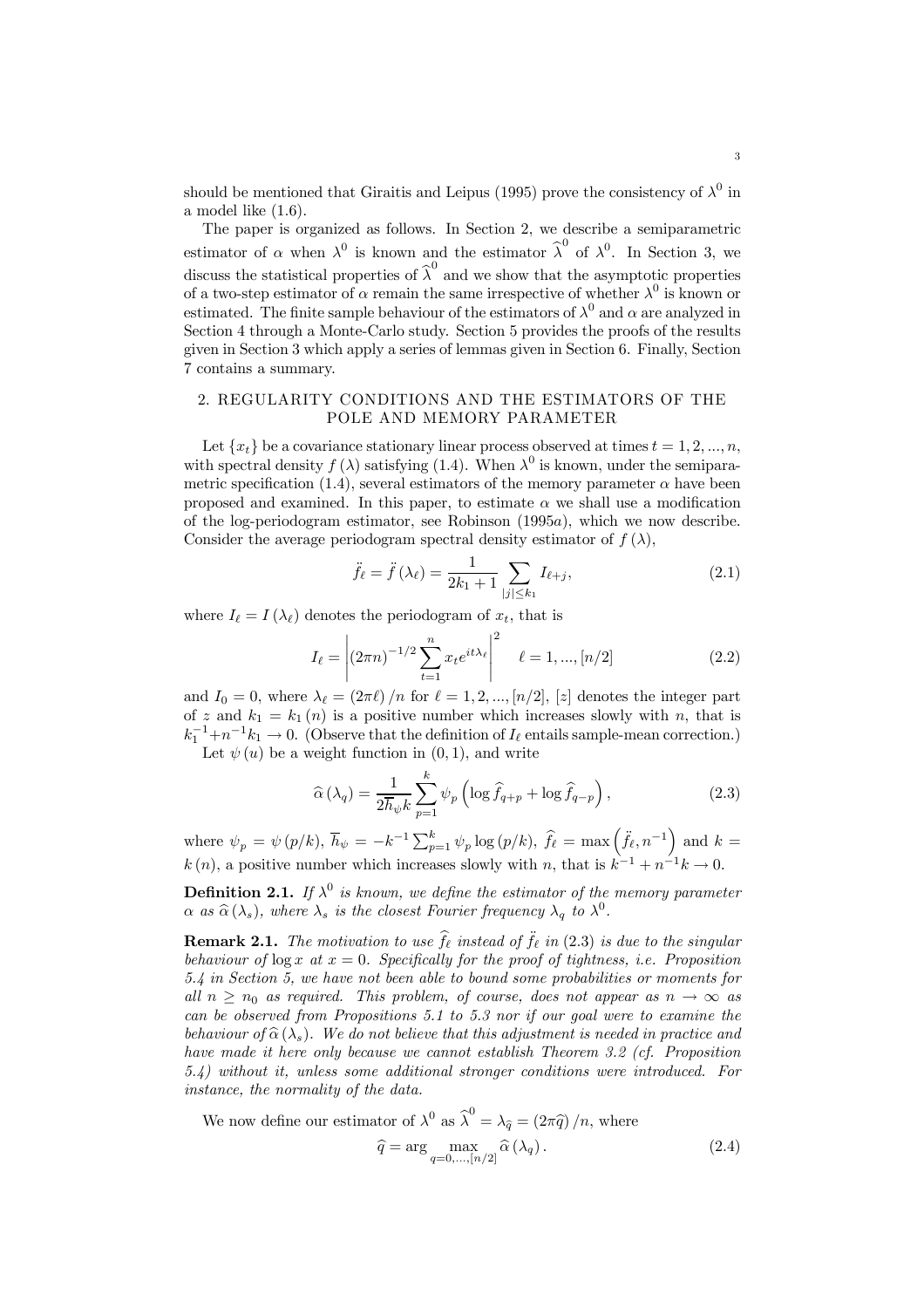Note that periodicity and symmetry around zero implies that it suffices to search for the maximum in (2.4) at frequencies  $\lambda_q$ , with  $q = 0, ..., [n/2]$ . From (2.4) we could define  $\hat{\alpha}$   $\left(\hat{\lambda}^0\right)$  as an estimator of  $\alpha$ , that is (2.3) evaluated at  $\hat{\lambda}^0$ . However, see Section 3 below, since  $\widehat{\alpha}$   $\left(\widehat{\lambda}^0\right)$  does not have optimal properties, we will describe a two-step estimator, denoted  $\check{\alpha}(\check{\lambda}^0)$ , which overcomes all the adverse properties of  $\widehat{\alpha}\left(\widehat{\lambda}^{0}\right)$ , see Theorem 3.4 below.

The motivation for the estimator in (2.4) is as follows. From the proof of Theorem 3.4 part (a) below, it is easily shown that  $\hat{\alpha}(\lambda_s)$  is a consistent estimator of  $\alpha$ . On the other hand, if  $\lambda_q$  is in any open set outside  $\lambda^0$ , that is  $|\lambda_q - \lambda_s| > \delta$ , for any arbitrarily small  $\delta > 0$ , Condition C.1 below implies that

$$
f(\lambda_q) = |\lambda_q - \lambda^0|^{-\alpha} g(\lambda_q) \sim Cg(\lambda_q).
$$

That is, at the frequency  $\lambda_q$  the spectral density function behaves as if  $\alpha$  were equal to zero. So, from the proof of Theorem 3.4 part (a), we should expect that  $\hat{\alpha}(\lambda_q) \stackrel{P}{\rightarrow}$ 0, implying that  $\Pr\left\{ \left| \hat{\lambda}^0 - \lambda_s \right| < \delta \right\} \to 1$ . That is, the estimator given in (2.4) is consistent. These heuristics will be formalized in Theorem 3.1 below. We finish this section introducing the following regularity conditions and their discussion.

**C.1:** There exists  $\alpha \in (0,1)$  such that

$$
f(\lambda) = \begin{cases} \left| \lambda - \lambda^0 \right|^{-\alpha} g(\lambda), & \text{if } 0 \le \lambda \le \pi, \\ \left| \lambda + \lambda^0 \right|^{-\alpha} g(\lambda), & \text{if } -\pi \le \lambda \le 0, \end{cases}
$$

where  $g(\lambda)$  is a bounded symmetric and bounded away from zero function with two continuous derivatives for  $0 < \lambda < \pi$ .

**C.2:**  $\{x_t\}$  is a covariance stationary linear process

$$
x_t = \sum_{j=0}^{\infty} \beta_j \varepsilon_{t-j}; \quad \sum_{j=0}^{\infty} \beta_j^2 < \infty,
$$

where  $\{\varepsilon_t\}$  is a zero mean iid sequence with  $E\left(\varepsilon_t^2\right) = 1$  and  $E\left|\varepsilon_t\right|^{\ell} = \mu_{\ell}$  $\infty$  for  $\ell = 3, ..., 2\tau$  and some  $\tau \geq 4$ .

**C.3:** As 
$$
\lambda \to \lambda
$$
, the function  $\beta(\lambda) = \sum_{j=0}^{\infty} \beta_j e^{ij\lambda}$  satisfies  $|\partial \beta(\lambda)/\partial \lambda| = O(|\lambda - \lambda^0|^{-1}|\beta(\lambda)|)$ .

**C.4:**  $k^{1+\iota}k_1^{-2} + k^{-2}k_1^3 \log k + nk_1^{-(\tau^2+2)/2\tau} \to 0$ , for some  $\iota > 0$  as  $n \to \infty$ , with  $k \leq cn^{4/5}$ ,  $0 < c < \infty$  and where  $\tau$  is as in C.2.

**C.5:** The function  $\psi(x)$  is twice continuously differentiable whose second derivative is Lipschitz of order at least  $\frac{1}{2}$  in its support  $(0,1)$  and satisfies  $\int_0^1 \psi(x) dx = 0, 0 < h_{\psi} = -\int_0^1 \psi(x) (\log x) dx < \infty, 0 < \overline{\psi}'' =$ <br>  $\int_0^1 \psi''(x) (\log x) dx$ , where  $\psi''(x) = \frac{d^2}{dx^2} \psi(x)$ , and  $\left|x^{-2}\psi(x)\right| + \left|(1-x)^{-1}\psi(x)\right| \le D < \infty.$ 

We now discuss Conditions C.1-C.5. Condition C.1 is much the same as that employed by Robinson (1995a, b). Indeed, C.1 implies that as  $\lambda \to \lambda^0$ ,

$$
f(\lambda) = C |\lambda - \lambda^{0}|^{-\alpha} \left( 1 + C^{-1} g'(\lambda^{0}) (\lambda - \lambda^{0}) + O(|\lambda - \lambda^{0}|^{2}) \right)
$$

by Taylor expansion of  $g(\lambda)$  around  $\lambda^0$  and where  $C = g(\lambda^0)$ . Observe that  $g'(\lambda^0) = 0$  when  $\lambda^0 = \{0, \pi\}$  by symmetry of  $f(\lambda)$  obtaining then the corresponding condition used in Robinson  $(1995a, b)$ . However, we prefer to state the condition in its present form since, in Theorems 3.1 and 3.2 below, some regularity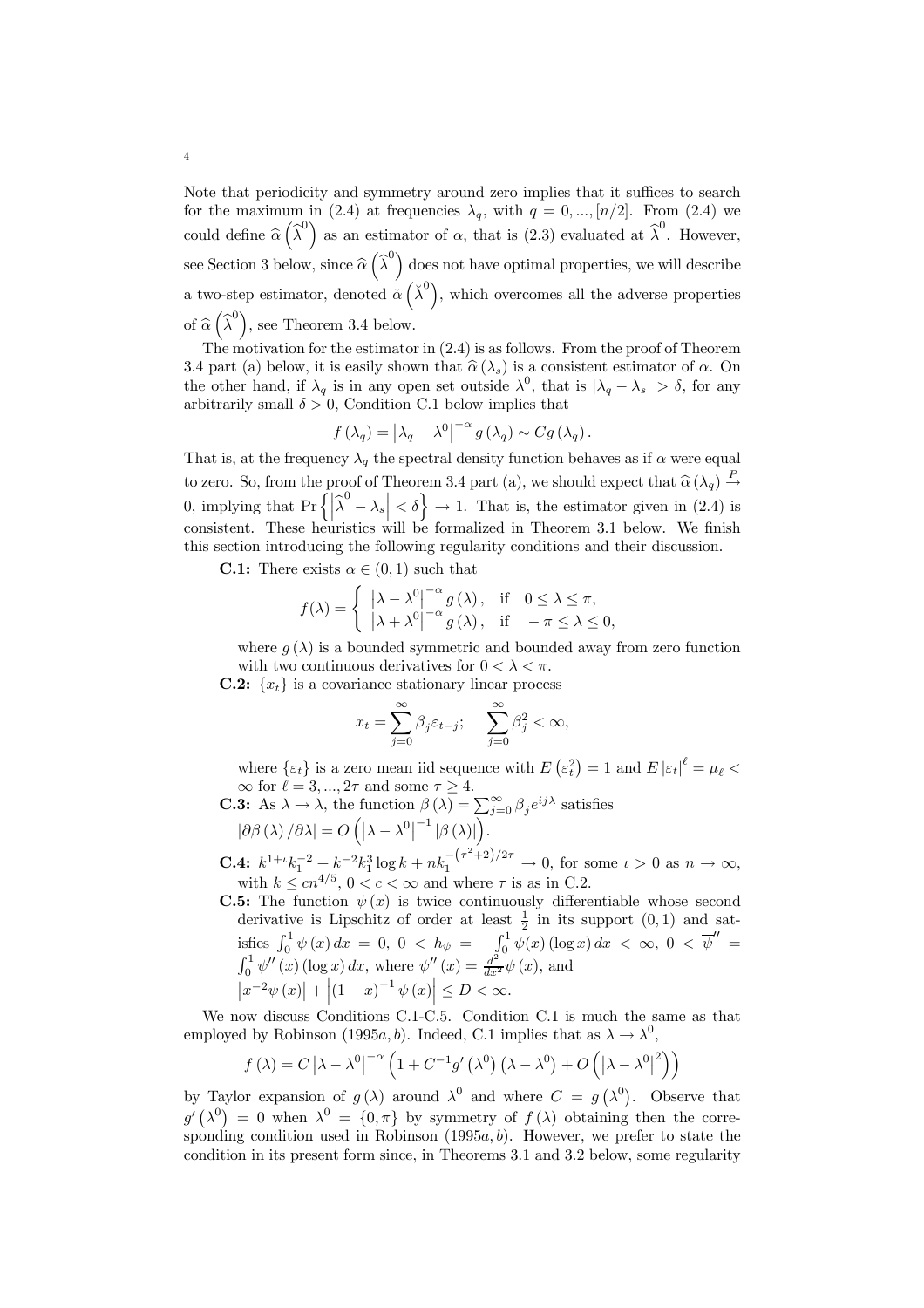conditions on  $f(\lambda)$  are needed outside any open set containing  $\pm \lambda^0$ . Examples of processes whose spectral density function satisfies C.1 are the  $FARIMA (p, \alpha/2, q)$ and the GARMA model given in (1.6). Finally, the last part of Condition C.1 is quite standard in spectral density estimation literature. C.2 is needed for the proof of tightness (see the proof of Theorems 3.2 and 3.1). It is also required to show the uniform convergence of  $f$  although for the latter property, at the expense of stronger conditions on the rate of convergence of  $k_1^{-1}$  to zero, fewer moments of  $\varepsilon_t$  can be assumed. Obviously C.2 is satisfied if  $\varepsilon_t$  is Gaussian. Condition C.3 is the same as Robinson (1995b). Condition C.4 controls the rate of increase of  $k$ and  $k_1$ . For instance denoting  $k = n^{\gamma_2}$  and  $k_1 = n^{\gamma_1}$ , in the Gaussian case, we can take  $0 < \gamma_1 < 8/15$  and  $3\gamma_1/2 < \gamma_2 \le \min\{2\gamma_1/(1+\iota), 4/5\}$ , whereas for  $\tau = 4$ , the bounds are  $4/9 < \gamma_1 < 8/15$  and  $3\gamma_1/2 < \gamma_2 \le 4/5$ . Finally, Condition C.5 characterizes the type of weight in (2.3). An example of  $\psi(u)$  satisfying C.5 is  $\psi(u) = -u^2 + 35u^{2.5}/6 - 29u^3/6 + 2u^3 \log u.$ 

It is worth mentioning that the quadratic behaviour of the weight  $\psi(u)$ , as  $u \to 0$ , guarantees that the first moment of  $\xi(v)$ , see Theorem 3.2 below, has a parabolic structure so that the maximum of  $\xi(v)$  is easily obtainable. Obviously, other different types of weights can be used which would not prevent the consistency of the estimator of  $\lambda^0$ . However, for weights not having a quadratic behaviour, the asymptotic distribution of the estimate of the pole is not guaranteed to be normally distributed. We will return to this condition subsequently after Theorem 3.2.

### 3. STATISTICAL PROPERTIES OF THE ESTIMATORS OF THE POLE AND MEMORY PARAMETER

In this section, we prove a functional limit theorem for a process operating on increments of  $\hat{\alpha}(\lambda_q)$  near  $\lambda^0$  which together with the continuous mapping theorem will allow obtaining the asymptotic distribution of  $\widehat{\lambda}^0$ . A similar approach was used by Eddy (1980) to estimate the mode of a probability density function and Müller (1992) for the estimation of the break point in a regression model. Apart from providing the consistency and rate of convergence of  $\hat{\lambda}^0$  to  $\lambda^0$ , the limit distribution will guarantee that asymptotic valid inferences around the true value of  $\lambda^0$  may be implemented.

The strategy of the proof to obtain the asymptotic distribution of  $\widehat{\lambda}^0$  consists of three steps, see Van der Vaart and Wellner (1996, Ch. 3). Step 1 establishes the consistency of  $\hat{\lambda}^0$  to  $\lambda^0$ . Step 2 establishes the rate of convergence of  $\hat{\lambda}^0$  to  $\lambda^0$ , and Step 3 shows that suitably rescaled versions of  $\hat{\alpha}(\lambda_q)$  converges weakly to a limit, denoted  $\xi(v)$  in Theorem 3.2, in the space  $\mathbb{D}[-M,M]$  for each finite  $0 < M < \infty$ . Note that convergence in  $\mathbb{D}[-M, M]$  for each finite  $0 < M < \infty$  is to be meant convergence in  $\mathbb{D}(-\infty,\infty)$ . See Pollard (1984). From here, the continuous mapping theorem will conclude that  $\widehat{\lambda}^0$ , after normalization, will converge in distribution to the  $\arg \max_{v} \xi(v)$ .

The next theorem gives the consistency and rate of convergence of  $\hat{\lambda}^0$  to  $\lambda^0$ , i.e. Steps 1 and 2. Theorem 3.2 justifies Step 3, whereas Corollary 3.3 examines the asymptotic distribution of  $\widehat{\lambda}^0$ .

**Theorem 3.1.** Assuming C.1-C.5,  $\left| \hat{\lambda}^0 - \lambda^0 \right| = O_p \left( k^{1/2} n^{-1} \right)$ .

We see that the rate of convergence of  $\widehat{\lambda}^0$  to  $\lambda^0$  is slower than the parametric rate  $n^{-1}$  obtained by Giraitis et al. (2001). This appears to be reasonable due to the local behaviour of our statistics. The same phenomenon occurs in other related,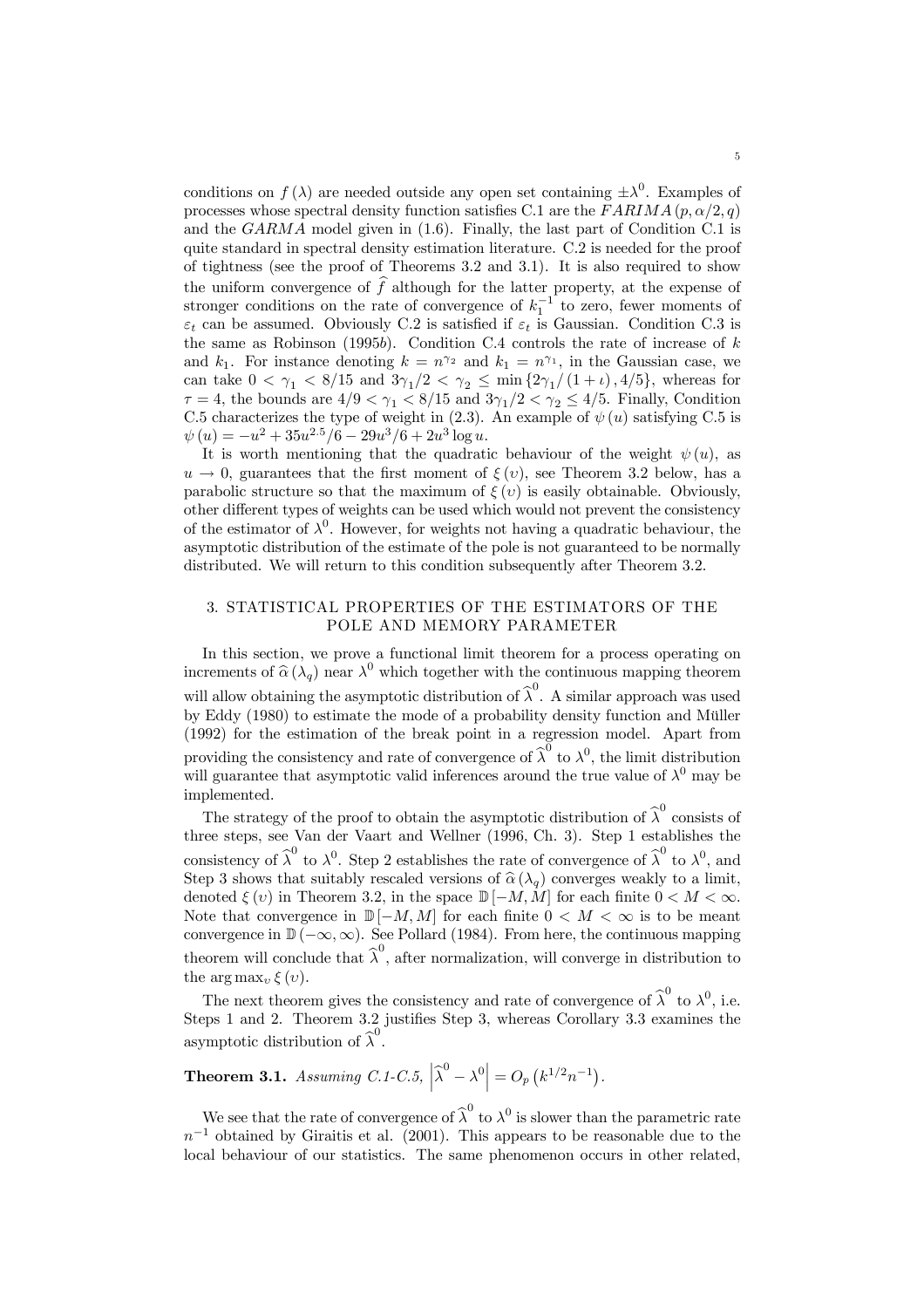although different, problems involving nonparametric statistics, see for instance Eddy (1980), Müller (1992) or Müller and Prewitt (1992).

Under Conditions C.2 and C.4, for  $\tau = 4$ ,  $(\hat{\lambda}^0 - \lambda^0) = O_p(n^{\delta - 2/3})$  for any arbitrarily small  $\delta > 0$ . However, a closer examination of these conditions and the proof of Lemma 6.3 indicate that the rate depends on the number of finite moments of the sequence  $\varepsilon_t$  in C.2. In general, with  $\tau \geq 4$ ,  $(\widehat{\lambda}^0 - \lambda^0) = O_p\left(n^{\delta - (2\tau^2 - 3\tau + 4)/2(\tau^2 + 2)}\right)$ . So, the greater the number of finite moments allowed for  $\varepsilon_t$ , the faster the rate of convergence of  $\hat{\lambda}^0$  to  $\lambda^0$ . In the extreme case where all the moments exist, the rate of convergence of  $\widehat{\lambda}^0$  becomes  $n^{\delta-1}$ . This rate was obtained by Yajima (1996) in the Gaussian case and is arbitrarily close to  $n^{-1}$  obtained in Giraitis et al. (2001).

So Theorem 3.1 indicates that  $\widehat{\lambda}^0 = \lambda^0 + n^{-1} \left( 2\pi \left[ k^{1/2} v \right] \right)$  for some  $|v| \le M < \infty$ . To examine the asymptotic distribution of  $\widehat{\lambda}^0$ , let us introduce the following notation

$$
\widehat{\xi}_{n}(v) = k\left(\widehat{\alpha}\left(\lambda_{s+\left[k^{1/2}v\right]}\right) - \widehat{\alpha}\left(\lambda_{s}\right)\right). \tag{3.1}
$$

 $\widehat{\xi}_n(v)$  is a random step function which is constant in the intervals  $[i/k^{1/2}, (i+1)/k^{1/2}],$  $|i| \leq M$ , so that  $\widehat{\xi}_n (v)$  is a random element in the Skorohod space  $\mathbb{D} [-M, M]$  for arbitrary  $0 < M < \infty$ .

We now establish our main result, i.e. the aforementioned Step 3.

**Theorem 3.2.** Let  $|v| \leq M$ , for any arbitrary  $M \in (0, \infty)$ . Assuming C.1-C.5,

$$
\widehat{\xi}_n(v) \stackrel{weakly}{\Longrightarrow} \xi(v) \quad in \ the \ space \quad \mathbb{D}[-M,M],
$$

where  $\xi(v)$  is a continuous Gaussian process such that

$$
E(\xi(v)) = -h_{\psi}^{-1} \overline{\psi''} v^2 \alpha/2 \quad \text{and} \quad Cov(\xi(v_1), \xi(v_2)) = h_{\psi}^{-2} \varsigma v_1 v_2,
$$
  
where  $\varsigma = \int_0^1 \psi'(u)^2 du < \infty$  with  $\psi'(x) = \frac{d}{dx} \psi(x)$ .

The immediate consequence of Theorem 3.2 is that arg max,  $\xi(v)$  is a normal random variable. Indeed, because Theorem 3.2 implies that the limiting process  $\xi(v)$  is Gaussian, it can be written as

$$
\xi(v) = -h_{\psi}^{-1} \overline{\psi''} v^2 \alpha/2 + h_{\psi}^{-1} \varsigma^{1/2} v X
$$

where  $X = N(0, 1)$ . But  $\xi(v)$  is a random parabola with fixed second derivatives and a unique maximum at

$$
v^* = \left(\overline{\psi}''\alpha\right)^{-1} \zeta^{1/2} X,
$$

since by C.5,  $0 < h_{\psi}, 0 < \overline{\psi}'$ , so that  $\partial^2 \xi(v) / \partial v^2 = -h_{\psi}^{-1} \overline{\psi}'' \alpha < 0$ . From here we can observe the (possible) consequences of using a weight function  $\psi(u)$  which does not have a parabolic structure at  $u = 0$ . The main implication is that if the latter were the case,  $E(\xi(v))$  would not necessarily be a parabola as in Theorem 3.2. For example, it may be that  $E(\xi(v)) = C|v|$ , in which case not only the  $\arg \max_{v} \xi(v)$ can be difficult to obtain, but more importantly it would no longer be a normal random variable. So, in view of the asymptotic normality achieved with a weight  $\psi(u)$  satisfying condition C.5, it appears desirable to employ it. Similar issues occur when estimating the date of a break in a regression model, see for example Müller (1992).

Now we turn our attention to the asymptotic properties of  $\widehat{\lambda}^0$ . Note that Theorem 3.1 indicates that

$$
\widehat{\lambda}^0 = \lambda_s + \frac{2\pi k^{1/2}}{n} \widehat{v}_n = \lambda^0 + \frac{2\pi k^{1/2}}{n} \widehat{v}_n + O\left(\frac{1}{n}\right),\tag{3.2}
$$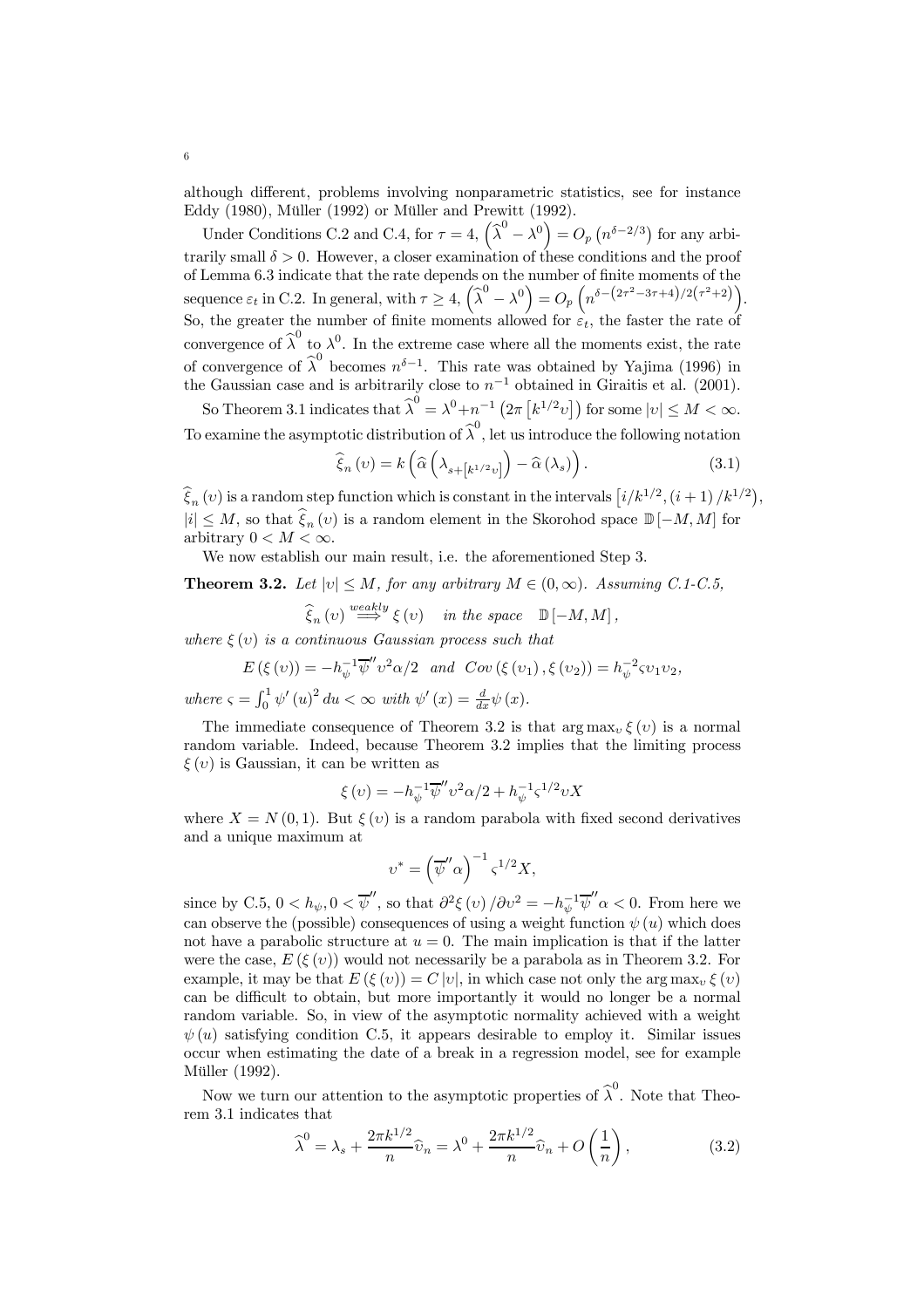where  $\hat{v}_n = \arg \max_v \hat{\xi}_n (v)$ . Then, we have the following:

**Corollary 3.3.** Denote  $\Psi = \varsigma \left( \overline{\psi}'' \alpha \right)^{-2}$ . Assuming C.1-C.5, as  $n \to \infty$ (a) If  $\lambda^0 \in (0, \pi)$ , then  $(2\pi k^{1/2})^{-1} n(\hat{\lambda}^0 - \lambda^0) \stackrel{d}{\rightarrow} Z_{\lambda^0} \equiv Y = N(0, \Psi)$ .

(b) If  $\lambda^0 = 0$ , then  $(2\pi k^{1/2})^{-1} n \widehat{\lambda}^0 \stackrel{d}{\rightarrow} Z_0 = Y \mathcal{I} (Y \ge 0)$ , where  $\mathcal{I} (A)$  denotes the indicator function of the set A.

(c) If  $\lambda^0 = \pi$ , then  $(2\pi k^{1/2})^{-1} n \left(\widehat{\lambda}^0 - \pi\right) \stackrel{d}{\rightarrow} Z_{\pi} = Y \mathcal{I} (Y \le 0).$ 

We now comment on the results of Corollary 3.3. First, we now see the necessity of Theorem 3.1 as it will give us the normalization needed to achieve a "proper" asymptotic distribution. Next, we observe that the limiting distribution of  $\hat{\lambda}^0$ depends on whether  $\lambda^0$  is  $\{0, \pi\}$  or  $\lambda^0 \in (0, \pi)$ . The intuition about the limiting distribution of  $\widehat{\lambda}^0$  in cases (b) and (c) is as follows. As the maximization of  $\widehat{\alpha}(\lambda_q)$  in (2.4) is restricted to the interval  $0 \leq \lambda_q \leq \pi$ , for  $\lambda^0 = 0$ , it implies that  $(\hat{\lambda}^0 - \lambda^0) =$  $\widehat{\lambda}^0 \geq 0$  so that  $Z_0$  cannot take negative values. Similarly,  $\lambda^0 = \pi$  implies that  $\widehat{\lambda}^0 - \pi \leq 0$  and  $Z_{\pi}$  cannot take positive values. So, the estimation of  $\lambda^0$  falls into the category of a constrained optimization problem or inequality constraint estimation. Indeed, when  $\lambda^0$  is an interior point of the set  $[0, \pi]$  and due to the consistency of  $\widehat{\lambda}^0$ , we can expect that the constrained estimator,  $\widehat{\lambda}^0 = \lambda_{\widehat{q}}$ , coincides with the unconstrained estimator  $\tilde{\lambda}_q = \lambda_{\tilde{q}} = (2\pi \tilde{q})/n$  where

$$
\widetilde{q} = \arg\max_{q \in \{0, \pm 1, \pm 2, \ldots\}} \widehat{\alpha}(\lambda_q),\tag{3.3}
$$

whereas if  $\lambda^0 = 0$ ,  $\hat{q} = \tilde{qI}$  ( $\tilde{q} \geq 0$ ). Similar arguments apply when  $\lambda^0 = \pi$ .

Once we have examined the properties of  $\widehat{\lambda}^0$ , we next examine the estimation of  $\alpha$ . By Theorems 3.1 and 3.2 and the functional mapping theorem, it is easily shown that  $\widehat{\alpha}\left(\widehat{\lambda}^{0}\right)-\widehat{\alpha}\left(\lambda^{0}\right)=o_{p}\left(k^{-1/2}\right)$ . So,  $k^{1/2}\left(\widehat{\alpha}\left(\widehat{\lambda}^{0}\right)-\alpha\right)$  and  $k^{1/2}\left(\widehat{\alpha}\left(\lambda^{0}\right)-\alpha\right)$ have the same asymptotic distribution. However, the faster the convergence of  $\widehat{\boldsymbol{\lambda}}^0$ to  $\lambda^0$ , the slower the rate of convergence of  $\hat{\alpha}(\hat{\lambda}^0)$  to  $\alpha$ , and hence it becomes slower than the rate obtained when  $\lambda^0$  is known. The same phenomena happens to hold in Müller (1992). Hence, to circumvent this drawback, as in Müller (1992), we propose a two-step procedure to estimate  $\alpha$ . To that end, we shall use as an estimator of  $\alpha$  that given in (2.3) where  $\lambda_q$  is replaced by  $\check{\lambda}^0 = (2\pi \check{q})/n$  such that  $\left|\tilde{\lambda}^0 - \lambda^0\right| = O_p\left(k^{1/2}/n\right)$ , and k and  $k_1$  being replaced by m and  $m_1$  respectively, satisfying

**C.6:**  $m^{-1} + mm_1^{-2} + m_1^5 m^{-3} \log m_1 + k/m \to 0$  with  $m = cn^{4/5}, 0 < c < \infty$ . In addition, to be a bit more general regarding our choice of the weight function  $\psi(u)$ , we allow for the weighted function, say  $w(u)$ , to satisfy

**C.7:** 
$$
\int_0^1 w(u) du = 0, 0 < h_w = -\int_0^1 w(u) (\log u) du < \infty, w(u) \sim cu^{\zeta}
$$
 as  $u \to 0+$  for some  $1/3 \le \zeta \le 1$  and for all  $0 < u_1 < u_2 < 1$ ,

$$
|w(u_2) - w(u_1)| \le D |u_2 - u_1|^\zeta
$$
; 0 < D <  $\infty$ .

So, our *two-step* estimator of  $\alpha$  is defined as

$$
\check{\alpha}\left(\check{\lambda}^0\right) = \frac{1}{2\overline{h}_w m} \sum_{p=1}^m w_p \left(\log \widehat{f}_{\check{q}+p} + \log \widehat{f}_{\check{q}-p}\right),\tag{3.4}
$$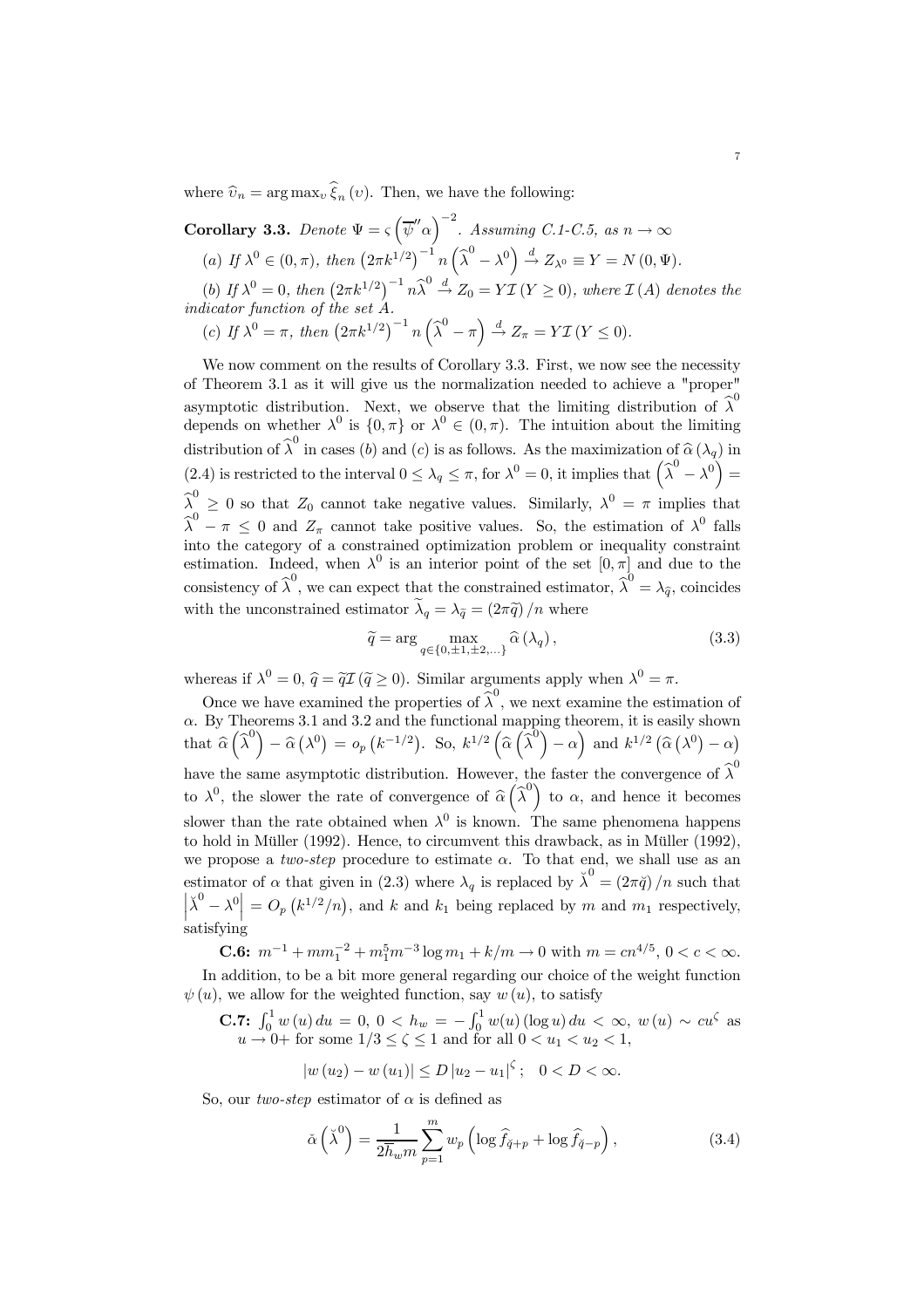where  $\hat{f}(\lambda) = \max \left\{ \ddot{f}(\lambda), n^{-1} \right\}$  and  $\ddot{f}(\lambda)$  is as in (2.1) but with smoothing parameter  $k_1$  there being replaced by  $m_1$ ,  $\overline{h}_w = -m^{-1} \sum_{p=1}^m w_p \log (p/m)$  and  $w_p = w (p/m).$ 

We now comment on  $\check{\alpha}(\check{\lambda}^0)$  compared to  $\ddot{\alpha}(\check{\lambda}^0) = (\overline{h}_wm)^{-1} \sum_{p=1}^m w_p \log \widehat{f}_{\check{q}+p}$ . Observe that the former is a "symmetrized" version of the latter  $\ddot{\alpha}(\breve{\lambda}^0)$ . Assume for simplicity that  $\lambda^0$  is known. As in other semiparametric estimators, for example Robinson (1995a), one source of the bias of  $m^{1/2} (\ddot{\alpha} (\lambda^0) - \alpha)$  comes from the replacement of  $f(\lambda)$  by  $g(\lambda^0)|\lambda-\lambda^0|^{-\alpha}$ , which in our case, i.e. if  $\lambda^0 \neq \{0,\pi\}$ , will be proportional to

$$
m^{-1/2} \sum_{p=1}^{m} w_p \left( \lambda_p + O\left( \lambda_p^2 \right) \right) = O\left( n^{-1} m^{3/2} \right).
$$

The main reason for this behaviour is that when  $\lambda^0 = \{0, \pi\}$ , by symmetry we have  $g'(0) = g'(\pi) = 0$ , whereas for  $\lambda \neq 0$  or  $\pi$ ,  $g'(\lambda)$  may not be zero so that  $g^{-1}(\lambda^0) |\lambda - \lambda^0|^{\alpha} f(\lambda) = 1 + g^{-1}(\lambda^0) g'(\lambda^0) (\lambda - \lambda^0) + O(|\lambda - \lambda^0|^2)$  by a Taylor expansion of  $q(\lambda)$  around  $\lambda^0$ . Recall the comments made on C.1. However, when the estimator  $\check{\alpha}(\lambda^0)$  in (3.4) is employed, the contribution of the above approximation (Taylor expansion) to the bias of  $m^{1/2} (\check{\alpha} (\lambda^0) - \alpha)$  is proportional to

$$
m^{-1/2} \sum_{p=1}^{m} w_p \left( -\lambda_p + O\left( \lambda_p^2 \right) \right) + m^{-1/2} \sum_{p=1}^{m} w_p \left( \lambda_p + O\left( \lambda_p^2 \right) \right) = O\left( m^{5/2} n^{-2} \right).
$$

Note that the latter holds true also for  $\lambda^0 = \{0, \pi\}$ . So, the "symmetrized" estimator  $\check{\alpha}(\lambda^0)$  would have a smaller bias order and thus it would have a faster rate of convergence to  $\alpha$  than  $\ddot{\alpha}$  ( $\lambda^0$ ).

**Theorem 3.4.** Denote  $\Phi^2 = 2^{-1} \int_0^1 w^2(x) dx$  and  $B = (\partial^2/\partial \lambda^2 \log g(\lambda^0)) \int_0^1 u^2 w(u) du$ . Let  $\breve{\lambda}^0$  be an estimator of  $\lambda^0$  that  $\left|\breve{\lambda}^0 - \lambda^0\right| = O_p(k^{1/2}/n)$ . Assuming C.1-C.4 with  $k_1 = n^{\gamma_1}$  and  $k = n^{\gamma_2}$ , where  $2\tau / (\tau^2 + 2) < \gamma_1 < 8/15$ ,  $3\gamma_1/2 < \gamma_2 <$  $\min\left\{\frac{2\gamma_1}{1+\iota},\frac{4}{5}\right\}$  $\}, \tau$  as in C.2, and C6 and C7, then

(a) 
$$
(2m)^{1/2} (\check{\alpha}(\lambda_s) - \alpha) \stackrel{d}{\rightarrow} N\left(4\pi^2 c^{5/2} B/\left(2^{1/2} h_w\right), \Phi^2/h_w^2\right)
$$
  
\n(b)  $(2m)^{1/2} (\check{\alpha}(\check{\lambda}^0) - \alpha) \stackrel{d}{\rightarrow} N\left(4\pi^2 c^{5/2} B/\left(2^{1/2} h_w\right), \Phi^2/h_w^2\right).$ 

Remark 3.1. It is worth mentioning that the results of Theorem 3.4 hold true if the weight  $\psi(u)$  employed to estimate  $\lambda^0$  were used in  $\check{\alpha}(\lambda^0)$ . However, this weight will not quarantee an asymptotic variance smaller than  $\hat{1}$ , as is the case with the weight used in the Monte-Carlo. In fact, for the weight used in the Monte-Carlo experiment,  $h_w^{-2} \Phi^2 \sim .70$  which is smaller than the corresponding asymptotic variance of other estimators of  $\alpha$  suggested in the literature. Finally, the theorem indicates that although any preliminary estimator of  $\lambda^0$ , which satisfies  $\left| \tilde{\lambda}^0 - \lambda^0 \right| =$  $O_p(k^{1/2}/n)$ , is adequate for the results to follow, in practice it appears that one may use that given in (2.4) for computational simplicity.

Theorem 3.4 provides a consistent estimator of the asymptotic variance of  $\hat{\lambda}^0$ , i.e.  $\Psi$  in Corollary 3.3, by replacing  $\alpha$  by  $\check{\alpha}(\check{\lambda}^0)$ . But more importantly, it indicates that the two-step estimator  $\check{\alpha}$   $(\check{\lambda}^0)$ , apart from having the same asymptotic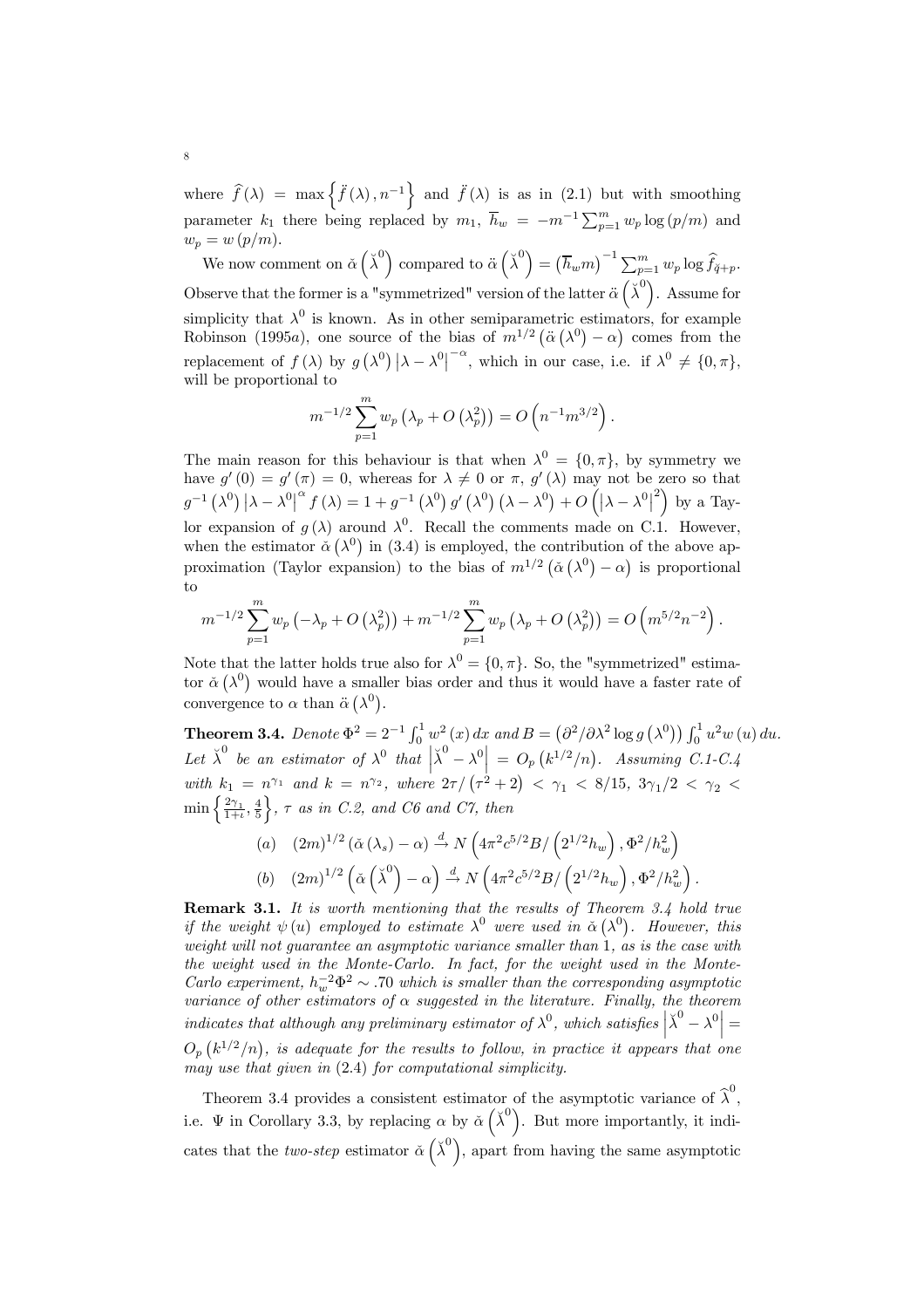distribution as  $\check{\alpha}(\lambda^0)$ , achieves the optimal semiparametric rate of convergence obtained by Giraitis et al. (1997) when  $\lambda^0 = 0$ . So, asymptotically, there is no loss by using  $\hat{\lambda}^0$  instead of  $\lambda^0$ . However to achieve the latter, as in other nonparametric estimates,  $\check{\alpha}(\check{\lambda}^0)$  will have a bias term of the same order of magnitude as the standard deviation.

#### 4. FINITE SAMPLE BEHAVIOUR

In this section we study via Monte-Carlo analysis the finite sample performance of the estimators  $\hat{\lambda}^0$  and  $\check{\alpha}(\hat{\lambda}^0)$ . The models employed throughout the simulations are

$$
(1 - L)^{\alpha/2} x_t = \varepsilon_t, \quad t = 0, \pm 1, ..., \tag{4.1}
$$

$$
(1 - 2\cos(\pi/2) L + L^2)^{\alpha/2} x_t = \varepsilon_t, \quad t = 0, \pm 1, ..., \tag{4.2}
$$

where  $\{\varepsilon_t\}$  is a zero mean sequence of iid Gaussian random variables. Model (4.1) generates a pole at  $\lambda^0 = 0$  whereas model (4.2) does at  $\lambda^0 = \pi/2$ . We have chosen  $\alpha = 0.2, 0.4, 0.6$  and 0.8. The autocorrelation functions of (4.1) and (4.2) are given by

$$
\rho_j = \frac{j - 1 + \alpha/2}{j - \alpha/2} \rho_{j-1}, \quad j = 1, 2, ...
$$

and

$$
\rho_{2j} = \frac{1 - j - \alpha/2}{j - \alpha/2} \rho_{2(j-1)}, \text{ and } \rho_{2j-1} = 0, \quad (j = 1, 2, ...)
$$

respectively, see for example Arteche and Robinson (2000). For each combination of  $\alpha$  and  $\lambda^0$ , 2500 replications of series of lengths  $n = 256$  and 1024 were generated by the method of Davies and Harte (1987).

Also, we have compared the performance of  $\widehat{\lambda}^0$  and  $\widehat{\alpha}(\widehat{\lambda}^0)$  with the corresponding estimators obtained using the popular, among practitioners, log-periodogram estimator of Robinson (1995a). That is, consider  $\tilde{\lambda}^0 = \lambda_{\tilde{q}} = (2\pi \tilde{q})/n$  where

$$
\widetilde{q} = \arg \max_{q=0,\dots,[n/2]} \widehat{\alpha}_{LOG} \left( \lambda_q \right), \tag{4.3}
$$

$$
\hat{\alpha}_{LOG}(\lambda_q) = -\left(2\sum_{j=1}^k \phi_j \log j\right)^{-1} \sum_{j=1}^k \phi_j \left(\log I_{j+q} + \log I_{q-j}\right),\tag{4.4}
$$

with  $\phi_j = \log j - k^{-1} \sum_{k=1}^k \log \ell$ . Moreover, we have examined the behaviour of the estimator  $\hat{\alpha}_{LOG}(\tilde{\lambda}^0)$  of  $\alpha$ , where  $k = m$  in (4.4). For the estimation of  $\lambda^0$ , the chosen bandwidth parameters were, for  $n = 256$  and 1024,  $k = 14$  and 24 respectively, and  $k_1 = k^{0.6} \log \log 2k$ , whereas for the *two-step* estimators  $\check{\alpha}$   $\left(\hat{\lambda}^0\right)$ and  $\hat{\alpha}_{LOG}(\tilde{\lambda}^0)$  of  $\alpha$ , we have chosen  $m = n/4$  and  $m_1 = m^{0.6} \log \log 2m$ . The weight functions used were  $\psi(u) = -u^2 + 35u^{2.5}/6 - 29u^3/6 + 2u^3 \log u$  and  $w(u) =$  $u^{1/3} - 9u^{1/2}/8$ , respectively.

Table 4.1 illustrates the bias and standard deviation of the estimators  $\hat{\lambda}^0$ , given in (2.4) and  $\tilde{\lambda}^0$  in (4.3). More specifically, since  $\tilde{\lambda}^0 = (2\pi \tilde{q})/n$  and  $\tilde{\lambda}^0 = (2\pi \tilde{q})/n$ , we have reported the bias and standard deviation of  $\hat{q}$  and  $\tilde{q}$ . Table 4.2 summarizes the bias, standard deviation and mean square error of  $\check{\alpha}(\hat{\lambda}^0)$  and  $\check{\alpha}(\lambda^0)$ . The motivation to include  $\check{\alpha}(\lambda^0)$  is to investigate the relative loss we incur by lack of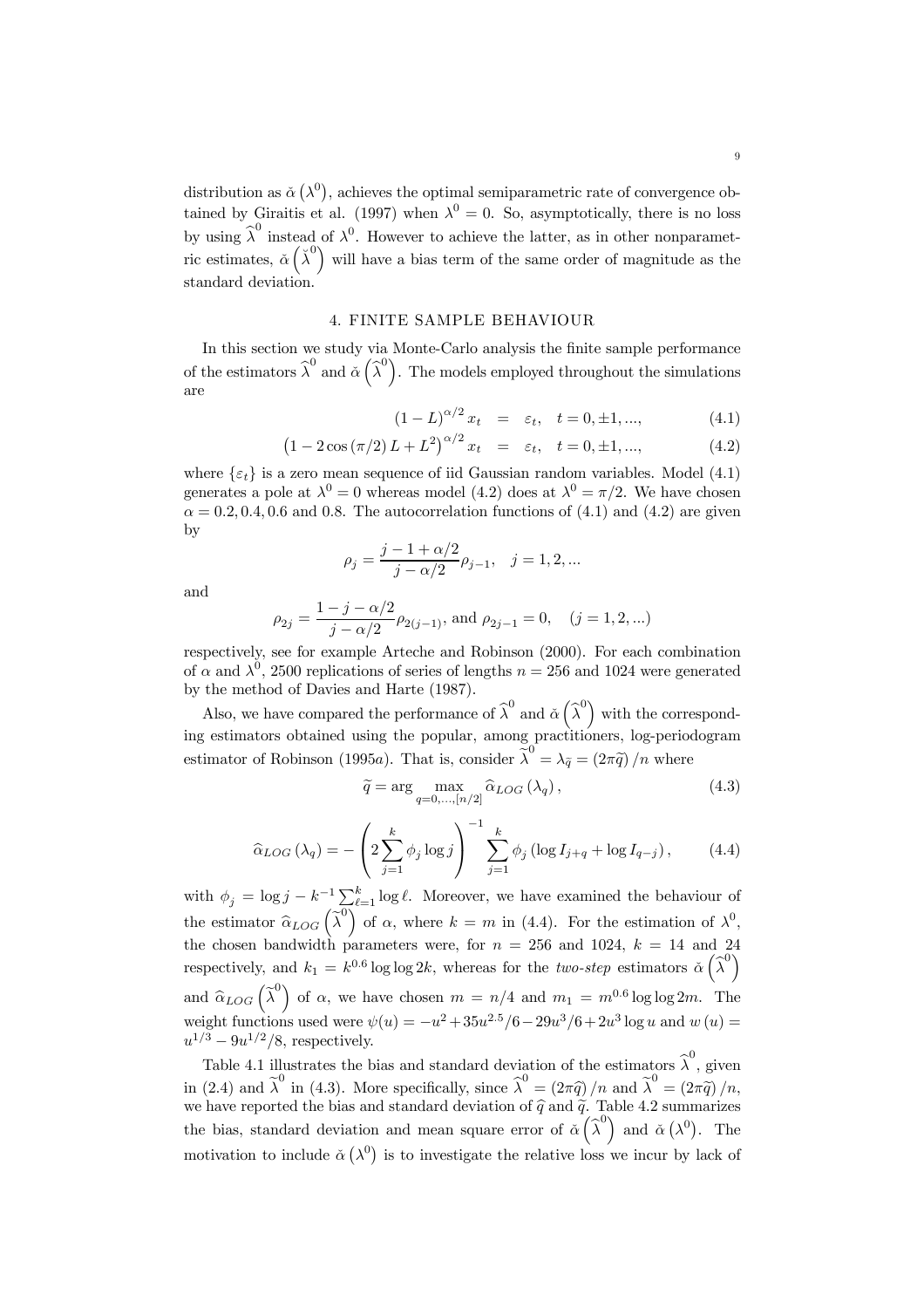knowledge of  $\lambda^0$  in small samples. Recall that Theorem 3.4 indicates that asymptotically there is no loss. Moreover, Table 4.2 illustrates the finite sample performance of the corresponding estimators of  $\alpha$  obtained using the log-periodogram estimator in (4.4), that is  $\hat{\alpha}_{LOG}(\lambda^0)$  and  $\hat{\alpha}_{LOG}(\tilde{\lambda}^0)$ .

TABLES 4.1 AND 4.2 ABOUT HERE

Inspection of Table 4.1 indicates better performance of  $\widehat{\lambda}^0$  than  $\widehat{\lambda}^0$  across different models and sample sizes, especially for  $\alpha > 0.2$ . For example when  $\alpha = 0.8$ , the finite sample performance of  $\hat{\lambda}^0$  is clearly superior to that of  $\hat{\lambda}^0$ , being this superiority greater with the sample size. With regard to the estimators of the memory parameter  $\alpha$ , we observe that the proposed two-step estimator  $\check{\alpha}(\hat{\lambda}^0)$ outperforms  $\widehat{\alpha}_{LOG}$   $(\widehat{\lambda}^0)$  and has better finite sample properties for all  $\alpha$  and  $\lambda^0$ . In some cases, the performance of  $\widehat{\alpha}_{LOG} \left( \widehat{\lambda}^0 \right)$  is very poor compared to that of  $\widehat{\alpha} \left( \widehat{\lambda}^0 \right)$ , especially for large values of  $\alpha$ . Finally, when comparing their performances with the estimators obtained when the location of the pole  $\lambda^0$  is known, we observe that the relative loss of efficiency of  $\tilde{\alpha}$   $\left(\hat{\lambda}^0\right)$  is smaller than that of  $\hat{\alpha}_{LOG}$   $\left(\hat{\lambda}^0\right)$ . Moreover, as Theorem 3.4 indicates, it appears that knowledge of  $\lambda^0$  is not relevant to estimate  $\alpha$  when  $\check{\alpha}$  ( $\hat{\lambda}^0$ ) is used, although it seems not to be the case when the log-periodogram is employed. Altogether, we can conclude that  $\hat{\lambda}^0$  and  $\check{\alpha}(\hat{\lambda}^0)$ enjoy better finite sample properties than the corresponding ones based on  $\tilde{\lambda}^0$  and  $\widehat{\alpha}_{LOG}\left(\widetilde{\lambda}^0\right)$ .

#### 5. AUXILIARY RESULTS AND PROOFS

We begin with the proof of Theorem 3.2.

5.1. **Proof of Theorem 3.2.** Let  $t = -\left[vk^{1/2}\right]$ . We examine the case  $t > 0$ , that for  $t < 0$  is similarly handled. First, since C.5 and Lemma 6.10 imply that  $|\overline{h}_{\psi} - h_{\psi}| = O(k^{-1}),$  we have by the definition of  $\widehat{\alpha}(\lambda_q)$  that

$$
\widehat{\xi}_n\left(t/k^{1/2}\right) = 2^{-1}h_{\psi}^{-1}\left(\sum_{i=1}^6 \widehat{\xi}_n^{(i)}(t)\right)\left(1 + O_p\left(k^{-1}\right)\right)
$$

after observing that  $\widehat{\xi}_n(t/k^{1/2}) = \widehat{\xi}_n(v)$ , and where

$$
\begin{array}{rcl}\n\widehat{\xi}_{n}^{(1)}(t) & = & -\alpha \sum_{p=1}^{k} \psi_{p} \log \left( |p-t|_{+} / p \right); \\
\widehat{\xi}_{n}^{(2)}(t) & = & -\alpha \sum_{p=1}^{k} \psi_{p} \log \left( \left( p+t \right) / p \right) \\
\widehat{\xi}_{n}^{(3)}(t) & = & \sum_{p=1}^{k} \psi_{p} \log \left( \frac{\widetilde{f}_{p+s-t} \lambda_{|p-t|_{+}}^{\alpha}}{\widetilde{f}_{p+s} \lambda_{p}^{\alpha}} \right); \\
\widehat{\xi}_{n}^{(4)}(t) & = & \sum_{p=1}^{k} \psi_{p} \log \left( \frac{\widetilde{f}_{s-p-t} \lambda_{p+t}^{\alpha}}{\widetilde{f}_{s-p} \lambda_{p}^{\alpha}} \right) \\
\widehat{\xi}_{n}^{(5)}(t) & = & \sum_{p=1}^{k} \psi_{p} \log \left( \frac{\widetilde{f}_{p+s-t} - \widehat{f}_{p+s-t}}{\widetilde{f}_{p+s} - \widehat{f}_{p+s}} \right); \\
\widehat{\xi}_{n}^{(6)}(t) & = & \sum_{p=1}^{k} \psi_{p} \log \left( \frac{\widetilde{f}_{s-p-t} - \widehat{f}_{s-p-t}}{\widetilde{f}_{s-p} - \widehat{f}_{s-p}} \right)\n\end{array}
$$

where  $\tilde{f}_\ell = (2k_1 + 1)^{-1} \sum_{j=-k_1}^{k_1} f_{(j+\ell)Z(j+\ell \neq s)+(s+1)Z(j+\ell=s)}$  and  $|q|_+ = \max(|q|, 1)$ .

,

We examine the behaviour of  $\hat{\xi}_n^{(i)}(t)$ , for  $i = 1, ..., 6$ , in four propositions. Specifically, Propositions 5.1 and 5.2 deal with the limiting bias of  $\sum_{i=1}^{4} \hat{\xi}_n^{(i)}(t)$ , although for the proof of Proposition 5.1, we will allow  $t < \rho k$  for  $0 < \rho < 1$ . Proposition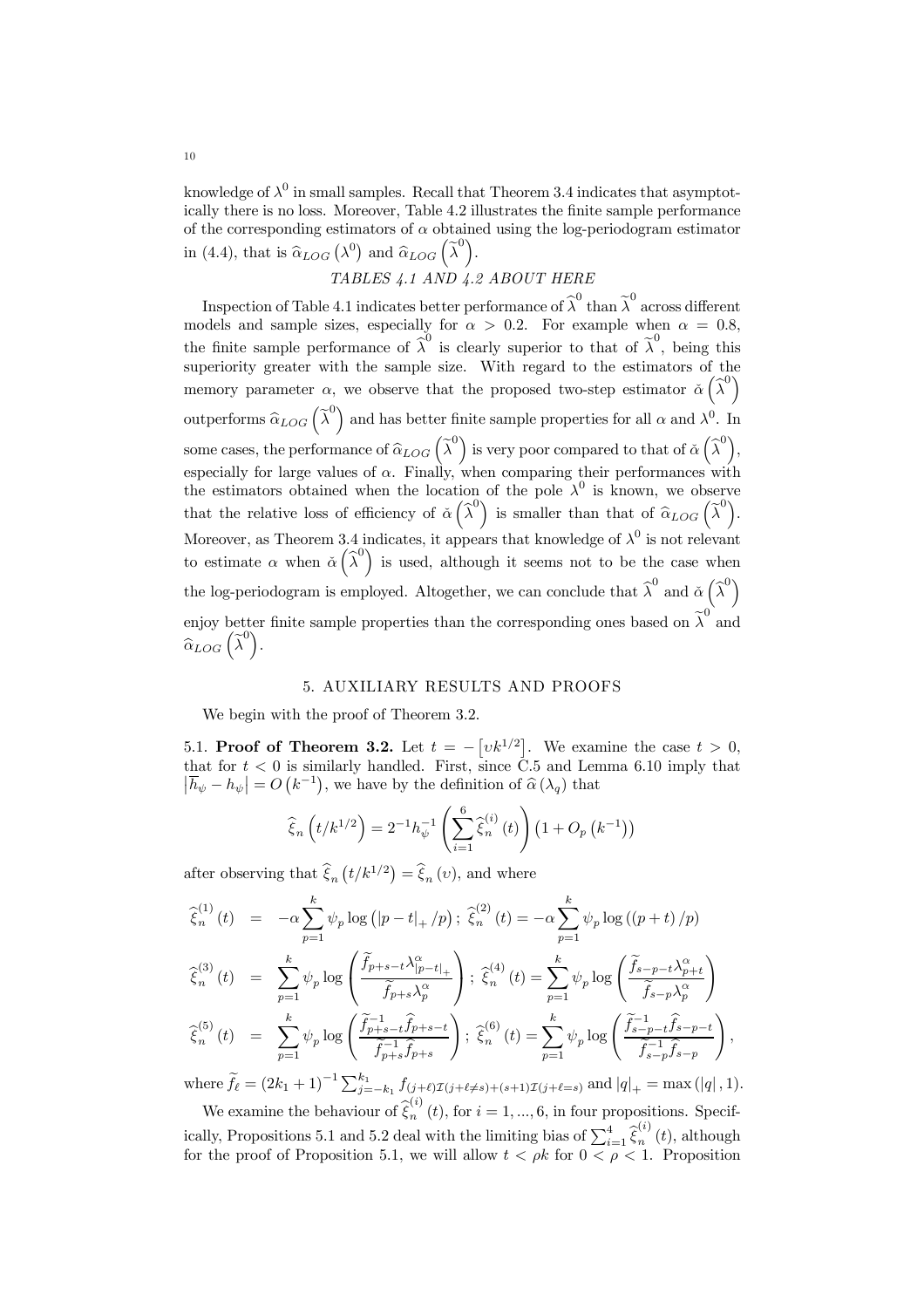5.3 examines the finite dimensional limiting distribution of  $\hat{\xi}_n^{(5)}(t) + \hat{\xi}_n^{(6)}(t)$  and Proposition 5.4 its tightness. Propositions 5.1 to 5.4 imply Theorem 3.2.

 $\textbf{Proposition 5.1.} \ \widehat{\xi}_n^{(1)}\left(t\right) + \widehat{\xi}_n^{(2)}\left(t\right) = -\overline{\psi}^{\prime\prime}\alpha \tfrac{t^2}{k} + O\left(\tfrac{t}{k} + \tfrac{t^{5/2}}{k^{3/2}}\right).$ 

*Proof.* We only examine  $\hat{\xi}_n^{(1)}(t)$ , being  $\hat{\xi}_n^{(2)}(t)$  identically handled. Assume  $\rho < 1/2$ first, so that  $0 < t < k/2$ . Then

$$
\widehat{\xi}_{n}^{(1)}(t) = -\alpha \sum_{p=1}^{t} \psi_{p} \log (|p-t|_{+}/p) - \alpha \sum_{p=t+1}^{k} \psi_{p} \log ((p-t)/p), \quad (5.1)
$$

whose first term on the right is  $O(k^{-2}t^3)$  because  $|\psi_p| \leq Dp^2/k^2$  by C.5 and the integrability of  $|u^2 \log((1-u)/u)|$ . Next, the second term on the right of (5.1) is

$$
-\alpha \sum_{p=t+1}^{2t} \psi_p \log \left( \left( p-t \right) / k \right) - \alpha \sum_{p=t+1}^{k-t} \left( \psi_{p+t} - \psi_p \right) \log \left( p/k \right) + \alpha \sum_{p=k-t+1}^{k} \psi_p \log \left( p/k \right).
$$

Proceeding as with the first term on the right of  $(5.1)$ , the first term of the last displayed expression is  $O(k^{-2}t^3 \log(k/t))$ , whereas the last term is  $O(k^{-2}t^3)$  by Taylor expansion of  $\psi(u)$  around  $u = 1$ , noting that C.5 implies that  $\psi(\dot{1}) = 0$  and that  $\sum_{p=k-t+1}^{k} |\log (p/k)| = O(t^2/k)$  by Taylor expansion of log  $(x)$  around  $x = 1$ . Finally, the second term of the last displayed expression is

$$
-\alpha \frac{t}{k} \sum_{p=t+1}^{k-t} \psi_p' \log (p/k) - \frac{\alpha}{2} \frac{t^2}{k} \frac{1}{k} \sum_{p=t+1}^{k-t} \psi_p'' \log (p/k) + O\left(\frac{t^{5/2}}{k^{3/2}}\right)
$$
(5.2)

by integrability of  $|\log u|$  and that  $\psi''(u)$  is Lipchitz continuous of order 1/2 by C.5. By Lemma 6.10 and C.5, the first term of (5.2) is

$$
-\alpha t \int_0^1 \psi'(u) (\log u) du + O\left(\frac{t}{k}\right) + O\left(\frac{t}{k} \left(\left{\sum_{p=1}^t + \sum_{p=k-t+1}^k} \psi'(p) \log (p/k)\right| \right)\right)
$$
  
=  $\alpha t \int_0^1 \psi(u) u^{-1} du + O\left(k^{-1} t \left(1 + t^2 k^{-1} \log (k/t)\right)\right)$ 

noting that C.5 implies that  $\psi(u) (\log u)|_0^1 = 0$  and  $|\psi_p'|\leq \text{D}p/k$  and then proceeding as above. On the other hand, the second term of (5.2) is

$$
-\frac{\alpha}{2}\frac{t^2}{k}\int_0^1\psi''(u)\left(\log u\right)du+O\left(\frac{t^3}{k^2}\log\left(\frac{k}{t}\right)\right)=-\alpha\frac{\overline{\psi}''t^2}{2k}+O\left(\frac{t^3}{k^2}\log\left(\frac{k}{t}\right)\right),
$$

so that, because  $|k^{-1/2}t^{1/2}\log(k/t)| \le D$  for  $0 < t \le k$ , we conclude that

$$
\widehat{\xi}_n^{(1)}(t) = \alpha t \int_0^1 \psi(u) u^{-1} du - \alpha \frac{\overline{\psi}'' t^2}{2k} + O\left(\frac{t}{k} + \frac{t^{5/2}}{k^{3/2}}\right).
$$

Now, when  $1/2 \leq \rho < 1$ , so that  $k/2 \leq t < k$ , the proof is identical since in this case the left side of (5.1) is  $-\alpha \sum_{p=1}^{t} \psi_p \log (|t-p|_+ / k) - \alpha \sum_{p=1}^{k-t} (\psi_{p+t} - \psi_p) \log (p/k) +$  $\alpha \sum_{p=k-t+1}^{k} \psi_p \log (p/k)$ . Then proceed as above. Proceeding similarly,  $\hat{\xi}_n^{(2)}(t) =$  $-\alpha t \int_0^1 \psi(u) u^{-1} du - \alpha \frac{\overline{\psi''} t^2}{2k} + O\left(\frac{t}{k} + \frac{t^{5/2}}{k^{3/2}}\right)$ . From here the conclusion is obvious. Proposition 5.2.  $\widehat{\xi}_n^{(3)}\left(t\right) + \widehat{\xi}_n^{(4)}\left(t\right) = o\left(1\right).$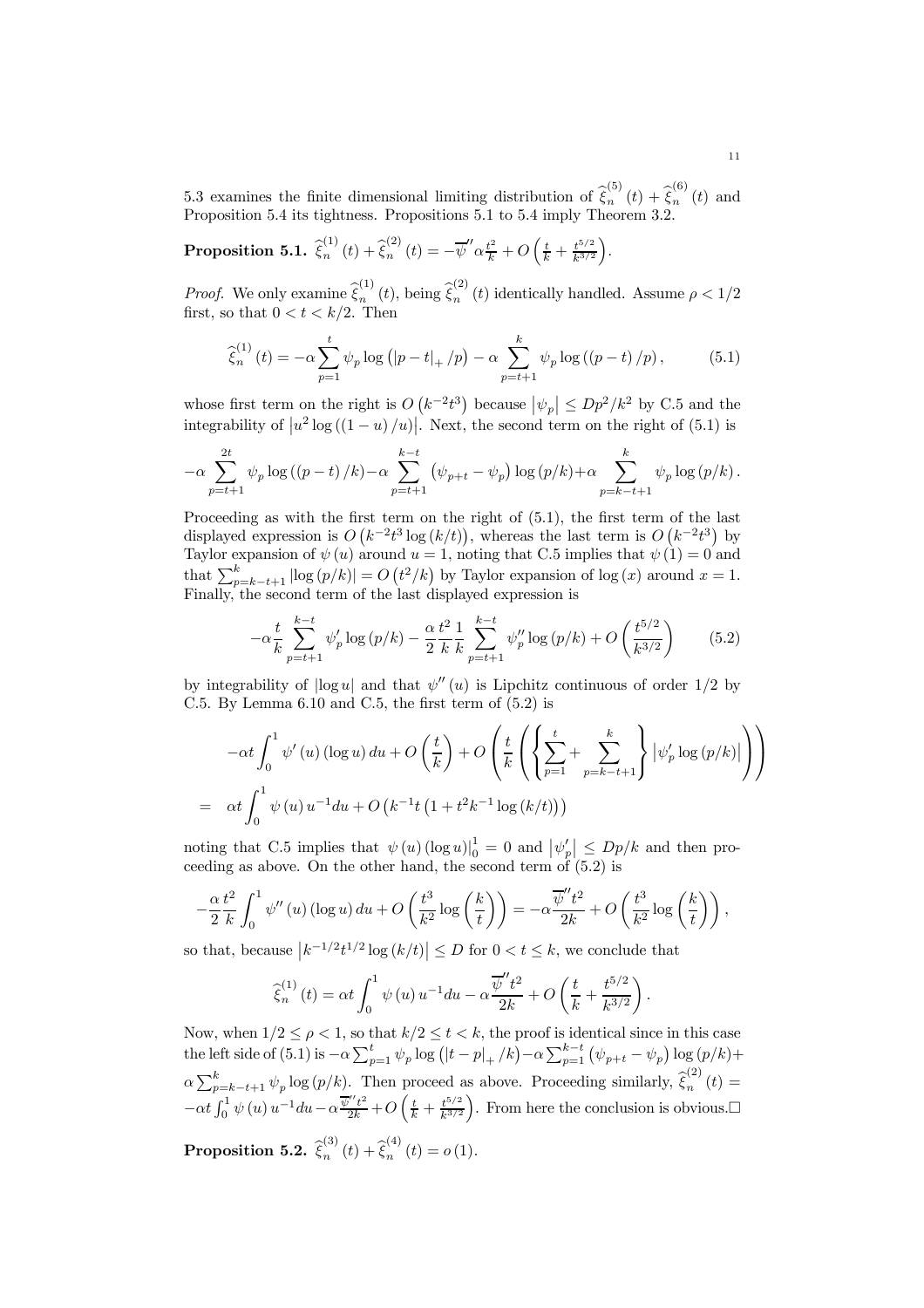*Proof.* We only examine  $\hat{\xi}_n^{(3)}(t)$ ,  $\hat{\xi}_n^{(4)}(t)$  is similar. By definition,  $\hat{\xi}_n^{(3)}(t)$  is

$$
-\sum_{p=1}^{2k_1} \psi_p a_p - \sum_{p=2k_1+1}^k \psi_p a_p - \sum_{p=1}^k \psi_p \widetilde{g}_p, \tag{5.3}
$$

where  $a_p = \log \left( f_{(p+s)\mathcal{I}(p\neq 0)+(s+1)\mathcal{I}(p=0)}^{-1} \widetilde{f}_{p+s} \right) - \log \left( f_{(p+s-t)\mathcal{I}(p\neq t)+(s+1)\mathcal{I}(p=t)}^{-1} \widetilde{f}_{p+s-t} \right)$ and  $\widetilde{g}_p = \log \left( \lambda_p^{\alpha} f_{(p+s)\mathcal{I}(p \neq 0)+(s+1)\mathcal{I}(p=0)} \right) - \log \left( \lambda_{|p-t|_+}^{\alpha} f_{(p+s-t)\mathcal{I}(p \neq t)+(s+1)\mathcal{I}(p=t)} \right)$ .

Since by C.1 and  $\left|\lambda^0 - \lambda_s\right| \leq \frac{\pi}{n}$ ,  $D^{-1} (k_1/p)^{\alpha} < \lambda_{k_1}^{\alpha} f_{p+s} < D (k_1/p)^{\alpha}$  it implies that, for  $p \leq 2k_1$ ,  $|a_p| = O(\log (k_1/p))$  by Lemma 6.1. Note that  $a_t = O(\log k_1)$ . Hence the absolute value of the first term of (5.3) is bounded by

$$
D |\psi_t| \log (k_1) + D \sum_{p=1; p \neq t}^{2k_1} |\psi_p| \log \left(\frac{k_1}{p}\right) = O\left(\frac{k_1^3}{k^2}\right) = o(1)
$$

by C.4 and because C.5 implies that  $|\psi_p| \le D (p/k)^2$ . The absolute value of the second term of (5.3) is bounded by

$$
D \sum_{p=2k_1+1}^{k_1[\log^{1/3} k_1]} |\psi_p a_p| + D \sum_{p=k_1[\log^{1/3} k_1]+1}^{k} |\psi_p a_p|
$$
  
=  $O\left(\frac{k_1^3 \log k_1}{k^2} + \frac{tk_1^2}{k^2} \left(1 + \log\left(\frac{k}{t}\right)\right)\right) = o(1),$ 

 $\left|f_{p+s}^{-1}\tilde{f}_{p+s}\right|$  < D and then C.5 and for the second term on the left that by Lemma where for the first term on the left we have used that by Lemma 6.1 part (a),  $D^{-1}$  < 6.1 part (a),  $\left|f_{p+s}^{-1}\tilde{f}_{p+s}-1\right| = O\left(p^{-2}k_1^2\right)$ , which implies that  $\left|\log\left(f_{p+s}^{-1}\tilde{f}_{p+s}\right)\right| =$  $O(p^{-2}k_1^2)$  by the mean value theorem, and then Lemma 6.4 with  $\nu_p = k_1^{-2} \log \left(f_{p+s}^{-1} \widetilde{f}_{p+s}\right)$ there.

To complete the proof, it remains to show that the third term of  $(5.3)$  is  $o(1)$ . By C.1,  $\sum_{k=1}^{k}$  $\sum\limits_{p=1} \psi_p \widetilde{g}_p$  is

$$
\sum_{p=1}^{k} \psi_p \left( \log \left( g \left( \lambda_{p+s} \right) \right) - \log \left( g \left( \lambda_{p+s-t} \right) \right) \right) \tag{5.4}
$$
\n
$$
- \alpha \sum_{p=1}^{k} \psi_p \left( \log \left( \left| \lambda_{p+s} - \lambda^0 \right| \lambda_p^{-1} \right) - \log \left( \left| \lambda_{p-t+s} - \lambda^0 \right|_+ \lambda_{|p-t|_+}^{-1} \right) \right).
$$

Denote the first and second derivatives of log  $(g(\lambda))$  by  $h(\lambda)$  and  $h'(\lambda)$ , respectively. The first term of (5.4) is

$$
-\left(\frac{2\pi t}{n}\right)\sum_{p=1}^{k} \psi_p h\left(\lambda_{p+s}\right) - \left(\frac{2\pi t}{n}\right)^2 \frac{1}{2} \sum_{p=1}^{k} \psi_p h'\left(\lambda_{p+s-\theta(p)t}\right)
$$

$$
= -\frac{4\pi^2 t}{n^2} h'\left(\lambda_s\right) \sum_{p=1}^{k} p\psi_p + o\left(1\right),
$$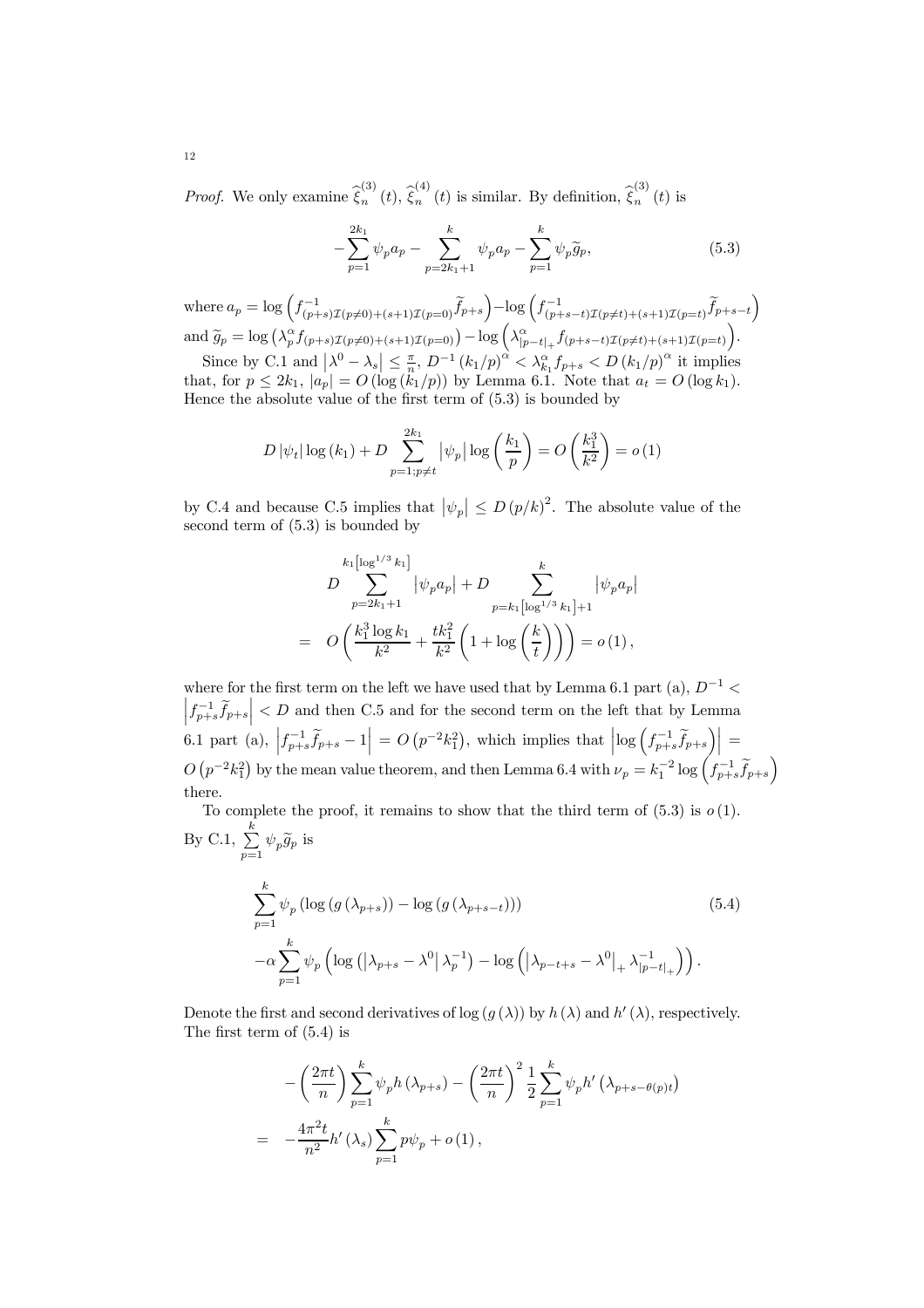where  $\theta(p) \in (0, 1)$ , by C.4 and because Lemma 6.10 and C.5 imply that  $k^{-1} \sum_{p=1}^{k} \psi_p = O(k^{-1}),$  so that

$$
\sum_{p=1}^{k} \psi_p h(\lambda_{p+s}) = \sum_{p=1}^{k} \psi_p (h(\lambda_{p+s}) - h(\lambda_s)) + O(1) \n= \frac{2\pi}{n} h'(\lambda_s) \sum_{p=1}^{k} p\psi_p + O(k^3 n^{-2} + 1).
$$

Next, the second term of (5.4) is

$$
-\alpha \left\{ \sum_{p=1}^{2t} + \sum_{p=2t+1}^{k} \right\} \psi_p \left( \log \left( \left( \lambda_{p+s} - \lambda^0 \right) \lambda_p^{-1} \right) - \log \left( \left| \lambda_{p-t+s} - \lambda^0 \right|_+ \lambda_{|p-t|_+}^{-1} \right) \right).
$$

The contribution due to  $\sum_{p=1}^{2t}$  is  $o(1)$  by C.5 and then C.4, whereas the contribution due to  $\sum_{p=2t+1}^{k}$ , by Taylor expansion of log  $(x)$ , is

$$
-\alpha n \left(\frac{\lambda_s - \lambda^0}{2\pi}\right) \sum_{p=2t+1}^k \psi_p \left(\frac{1}{p} - \frac{1}{p-t}\right) + \frac{\alpha}{2} n^2 \left(\frac{\lambda_s - \lambda^0}{2\pi}\right)^2 \sum_{p=2t+1}^k \psi_p \left\{\frac{1}{p^2(s)} - \frac{1}{p^2(s-t)}\right\}
$$
  
=  $O\left(tk^{-1}\log k\right) + O\left(k^{-1} + tk^{-2}\log k\right) = o(1)$ 

where  $p(s - a)$  is an intermediate point between  $p - a$  and  $(p - a) + n(\lambda_s - \lambda^0) / (2\pi)$ and then because  $n |\lambda^0 - \lambda_s| \leq \pi$ ,  $|p^{-j}\psi_p| \leq Dk^{-j}$  for  $j = 1, 2$ , by C.5 and that  $\left|p^{2}p^{-2}(s)\right| + \left|(p-t)^{2}p^{-2}(s-t)\right| \leq D.$  So, we conclude that

$$
\widehat{\xi}_{n}^{(3)}(t) = -\frac{4\pi^{2}t}{n^{2}}h'(\lambda_{s})\sum_{p=1}^{k}p\psi_{p} + o(1).
$$

Similarly  $\widehat{\xi}_n^{(4)}(t) = 4\pi^2 t h'(\lambda_s) \sum_{n=1}^k$  $\sum_{p=1} p \psi_p / n^2 + o(1)$ . From here the conclusion of the proposition is obvious.  $\Box$ 

**Proposition 5.3.** The finite dimensional distributions of  $\widehat{\xi}_n^{(5)}(t) + \widehat{\xi}_n^{(6)}(t)$  converge to those of a normal random variable.

*Proof.* By Wold device, it suffices to show that, for any finite  $l > 0$ ,

$$
\sum_{i=1}^{l} \phi_i \left( \widehat{\xi}_n^{(5)}(t_i) + \widehat{\xi}_n^{(6)}(t_i) \right) \xrightarrow{d} N \left( 0, \varsigma \sum_{i,j=1}^{l} \phi_i \phi_j v_i v_j \right),
$$

where  $\phi_i$  satisfies  $\sum_{i=1}^l |\phi_i|^2 = 1$  and  $v_i = \lim t_i / k^{1/2}$ . Denoting  $\tilde{f}_\ell^{-1} \hat{f}_\ell$  by  $\hat{g}_\ell$ ,

$$
\widehat{\xi}_{n}^{(5)}(t) = -\sum_{p=1}^{2t} \psi_{p} \log \left( \widehat{g}_{p+s} / \widehat{g}_{p+s-t} \right) - \sum_{p=2t+1}^{k} \psi_{p} \log \left( \widehat{g}_{p+s} / \widehat{g}_{p+s-t} \right) \tag{5.5}
$$

$$
\vdots = b_{1t} + b_{2t}.
$$

We begin by showing that  $b_{1t} = o_p(1)$ . In particular, we will show something stronger than needed. That is, that for each  $\varepsilon > 0$  there exists  $n_0$  such that

$$
\Pr\left\{\sup_{t_1 \le q \le t_2} |b_{1q} - b_{1t_1}| > \varepsilon\right\} < DM^3 k^{-1/2} \varepsilon^{-1} \log^{-1} k_1,\tag{5.6}
$$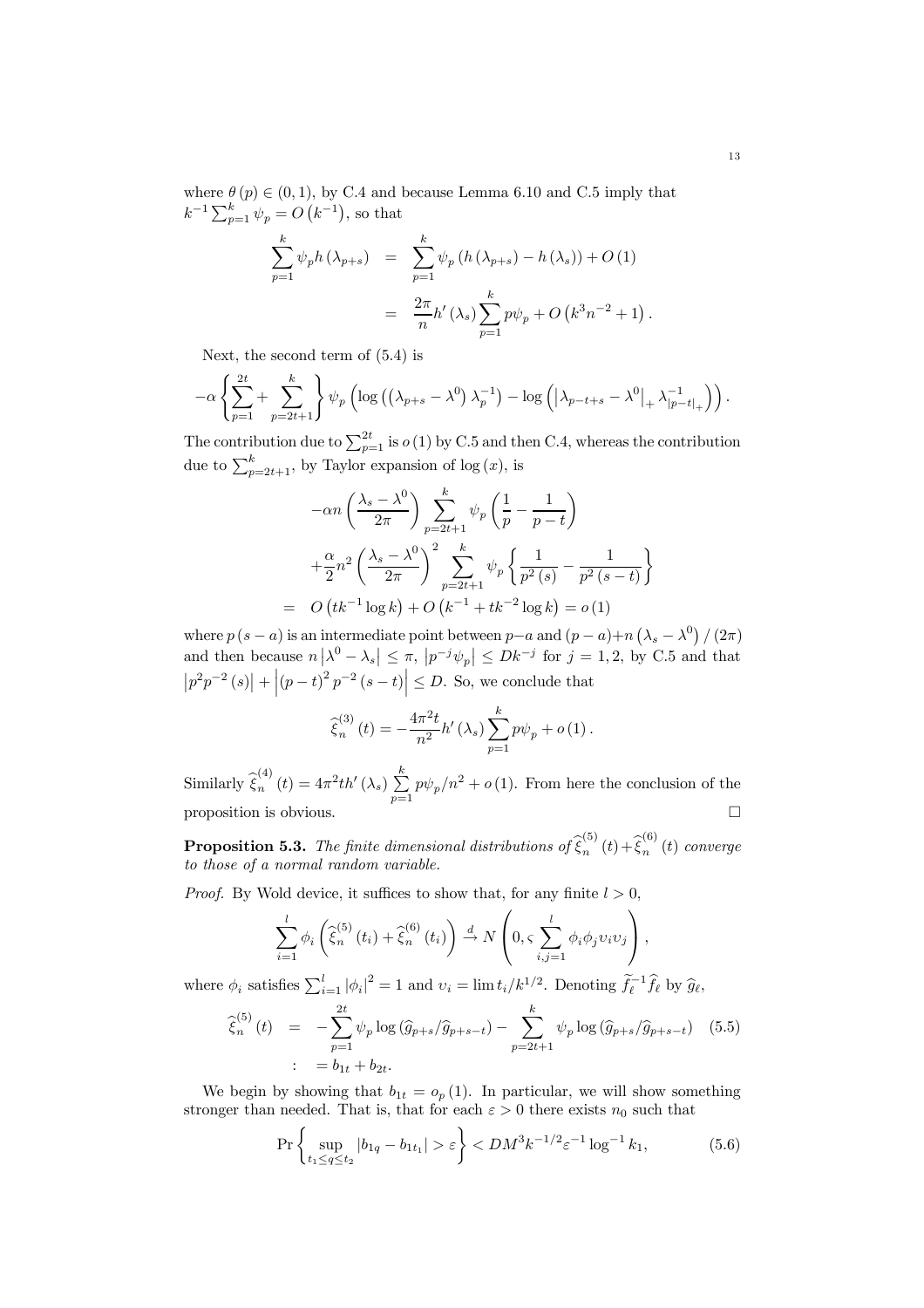for all  $n \ge n_0$  and  $0 \le t_1 < t_2 \le [k^{1/2}M]$ . Because  $t_2 \le [k^{1/2}M]$ ,

$$
\sup_{t_1 \le q \le t_2} |b_{1q} - b_{1t_1}| \le 2 \sup_{0 \le |q| \le 2[k^{1/2}M]} |\log \hat{g}_{q+s}| \sum_{p=1}^{2[k^{1/2}M]} |\psi_p|
$$
  

$$
\le D \sup_{0 \le |q| \le 2[k^{1/2}M]} |\log \hat{g}_{q+s}| M^3 k^{-1/2}
$$

since C.5 implies that  $\sum_{p=1}^{a} |\psi_p| \leq Da^3/k^2$ . Then, by Markov's inequality, the left side of  $(5.6)$  is bounded by

$$
DM^3k^{-1/2}{\varepsilon}^{-1}E \sup_{0\le |q|\le 2\left[k^{1/2}M\right]}|{\log \widehat g_{q+s}}|\le DM^3k^{-1/2}{\varepsilon}^{-1}\log^{-1}k_1,
$$

because Lemma 6.1 and the definition of  $f_{q+s}$  imply that  $\hat{g}_{q+s}$  is bounded from below by  $D^{-1}n^{-h}$ , for some  $h \geq 1$ , and for  $x > D^{-1}n^{-h}$ 

$$
|\log x - (x - 1)| \le D (x - 1)^2 \log n, \tag{5.7}
$$

by C.4,  $\left|\log n/\log k_1\right|\leq D,$  and that by Lemma 6.3 and C.4, for some  $\beta>0,$ 

$$
E\left(\sup_{q:|q|\leq 2k_1}|\widehat{g}_{q+s}-1|^\mu\right) \leq \frac{D}{\log^{1+\mu}k_1} \tag{5.8}
$$

$$
E\left(\sup_{q:2k_1<|q|}|\widehat{g}_{q+s}-1|^\mu\right) \leq \frac{D}{k_1^{\beta\mu}}.\tag{5.9}
$$

So, (5.6) holds true, which implies that  $b_{1t} = o_p(1)$ .

Next, the second term on the right of  $(5.5)$ , i.e.  $b_{2t}$ . Denoting

$$
b_{3t} = \sum_{p=2t+1}^{k-t} (\psi_{p+t} - \psi_p) \log(\widehat{g}_{p+s}), \qquad (5.10)
$$

we have that  $b_{2t} - b_{3t}$  is

$$
\sum_{p=t+1}^{2t} \psi_{p+t} \log(\hat{g}_{p+s}) - \sum_{p=k-t+1}^{k} \psi_p \log(\hat{g}_{p+s}).
$$
\n(5.11)

Because by C.5,  $\left\{ \sum_{p=t+1}^{2t} \left| \psi_{p+t} \right| + \sum_{p=q+1}^{2q} \left| \psi_{p+q} \right| \right.$  $\Big\} \le Dk^{-2} (t^3 + q^3) \le D M^3 k^{-1/2},$ the first term of (5.11) satisfies that

$$
\Pr\left\{\sup_{t_1\leq q\leq t_2}\left|\sum_{p=t_1+1}^{2t_1}\psi_{p+t_1}\log\left(\widehat{g}_{p+s}\right)-\sum_{p=q+1}^{2q}\psi_{p+q}\log\left(\widehat{g}_{p+s}\right)\right|>\varepsilon\right\} \leq \frac{DM^3}{\varepsilon k^{1/2}\log k_1}\tag{5.12}
$$

by Markov's inequality and  $(5.7) - (5.8)$ , whereas the second term satisfies that

$$
\Pr\left\{\sup_{t_1\leq q\leq t_2}\left|\left(\sum_{p=k-t_1+1}^{k}-\sum_{p=k-q+1}^{k}\right)\psi_p\log\left(\widehat{g}_{p+s}\right)\right|>\varepsilon\right\}\leq \frac{DM}{\varepsilon\log k_1}\left(\frac{t_2-t_1}{k^{1/2}}\right)
$$

by (5.7) and (5.9) and because  $\sum_{p=k-q+1}^{k} - \sum_{p=k-t_1+1}^{k} = \sum_{p=k-q+1}^{k-t_1}$  and by C.5,  $\sup_{t_1 \leq q \leq t_2} \sum_{p=k-q+1}^{k-t_1} |\psi_p| \leq \sum_{p=k-t_2}^{k-t_1} |\psi_p| \leq Dk^{-1} \left(t_2^2 - t_1^2\right) \leq DMk^{-1/2} \left(t_2 - t_1\right).$ So, (5.6), (5.12) and the last inequality imply that for any  $\varepsilon > 0$  there exists  $n_0$ such that for all  $n \geq n_0$ ,

$$
\Pr\left\{\sup_{t_1\leq q\leq t_2}\left|\left(\hat{\xi}_n^{(5)}(q)-b_{3q}\right)-\left(\hat{\xi}_n^{(5)}(t_1)-b_{3t_1}\right)\right|>\varepsilon\right\}\leq \frac{DM}{\varepsilon k^{1/2}\log k_1}\left(M^2+(t_2-t_1)\right)\tag{5.13}
$$

.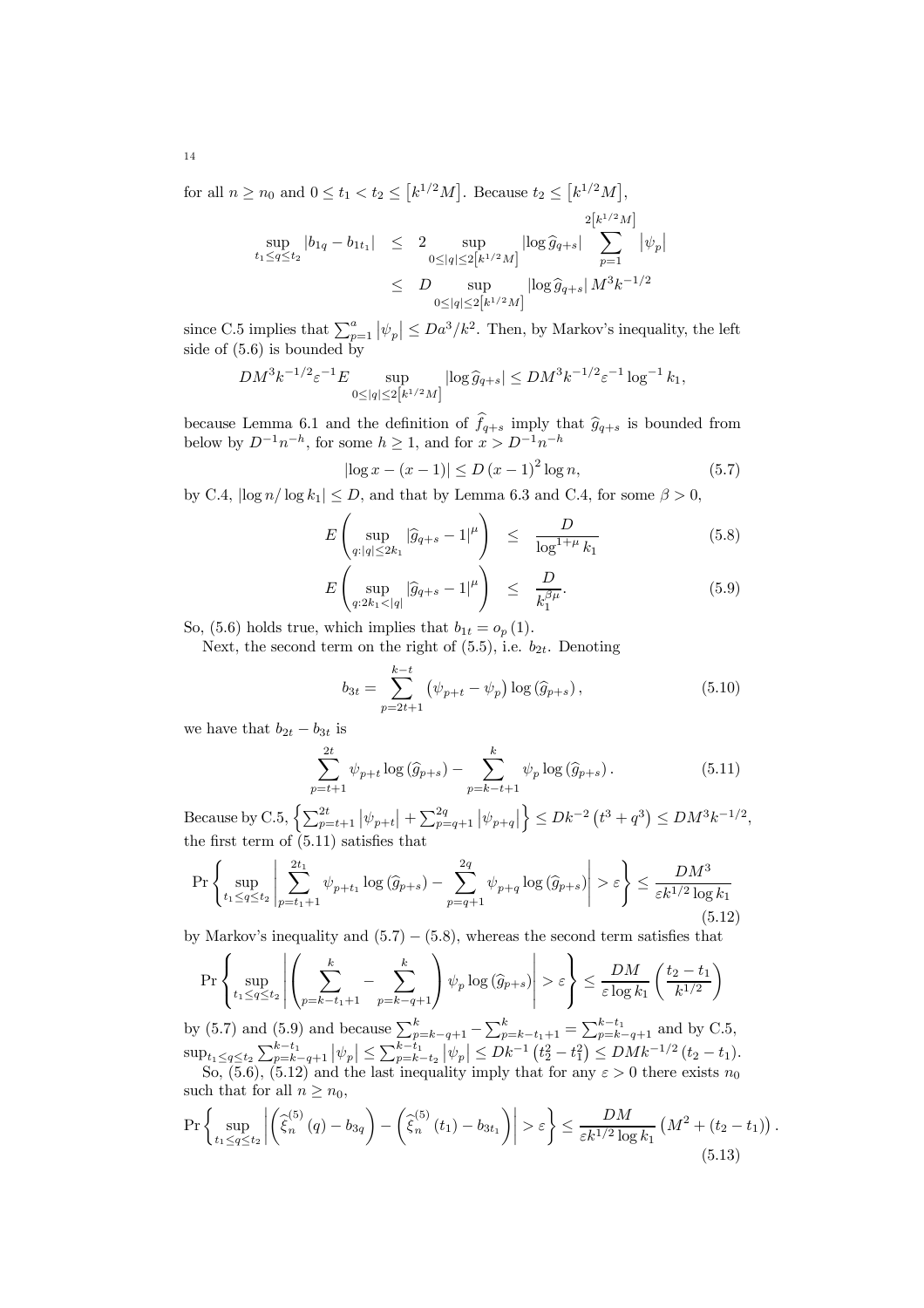Clearly (5.13) implies that  $\sup_{0 \le t \le 2[k^{1/2}M]}$  $\left| \widehat{\xi}_{n}^{(5)}\left(t\right) - b_{3t} \right|$  $\vert = o_p(1)$ . Proceeding similarly, we have that for any  $\varepsilon > 0$  there exists  $n_0$  such that for all  $n \ge n_0$ ,

$$
\Pr\left\{\sup_{t_1 \le q \le t_2} \left| \left(\hat{\xi}_n^{(6)}(q) - b_{4q}\right) - \left(\hat{\xi}_n^{(6)}(t_1) - b_{4t_1}\right) \right| > \varepsilon \right\} \le \frac{DM}{\varepsilon k^{1/2} \log k_1} \left(M^2 + (t_2 - t_1)\right) \tag{5.14}
$$

where

$$
b_{4t} = \sum_{p=3t+1}^{k} (\psi_{p-t} - \psi_p) \log(\widehat{g}_{s-p}). \tag{5.15}
$$

Next, we examine  $b_{3t}$  and  $b_{4t}$ . Denoting  $\vartheta_{\ell} = \widehat{g}_{\ell} - 1$  and writing

$$
\widetilde{b}_t = \sum_{p=2t+1}^{k-t} \left( \psi_{p+t} - \psi_p \right) \vartheta_{p+s}, \widetilde{\widetilde{b}}_t = \sum_{p=3t+1}^k \left( \psi_{p-t} - \psi_p \right) \vartheta_{s-p}, \tag{5.16}
$$

Lemma 6.5 implies that  $b_{3t} = \tilde{b}_t + t/k^{1/2}o_p(1)$  and  $b_{4t} = \tilde{b}_t + t/k^{1/2}o_p(1)$ , where the  $o_p(1)$  is uniformly in  $t \le \rho k$ , for  $\rho < 1/3$ .

So, it remains to examine  $b_t$  and  $b_t$ . By Taylor expansion of  $\psi_p$ ,

$$
\widetilde{b}_t = \frac{t}{k} \sum_{p=2t+1}^{k-t} \psi'_p \vartheta_{p+s} + \frac{1}{2} \frac{t^2}{k^2} \sum_{p=2t+1}^{k-t} \psi''\left(\frac{p}{k} + \delta \frac{t}{k}\right) \vartheta_{p+s},\tag{5.17}
$$

where  $\delta = \delta(t) \in (0, 1)$ . The first term on the right of (5.17) is

$$
\frac{t}{k} \sum_{p=2k_1+1}^{k-2k_1} \psi'_p \vartheta_{p+s} + \frac{t}{k} \left\{ \sum_{p=2t+1}^{2k_1} + \sum_{p=k-2k_1+1}^{k-t} \right\} \psi'_p \vartheta_{p+s}.
$$

By Lemma 6.2, C.4 and C.5, the second term of the last displayed expression is clearly  $tk_1^{1/2}/kO_p\left(1+k^{-1}k_1^{\alpha+1/2}\mathcal{I}\ ( \alpha\geq 1/2)\right)=t/k^{1/2}o_p\ (1)$  where the  $o_p\ (1)$  does not depend on  $t \le \rho k$ . On the other hand, writing  $\eta_j = f_{j+s}^{-1} I_{j+s} - 1$ , the first term is

$$
\frac{t}{k} \sum_{p=2k_1+1}^{k-2k_1} \frac{\psi_p'}{2k_1+1} \sum_{j=-k_1}^{k_1} \eta_{p+j} + \frac{t}{k} \sum_{p=2k_1+1}^{k-2k_1} \frac{\psi_p'}{2k_1+1} \sum_{j=-k_1}^{k_1} \left( \frac{f_{p+j+s}}{\widetilde{f}_{p+s}} - 1 \right) \eta_{p+j}.
$$
\n(5.18)

Since  $\left| \tilde{f}_{p+s}^{-1} f_{p+s} - 1 \right| = \tilde{f}_{p+s}^{-1} f_{p+s} \left| 1 - f_{p+s}^{-1} \tilde{f}_{p+s} \right| = O\left( k_1^2 / p^2 \right)$  by Lemma 6.1,  $|f_{p+s}^{-1}f_{p+j+s}-1| \le D\frac{k_1}{p}\frac{|j|}{k_1}$  by C.3, and by an obvious extension of Robinson (1995*b*),  $E\left[\sum_{j=-k_1}^{k_1} c_j \eta_{p+j}\right] = O\left(k_1^{1/2}\right)$  for any  $|c_j = c(j/k_1)| \leq D$ , we obtain that the first absolute moment of the second term of  $(5.18)$  is by  $C.5$  and then  $C.4$ ,  $tk^{-1/2}O\left(k_1^{1/2}k^{-1/2}\sum_{p=1}^k |\psi'_p|/p\right) = t/k^{1/2}o(1)$ , where the  $o(1)$  does not depend on  $t \leq \rho k$ .

On the other hand, after rearranging subindices, the first term of (5.18) is

$$
\frac{t}{k} \sum_{p=2k_1+1}^{k-2k_1} \eta_p \left( \frac{1}{2k_1+1} \sum_{j=1}^{2k_1} \psi'_{p+j} \right) + \frac{t}{k} \sum_{p=k_1+1}^{2k_1} \eta_p \left( \frac{1}{2k_1+1} \sum_{j=1}^{p-k_1} \psi'_{j+k_1} \right) + \frac{t}{k} \sum_{p=k_1+1}^{k-k_1} \eta_p \left( \frac{1}{2k_1+1} \sum_{j=p}^{k-k_1} \psi'_{j-k_1} \right).
$$

,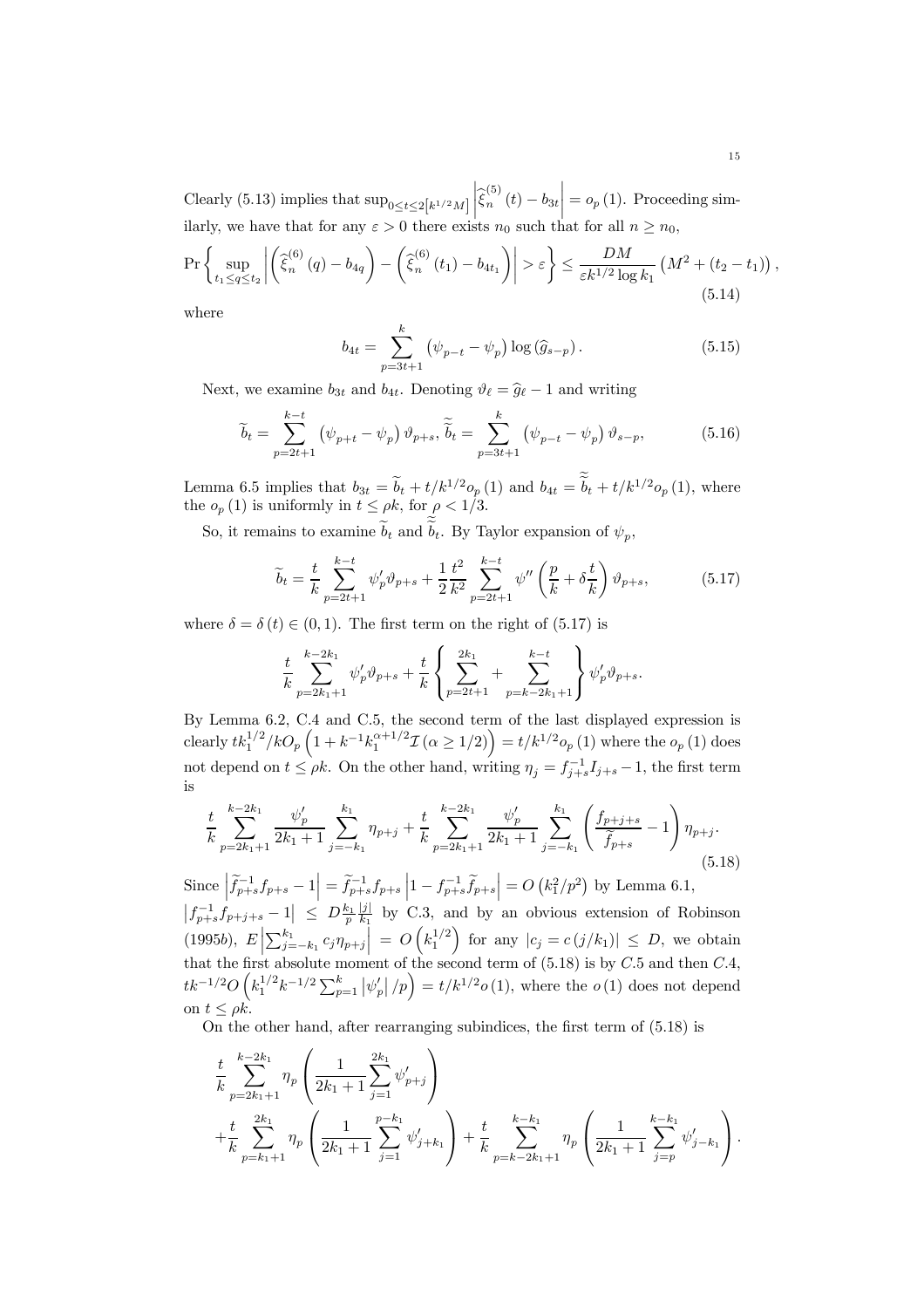After standard calculations and routine application of Robinson's (1995b) Theorem 2, the last two terms are  $t/kO_p\left(k_1^{1/2}\right) = t/k^{1/2}o_p\left(1\right)$  by C.4 and C.5, whereas the first term of the last displayed expression is

$$
\frac{t}{k} \sum_{p=2k_1+1}^{k-2k_1} \psi'_p \eta_p + \frac{t}{k} \sum_{p=2k_1+1}^{k-2k_1} \psi'_p \eta_p \left( \frac{1}{\psi'_p} \left[ \frac{1}{2k_1+1} \sum_{j=1}^{2k_1} \psi'_{p+j} \right] - 1 \right).
$$

Because  $\psi'(u)$  is continuous, C.5 implies that  $\psi'_{p+j}/\psi'_{p} \to 1$  as  $k_1/p \to 0$ , and hence the expression inside the parenthesis converges to zero as  $p \to \infty$ . So, by Toeplitz's lemma, we conclude that the last displayed expression, and therefore also the first term of  $(5.17)$ , is

$$
\frac{t}{k^{1/2}}\left(\frac{1}{k^{1/2}}\sum_{p=2k_{1}+1}^{k-2k_{1}}\psi_{p}'\eta_{p}+o_{p}\left(1\right)\right).
$$

Proceeding similarly as with the first term on the right of (5.17), the second term of (5.17) is  $k^{-3/2}t^2\left(k^{-1/2}\sum_{p=2k_1+1}^{k-2k_1}\psi''\left(\frac{p}{k}+\delta\frac{t}{k}\right)\eta_p+o_p\left(1\right)\right)$ , so that

$$
\widetilde{b}_{t} = \frac{t}{k^{1/2}} \left( \frac{1}{k^{1/2}} \sum_{p=2k_{1}+1}^{k-2k_{1}} \psi_{p}' \eta_{p} + \frac{t}{k} O_{p}(1) + o_{p}(1) \right), \qquad (5.19)
$$

where the  $o_p(1)$  and  $O_p(1)$  are uniformly in  $t \le \rho k$ . Similarly, we obtain that

$$
\widetilde{\tilde{b}}_{t} = \frac{t}{k^{1/2}} \left( \frac{1}{k^{1/2}} \sum_{p=2k_{1}+1}^{k-2k_{1}} \psi_{p}' \eta_{-p} + \frac{t}{k} O_{p}(1) + o_{p}(1) \right), \qquad (5.20)
$$

where the  $o_p(1)$  and  $O_p(1)$  are uniformly in  $t \leq \rho k$ .

Thus,  $(5.13)$ ,  $(5.14)$ , Lemma 6.5,  $(5.19)$  and  $(5.20)$  imply that, for  $t_i \leq [Mk^{1/2}]$ ,

$$
\sum_{i=1}^{l} \phi_i \left( \widehat{\xi}_n^{(5)}(t_i) + \widehat{\xi}_n^{(6)}(t_i) \right) = \sum_{i=1}^{l} \phi_i \left( \widetilde{b}_{t_i} + \widetilde{b}_{t_i} \right) + \frac{t_i}{k^{1/2}} o_p(1) \stackrel{d}{\rightarrow} N \left( 0, \varsigma \sum_{i,j=1}^{l} \phi_i \phi_j v_i v_j \right)
$$
\n(5.21)

by Robinson's (1995*b*) Theorem 2 and Toeplitz's Lemma since  $\left|k^{-1}\sum_{\ell=t+1}^{k-t} (\psi_{\ell}')^2 - \varsigma\right| =$  $o(1)$  by Lemma 6.10.

**Proposition 5.4.**  $\hat{\xi}_n^{(5)}(t)$  and  $\hat{\xi}_n^{(6)}(t)$  are tight.

*Proof.* Write  $c_t = \hat{\xi}_n^{(5)}(t) - b_{3t}$ , where  $b_{3t}$  is given in (5.10). To show that  $\hat{\xi}_n^{(5)}(t)$ is tight it suffices to show that  $c_t$  and  $b_{3t}$  are tight. Since the finite dimensional distributions of  $c_t$  converge to zero, cf. (5.13), Billingsley's (1968) Theorem 15.4 implies that  $c_t$  is tight if for each  $\varepsilon > 0$  and  $\nu > 0$  there exists a  $\delta \in (0,1)$  such that

$$
\Pr\left\{\vartheta''\left(c_t,\delta\right) \geq \varepsilon\right\} \leq \nu\tag{5.22}
$$

holds for all  $n \geq n_0$ , where

$$
\vartheta''(c_t, \delta) = \sup \min \{|c_t - c_{t_1}|, |c_{t_2} - c_t|\},
$$

and the supremum is over  $t_1, t$ , and  $t_2$  satisfying  $t_1 \leq t \leq t_2$  with  $t_2-t_1 \leq \delta \left[k^{1/2}M\right]$ and  $\delta \in (0,1)$ . Observe that we can assume  $k^{-1/2} \leq [t_2/k^{1/2}M] - [t_1/k^{1/2}M]$ . If  $\left[t_2/k^{1/2}M\right]-\left[t_1/k^{1/2}M\right], then either  $t_1$  and  $t$  lie in the same subinterval$  $(p-1)/M$ ,  $p/M$ ) or else t and  $t_2$  do; in either of these cases the left side of (5.22) vanishes.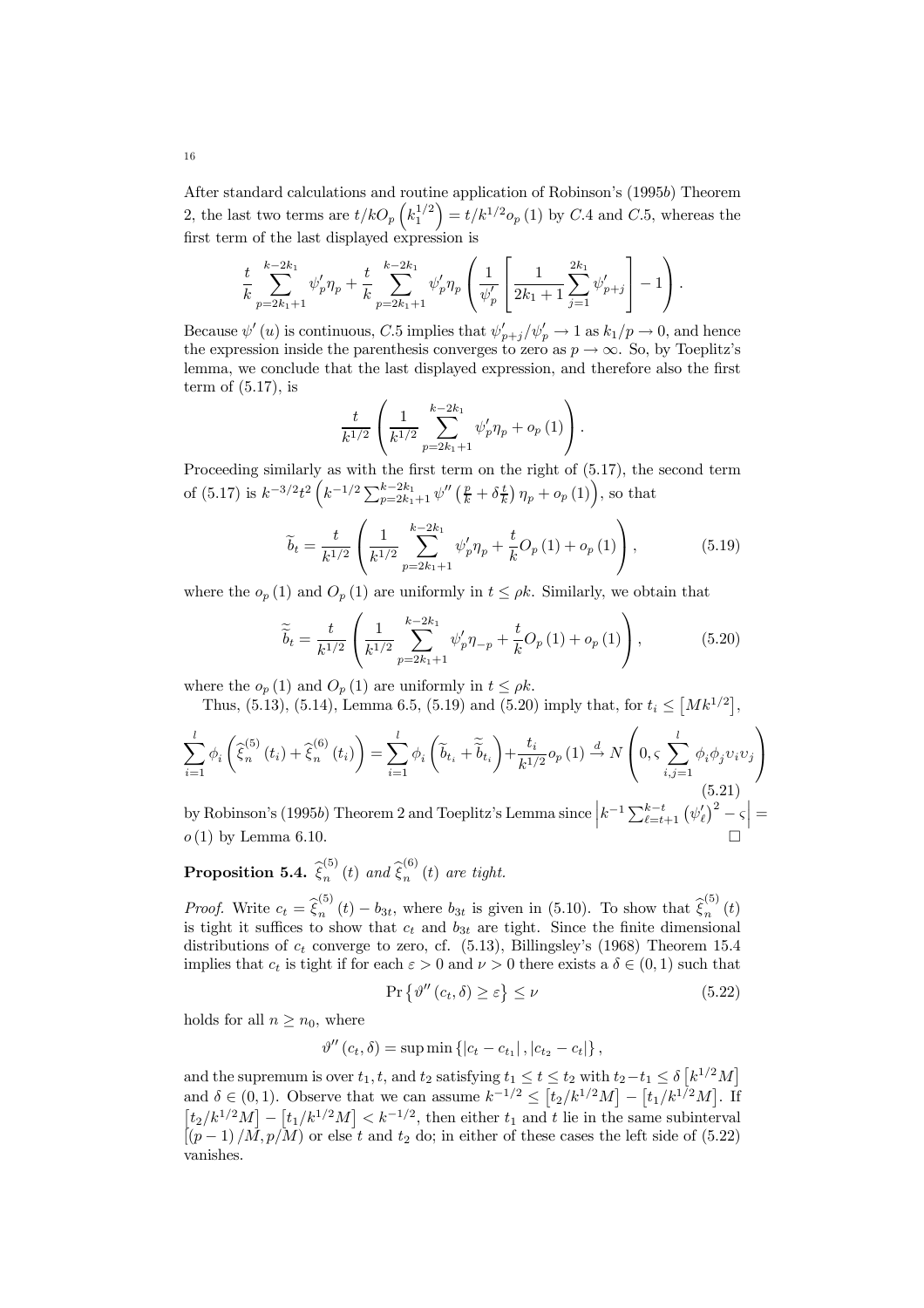Inequalities (14.9) and (14.46) in Billingsley (1968) imply that (5.22) holds if

$$
\Pr\left\{\vartheta\left(c_t,\delta\right)\geq\varepsilon\right\}\leq\nu,
$$

for some  $0 < \delta \leq 1$ , where

$$
\vartheta\left(c_t,\delta\right) = \sup_{\left|(t-v)/(k^{1/2}M)\right| < \delta} \left|c_t - c_v\right|.
$$

(Observe that as  $c_t$  converges in probability to zero, which has continuous paths, the Skorohod's metric can be replaced by the uniform topology.) By the Corollary of Billingsley's (1968) Theorem 8.3, it suffices to show that

$$
\sum_{i=1}^{r} \Pr\left\{ \sup_{t_{i-1} \le v \le t_i} \left| c_v - c_{t_{i-1}} \right| \ge \varepsilon/3 \right\} \le \nu \tag{5.23}
$$

where  $2^{-1}\delta \, \leq \, \big[k^{1/2}M\big]^{-1} \, (t_i - t_{i-1}) \, \leq \, \delta$  and  $0 = t_0 \, \leq \, t_1 \, \leq \, \ldots \, \leq \, t_r \, = \, \big[k^{1/2}M\big].$ But this is the case since by (5.13),

$$
\Pr\left\{\sup_{t_{i-1}\leq v\leq t_i}\left|c_v-c_{t_{i-1}}\right|\geq \varepsilon/3\right\}\leq \frac{DM^3\delta}{\varepsilon\log k_1}.
$$

Now choose  $n_0$  such that  $DM^3 \varepsilon^{-1} \log^{-1} k_1 < \nu$  since  $r \leq 2 \left[ \delta^{-1} \right]$  to obtain (5.23). Proceeding similarly, but using (5.14) instead of (5.13),  $\hat{\xi}_n^{(6)}(t) - b_{4t}$  is also tight.

Next, we show the tightness condition for  $b_{3t}$ , the proof for  $b_{4t}$  is similar and it is omitted. Consider  $t < q$ . Then,  $b_{3t} - b_{3q}$  is

$$
\sum_{p=2t+1}^{k-t} (\psi_{p+t} - \psi_p) \log \hat{g}_{p+s} - \sum_{p=2q+1}^{k-q} (\psi_{p+q} - \psi_p) \log \hat{g}_{p+s}
$$
(5.24)  
= 
$$
\left\{ \sum_{p=2t+1}^{2q} + \sum_{p=k-q+1}^{k-t} \psi_{p+t} - \psi_p \right\} \log \hat{g}_{p+s} + \sum_{p=2q+1}^{k-q} (\psi_{p+t} - \psi_{p+q}) \log \hat{g}_{p+s}.
$$

The first term on the right of (5.24) is tight as we now show. Because by C.5,

$$
\left| \psi_{p+t} - \psi_p \right| \le Dk^{-1}t, \ \left| \sum_{p=2t+1}^{2q} 1 + \sum_{p=k-q+1}^{k-t} 1 \right| \le 3 (q-t),
$$

abbreviating the first term on the right of (5.24) by  $\zeta_{t,q}$ , we obtain that

$$
\sum_{i=1}^r \Pr\left\{\sup_{t_{i-1}\leq q\leq t_i}\left|\zeta_{t_{i-1},q}\right|\geq \varepsilon\right\}\leq \sum_{i=1}^r \Pr\left\{D\frac{t_i-t_{i-1}}{k^{1/2}}\sup_{p=2t+1,\ldots,k}\left|\log \widehat{g}_{p+s}\right|\geq \varepsilon\right\}\leq \frac{DM}{\varepsilon\log k_1}
$$

by Markov's inequality and  $(5.7) - (5.8)$  with  $\mu = 1$  there. Then, choose  $n_0$  such that  $DM\varepsilon^{-1}\log^{-1}k_1<\nu$  to complete.

Next, Taylor expansion implies that the second term on the right of (5.24) is

$$
\left(\frac{t-q}{k}\right) \sum_{p=2q+1}^{k-q} \psi'_{p+t} \log \hat{g}_{p+s} + \frac{1}{2} \left(\frac{t-q}{k}\right)^2 \sum_{p=2q+1}^{k-q} \psi''_{p+\ell} \log \hat{g}_{p+s},\tag{5.25}
$$

where  $\ell$  is an intermediate point between t and q.

The second term of (5.25) is tight as we now show. Proceeding as with the proof of tightness of  $c_t$ , it suffices to show that for all  $\nu$  and  $\varepsilon > 0$  there exists  $n_0$  such that

$$
\sum_{i=1}^r \Pr\left\{\sup_{t_{i-1}\leq q\leq t_i}\left|\left(\frac{q-t_{i-1}}{k}\right)^2\sum_{p=2q+1}^{k-q}|\psi_{p+\ell}''\log\widehat{g}_{p+s}|\right|\geq \varepsilon\right\}\leq \nu
$$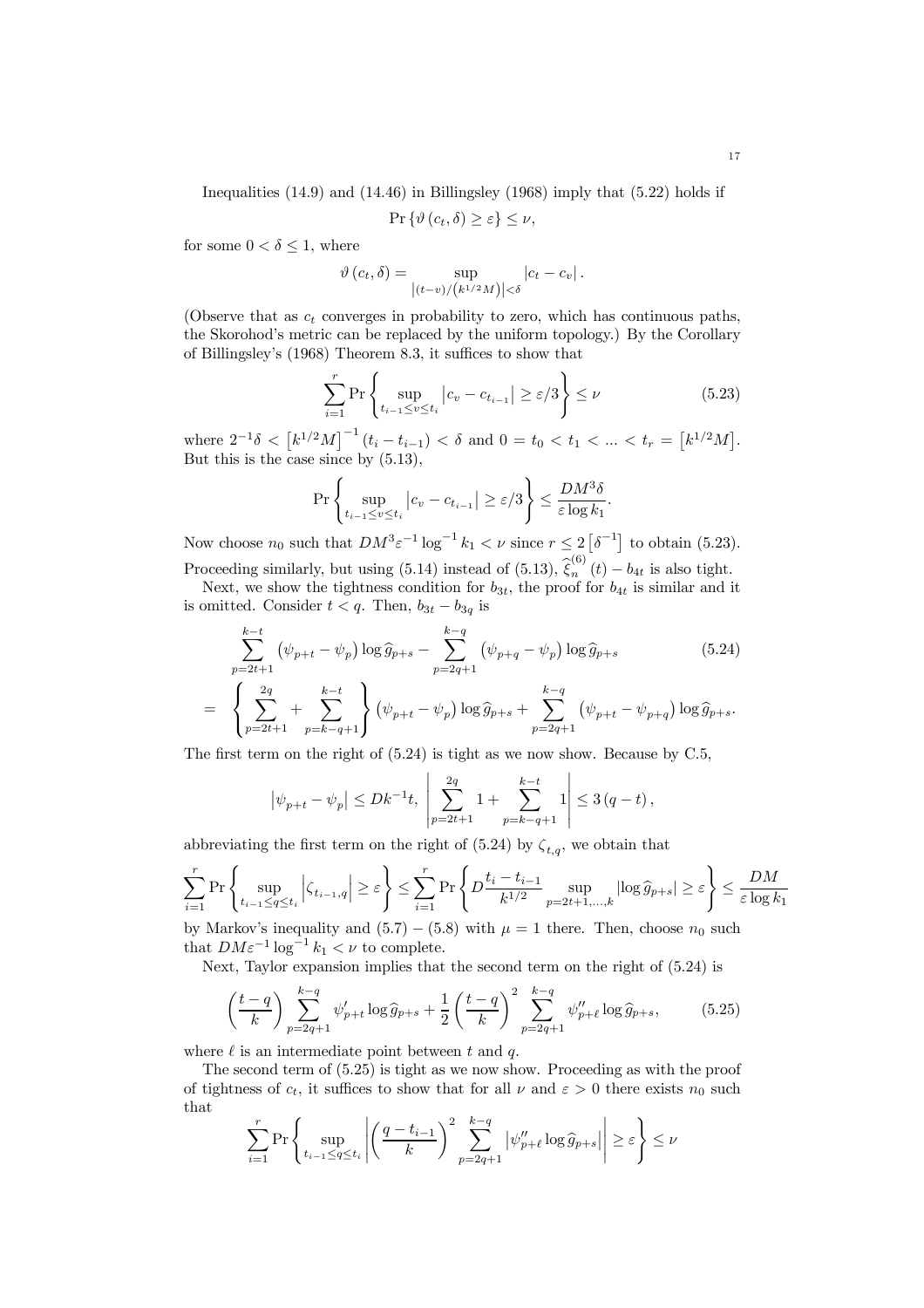for all  $n \ge n_0$  and  $0 \le t_0 < ... < t_r \le [k^{1/2}M]$ . But by  $(5.7) - (5.8)$  and that  $|\psi''(u)| \leq D$  by C.5, the left side of the last displayed inequality is bounded by

$$
D\varepsilon^{-1}k^{-1}\log^{-1} k_1 \sum_{i=1}^r (t_i - t_{i-1})^2 \le DM^2 \varepsilon^{-1} \log^{-1} k_1 \sum_{i=1}^r \delta^2 < \nu
$$

since  $r \leq 2 \left[ \delta^{-1} \right]$  and  $2^{-1}\delta < \left[ k^{1/2} M \right]^{-1} (t_i - t_{i-1}) < \delta$ .

To finish the proof it remains to examine the first term of (5.25), denoted by  $d_{t,q}$ . Since from the proof of Proposition 5.3, the finite-dimensional distributions of  $d_{t,q}$  converge to those of the limiting Gaussian process which has continuous paths, by Billingsley's (1968) Theorem 15.4, it implies that it suffices to check that

$$
\Pr\left\{\vartheta''\left(d_{t,q},\delta\right)\geq\varepsilon\right\}\leq\nu
$$

for some  $n > n_0$ . Now by Billingsley's (1968) Theorem 15.6, it suffices to check the moment condition

$$
E |d_{t,q} d_{q,v}|^{\beta_1} \le D \left| \frac{t-v}{k^{1/2}} \right|^{\beta_2}
$$
\n(5.26)

for  $t \le q \le v$  and some  $\beta_1 > 0$  and  $\beta_2 > 1$ . Write

$$
d_{t,q} = \left(\frac{q-t}{k}\right) \sum_{p=2q+1}^{k-q} \psi'_{p+t} \left(\widehat{g}_{p+s} - 1\right) \tag{5.27}
$$

$$
+ \left(\frac{q-t}{k}\right) \left\{\sum_{p=2q+1}^{3k_1} + \sum_{p=3k_1+1}^{k-q} \psi'_{p+t} \left(1 - \widehat{g}_{p+s} + \log \widehat{g}_{p+s}\right)\right\}.
$$

Using  $(5.7)$ , the first absolute moment of the second term on the right of  $(5.27)$ is bounded by

$$
D\left|\frac{q-t}{k}\right| \log n \left\{ \sum_{p=2q+1}^{3k_1} + \sum_{p=3k_1+1}^{k-q} \right\} \left|\psi'_{p+t}\right| E\left(\widehat{g}_{p+s} - 1\right)^2
$$
  
\n
$$
\leq D\left|q-t\right| \log n \left(\frac{k_1^{2\alpha}}{k^2} \mathcal{I}\left(\alpha \geq 1/2\right) + \frac{1}{k_1}\right)
$$
  
\n
$$
\leq D\left|\frac{t-q}{k^{1/2}}\right|^{1+\xi} \log n \left(\frac{k^{(\xi+1)/2}}{k_1} + \frac{k_1^{2\alpha} k^{(1+\xi)/2}}{k^2} \mathcal{I}\left(\alpha \geq 1/2\right)\right) \leq D\left|\frac{t-q}{k^{1/2}}\right|^{1+\xi}
$$

for some  $0 < \xi < 3(1-\alpha)$  by Lemma 6.2 and observing that  $\sum_{p=2q+1}^{3k_1} |\psi'_{p+t}| \leq$  $Dk_1^2k^{-1} = o(k^{1/2})$  by C.4 and C.5. So, the second term on the right of (5.27) satisfies (5.26) which follows by the Causchy-Schwarz inequality choosing  $\beta_1 = 1/2$ and  $\beta_2 = 1 + \xi$ , and that  $(q - t) (v - q) \le (v - t)^2$ . Finally, proceeding as with the proof of  $b_t$  given in (5.19),

$$
E\left|\left(\frac{q-t}{k}\right)\sum_{p=2q+1}^{k-q} \psi'_{p+t}\left(\widehat{g}_{p+s}-1\right)\right|^2 \le D\left(\frac{q-t}{k^{1/2}}\right)^2
$$

which implies that the first term on the right of  $(5.27)$  satisfies  $(5.26)$  choosing  $\beta_1 = 1$  and  $\beta_2 = 2$ , and noting that  $(q - t) (v - q) \le (v - t)^2$ . So, we conclude that  $b_{3t}$  is tight. Proceeding similarly  $b_{4t}$  is also tight, which completes the proof.  $\Box$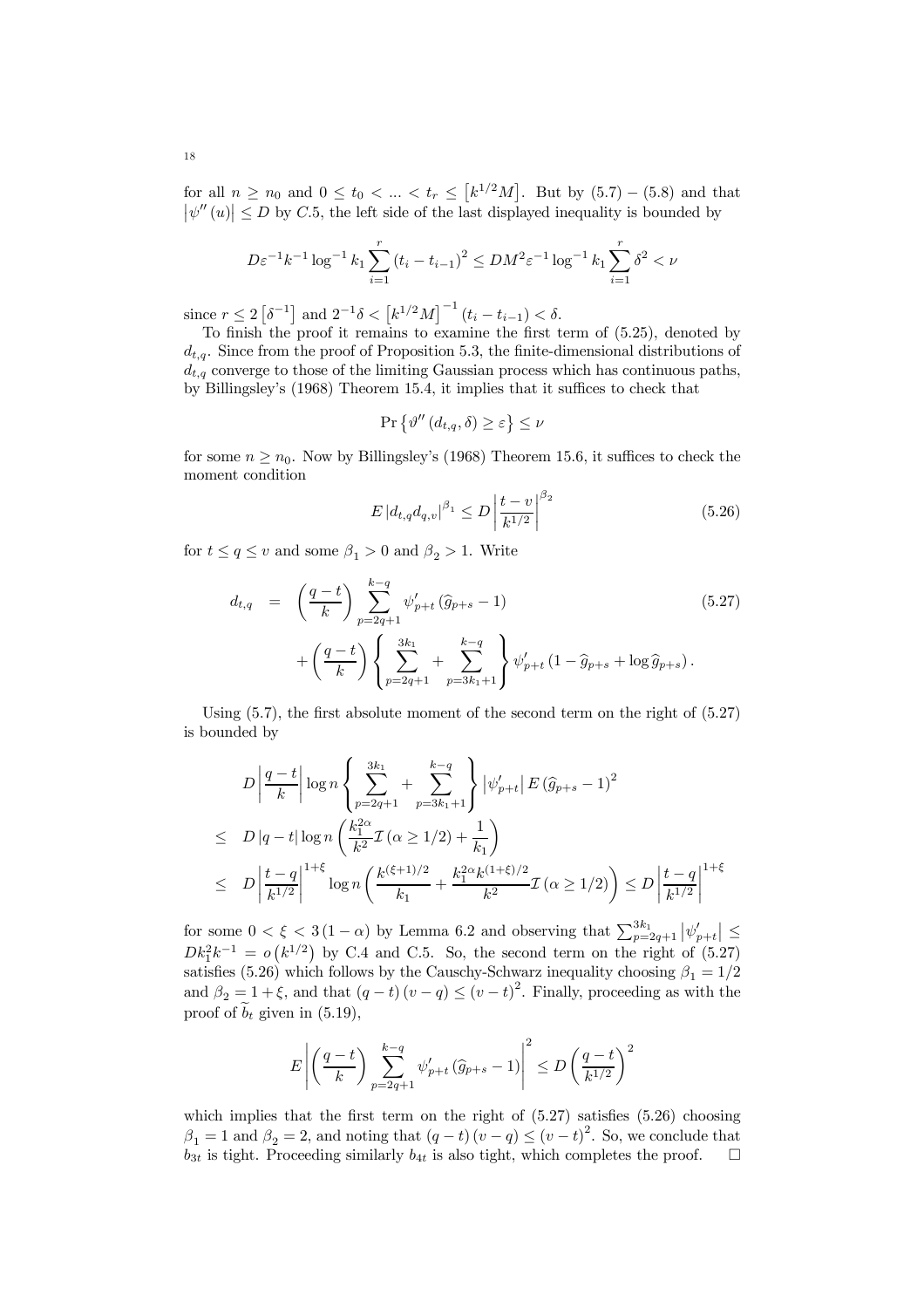5.2. **Proof of Corollary 3.3.** (a) By Theorem 3.2,  $\hat{\xi}_n(v) \stackrel{weakly}{\Longrightarrow} \xi(v)$  in  $\mathbb{D}[-M, M]$ for any arbitrary  $M > 0$ . Next, since the limiting Gaussian process  $\xi(v)$  has continuous paths, i.e. it belongs to  $\mathbb{C}$  [−M, M], the Skorohod's metric can be replaced by the uniform topology. On the other hand, by Eddy (1980), the argmaximum is a continuous functional in the set of parabolas with fixed second derivatives in  $\mathbb{C}$  [−M, M]. So, by Van der Vaart and Wellner's (1996) Theorem 3.2.2., we obtain that

$$
\widehat{v}_n = \arg \max_{v} \widehat{\xi}_n(v) \stackrel{d}{\to} \arg \max_{v} \xi(v) = v^*,
$$

where  $v^* = \Psi^{1/2} X$  and  $X = N(0, 1)$ . Observe that Theorem 3.1 shows that Pr  $\{|\hat{v}_n| < L\} > 1 - \delta$  for n sufficiently large. This together with problem 1.3.9 in Van der Vaart and Wellner (1996, p.27) implies that  $\hat{v}_n$  is uniformly tight.

But by construction,  $\widehat{\lambda}^0 = \lambda^0 + n^{-1} (2\pi k^{1/2}) \widehat{v}_n + O(n^{-1}),$  i.e. (3.2), and hence

$$
\left(2\pi k^{1/2}\right)^{-1} n\left(\widehat{\lambda}^0 - \lambda^0\right) = \widehat{\upsilon}_n + O\left(k^{-1/2}\right) \stackrel{d}{\rightarrow} \upsilon^* = \Psi^{1/2} X.
$$

(b) As in (a), the limit process is  $\xi(v)$ , where from the definition of  $\hat{\lambda}^0$ ,  $v \ge 0$ . Thus, if X takes a positive value, the restriction  $v \geq 0$  is not binding and the maximum of  $\xi(v)$  is achieved at  $v^*$ . However, when X takes a negative value, the restriction is binding and thus the maximum is at  $v = 0$  due to the parabolic structure of  $\xi(v)$ .

 $(c)$  The proof is identical to part  $(b)$  once the wording positive (negative) is replaced by negative (positive).  $\Box$ 

5.3. Proof of Theorem 3.1. Similarly to the proof of Theorem 3.2, it suffices to show the theorem with  $\bar{h}_{\psi}$  replaced by  $h_{\psi}$ . With that replacement and recalling that  $\hat{g}_p = \hat{f}_p^{-1} \hat{f}_p$ ,  $\hat{\alpha}(\lambda_q)$  becomes

$$
\frac{h_{\psi}^{-1}}{2k} \sum_{p=1}^{k} \psi_p \left( \log \hat{g}_{p+q} + \log \hat{g}_{q-p} \right)
$$
\n
$$
+ \frac{h_{\psi}^{-1}}{2k} \sum_{p=1}^{k} \psi_p \log \left( \lambda_{|p+q-s|_+}^{\alpha} \tilde{f}_{p+q} \right) + \frac{h_{\psi}^{-1}}{2k} \sum_{p=1}^{k} \psi_p \log \left( \lambda_{|q-p-s|_+}^{\alpha} \tilde{f}_{q-p} \right)
$$
\n
$$
- \alpha \frac{h_{\psi}^{-1}}{2k} \sum_{p=1}^{k} \psi_p \left( \log \left( 2\pi |p+q-s|_+/n \right) + \log \left( 2\pi |q-p-s|_+/n \right) \right).
$$
\n(5.28)

Because (5.7)–(5.9) imply that  $\sup_{\ell=0,\dots,[n/2]} |\log \hat{g}_{\ell}| = o_p(1)$ , we then have that, uniformly in  $q$ , the first term of  $(5.28)$  converges to zero in probability. Next, the second term of (5.28). (Recall that  $0 \le q \le [n/2]$ .) If  $q < \max\{0, s - [k_1 \log k_1] - k\}$ or  $s + [k_1 \log k_1] < q$ , this is

$$
\frac{h_{\psi}^{-1}}{2k} \sum_{p=1}^{k} \psi_p \left\{ \log \left( \frac{\widetilde{f}_{p+q}}{f_{p+q}} \right) - \log \left( \frac{g(\lambda_q)}{g(\lambda_{p+q})} \right) + \log \left( \frac{\lambda_{p+q-s}^{\alpha}}{|\lambda_{p+q} - \lambda^0|} \right) \right\} + o(1)
$$
\n(5.29)

because Lemma 6.10 and C.5 imply that  $k^{-1} \sum_{p=1}^{k} \psi_p = O(k^{-1})$  and by C.1,  $f_p = \left| \lambda_p - \lambda^0 \right|^{-\alpha} g(\lambda_p)$ . But by Lemma 6.1 part (a) and Taylor expansion of  $log(z)$  around  $z = 1$ , (5.29) is bounded in absolute value by

$$
\frac{D}{k} \sum_{p=1}^{k} |\psi_p| \left( \left| \log \left( \frac{g(\lambda_q)}{g(\lambda_{p+q})} \right) \right| + \frac{k_1^2}{|q+p-s|^2} + \alpha \log \left( \frac{\lambda |_{p+q-s}|}{|\lambda_{p+q} - \lambda^0|} \right) \right) + o(1).
$$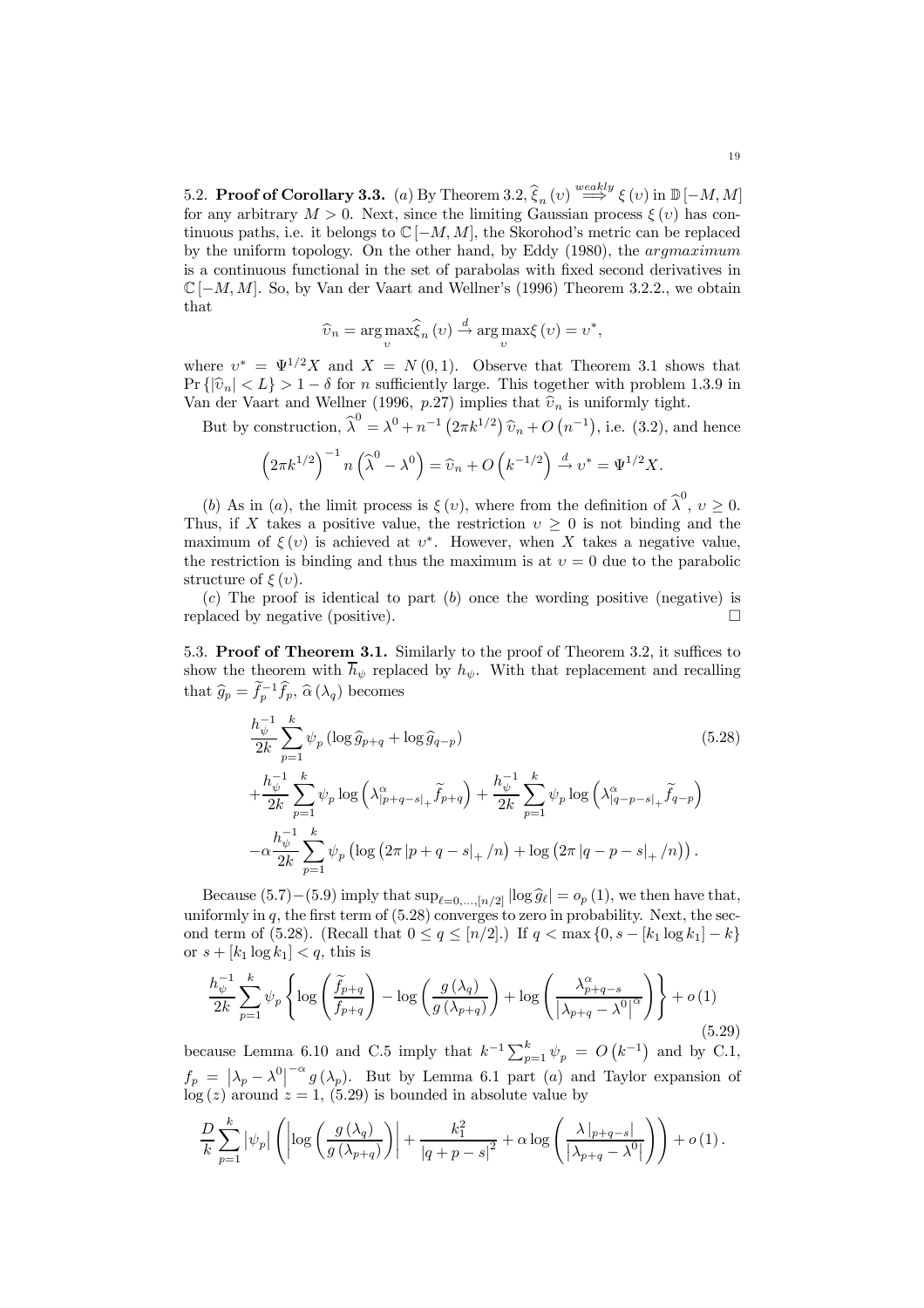The contribution due to the second term inside the brackets is easily shown to be  $o(1)$ , as is the contribution due to the third term by Taylor expansion and that  $n\left|\lambda_s - \lambda^0\right| < \pi$ . Finally, by the mean value theorem, the first term inside the brackets is bounded by

$$
\frac{D}{k}\sum_{p=1}^{k}\frac{p}{n}|\psi_p|=O\left(\frac{k}{n}\right),\,
$$

because by C.1,  $g(\lambda)$  is continuously differentiable. Next, when  $s - [k_1 \log k_1]$  <  $q \leq s + [k_1 \log k_1]$ , the second term of (5.28) is also  $o(1)$ , since there are at most  $O([k_1 \log k_1])$  terms such that  $|p + q - s| \leq [k_1 \log k_1]$  and hence by Lemma 6.1,  $D^{-1}\log k_1 \leq \log\left(\widetilde{f}_{p+q}\left\{\lambda^{\alpha}_{|p+q-s|_+}+f^{-1}_{p+q}\right\}\right) \leq D$  whereas for the remaining ones  $|p+q-s| > [k_1 \log k_1]$ , so that proceeding as before, it will be  $o(1)$  by C.4. Thus, we conclude that the second term of (5.28) in this region is  $O(k^{-1}k_1 \log k_1) + o(1) =$  $o(1)$  by C.4. Similarly when max  ${0, s - [k_1 \log k_1] - k} ≤ q ≤ s - [k_1 \log k_1]$  we obtain that the second term of  $(5.28)$  is also  $o(1)$ . Proceeding as with the proof of the second term of  $(5.28)$ , it follows that the third term of  $(5.28)$  is  $o(1)$  uniformly in q.

Using  $\int_0^1 \psi(x) dx = 0$  and Lemma 6.10, we conclude that

$$
\sup_{0 \le q \le [n/2]} \left| \widehat{\alpha} \left( \lambda_q \right) - \frac{1}{2} \delta_{+,n} \left( \lambda_q \right) - \frac{1}{2} \delta_{-,n} \left( \lambda_q \right) \right| = o_p \left( 1 \right)
$$

where  $\delta_{+,n} (\lambda_q) = -\alpha h_{\psi}^{-1} k^{-1} \sum_{p=1}^k \psi_p \log (|p+q-s|_+/k)$  and  $\delta_{-,n}(\lambda_q) = -\alpha h_{\psi}^{-1} k^{-1} \sum_{p=1}^{k} \psi_p \log (|q-p-s|_+/k).$ 

We now examine the properties of  $\delta_{+,n} (\lambda_q)$ , those of  $\delta_{-,n} (\lambda_q)$  are handled similarly. First by Lemma 6.10,

$$
\delta_{+,n}(\lambda_s) - \alpha = -\alpha \frac{h_{\psi}^{-1}}{k} \sum_{p=1}^{k} (\psi_p \log \left(\frac{p}{k}\right) + h_{\psi}) = O\left(k^{-1}\right).
$$

Now, for arbitrarily small  $\rho > 0$ ,  $\sup_{\rho^{-1} k \leq |q-s|} \delta_{+,n} (\lambda_q) < D \rho$  since by Taylor expansion,

$$
\sup_{\rho^{-1}k \le |q -s|} \left| \log \left( |q - s|_+ \right) - \log \left( |\pm p + q - s|_+ \right) \right| \le D\rho.
$$

Next, by Proposition 5.1,  $\sup_{|q-s|\leq \rho k} \delta_{+,n} (\lambda_q) - \alpha < -D\rho^2$ , whereas since  $\delta_{+,n} (\lambda_q)$ is a nonincreasing function in  $|q-s|$ ,  $\sup_{\rho k \leq |q-s| \leq \rho^{-1}k} \delta_{+,n} (\lambda_q) - \alpha < -D\rho^2$ .

Therefore, writing  $\widehat{\Lambda}_n(t) = \widehat{\alpha} (\lambda_s + (2\pi t) / n)$ , we conclude that

$$
\Pr\left(\sup_{|t|\geq \rho k} \left(\widehat{\Lambda}_n(t) - \widehat{\Lambda}_n(0)\right) > 0\right) \to 0,
$$

i.e.  $\hat{\lambda}^0$  is a consistent estimator of  $\lambda^0$ . Thus, to complete the proof of the theorem, it suffices to show that for any  $\varepsilon > 0$ , there exists  $\overline{L} > 0$  such that

$$
\Pr\left(\sup_{\rho k>|t|>k^{1/2}\overline{L}}\left(\widehat{\Lambda}_{n}\left(t\right)-\widehat{\Lambda}_{n}\left(0\right)\right)>0\right)<\varepsilon.\tag{5.30}
$$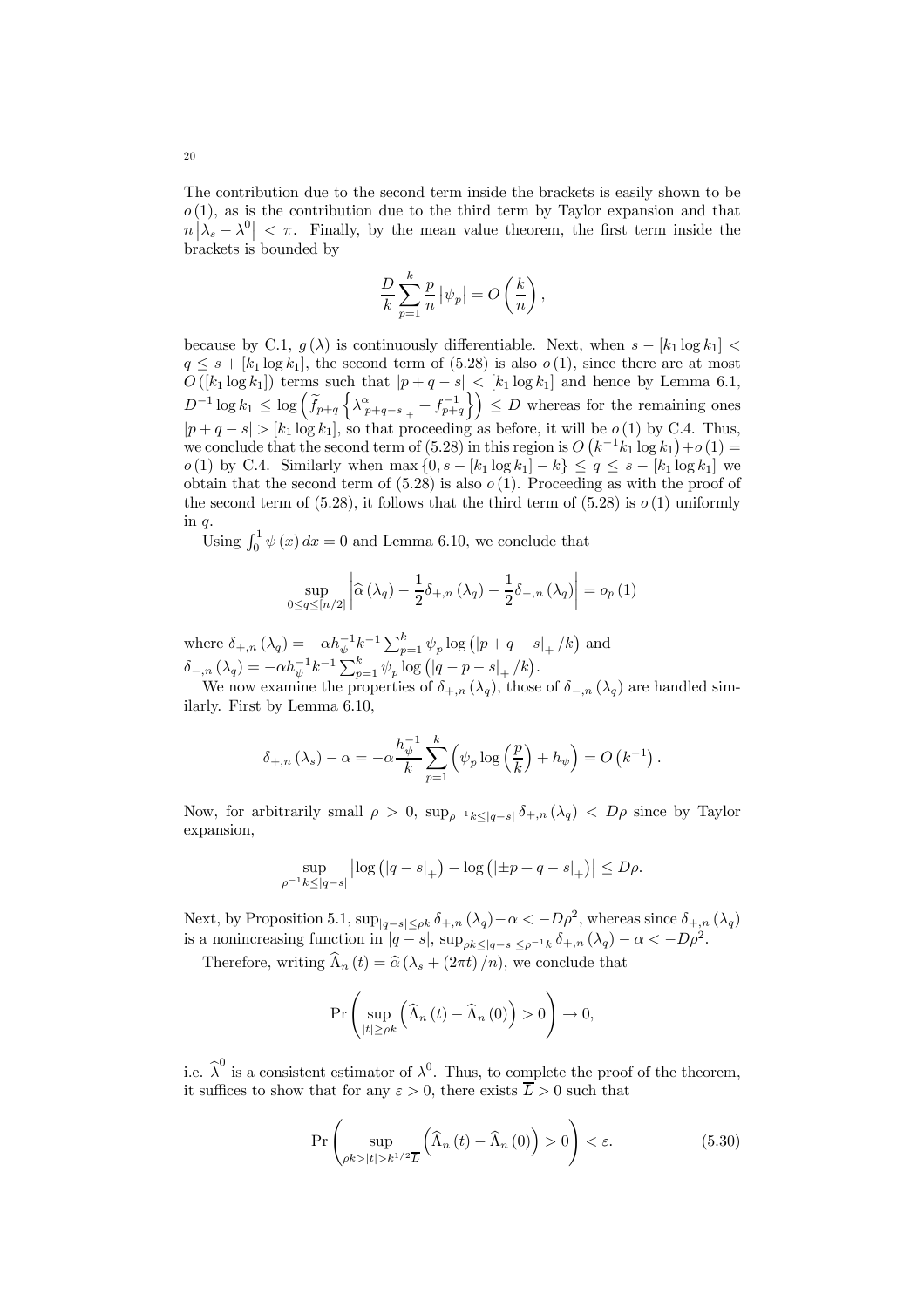By Theorem 3.2, cf. Propositions 5.1 to 5.3,

$$
\frac{k}{t} \left( \widehat{\Lambda}_n (t) - \widehat{\Lambda}_n (0) \right) = -\overline{\psi}'' \frac{t \alpha h_{\psi}^{-1}}{k} \left( 1 + O\left( \left( \frac{t}{k} \right)^{1/2} \right) \right) + \frac{1}{t} \left( \widetilde{b}_t + \widetilde{\widetilde{b}}_t \right) \n+ \frac{1}{t} \left( b_{3t} - \widetilde{b}_t \right) + \frac{1}{t} \left( \widehat{\xi}_n^{(5)} (t) - b_{3t} \right) \n+ \frac{1}{t} \left( b_{4t} - \widetilde{\widetilde{b}}_t \right) + \frac{1}{t} \left( \widehat{\xi}_n^{(6)} (t) - b_{4t} \right).
$$

By Proposition 5.3, cf. (5.19) and (5.20), and Lemma 6.9,

$$
\sup_{|t| < \rho k} \left| \frac{1}{t} \left( \widetilde{b}_t + \widetilde{\widetilde{b}}_t \right) \right| = \frac{1}{k^{1/2}} \sup_{|t| < \rho k} \left| \frac{1}{k^{1/2}} \sum_{p=\lfloor t \rfloor}^{k-\lfloor t \rfloor} \psi_p'(2\pi I_{\varepsilon, p+s} - 1) + o_p(1) \right| = O_p\left(\frac{1}{k^{1/2}}\right)
$$

since by C.5,  $\psi'(u)$  is continuous, so that  $\sup_{|t|< \rho k} \left| k^{-1/2} \sum_{p=|t|}^{k-|t|} \psi'_p(2\pi I_{\varepsilon,p+s}-1) \right| =$  $O_p(1)$  by Lemma 6.7, and thence by Lemma 6.5,

$$
\sup_{|t| < \rho k} \left| \frac{1}{t} \left( \widetilde{b}_t + \widetilde{\widetilde{b}}_t \right) + \frac{1}{t} \left( b_{3t} - \widetilde{b}_t \right) + \frac{1}{t} \left( b_{4t} - \widetilde{\widetilde{b}}_t \right) \right| = O_p \left( k^{-1/2} \right). \tag{5.31}
$$

By C.4, there exists a finite positive integer r such that  $k_1^{(r-1)\beta} < k^{1/2} < k_1^{(r+1)\beta}$ . Consider first the case  $2k_1^{1+r\beta} < k$ . Then, the left side of (5.30) is bounded by

$$
\sum_{\ell=1}^{r} \Pr\left(\sup_{\frac{L_{\ell-1}k}{k_1^{(\ell-1)\beta}} \ge |t| > \frac{L_{\ell}k}{k_1^{(\ell)}}} \frac{k}{t} \left(\widehat{\Lambda}_n(t) - \widehat{\Lambda}_n(0)\right) > 0\right)
$$
(5.32)

$$
+ \Pr\left(\sup_{\frac{L_r k}{k_1^T \beta} \geq |t| > 2k_1 \tilde{L}} \frac{k}{t} \left(\widehat{\Lambda}_n(t) - \widehat{\Lambda}_n(0)\right) > 0\right) + \Pr\left(\sup_{2k_1 \tilde{L} \geq |t| > k^{1/2} \overline{L}} \frac{k}{t} \left(\widehat{\Lambda}_n(t) - \widehat{\Lambda}_n(0)\right) > 0\right),
$$

where  $L_0 = \rho$ ,  $L_\ell > 0$  for  $\ell > 1$  and  $\widetilde{L} > 0$ . Since  $h_{\psi}^{-1} \alpha \overline{\psi}'' > 0$  and  $\widehat{\Lambda}_n(t) - \widehat{\Lambda}_n(0) >$ 0, the third term of (5.32) is bounded by

$$
\Pr\left\{\left|O_p\left(\frac{k_1^2}{k^{3/2}\log k_1}+\frac{k_1}{k_1^{\beta}k^{1/2}}+1\right)\right|>\alpha\left|\overline{\psi}''\right|\inf_{2k_1\widetilde{L}\geq |t|>k^{1/2}\overline{L}}\left|\frac{t}{k^{1/2}}\right|\right\}<\varepsilon
$$

for  $\overline{L}$  large enough, by Lemma 6.8 part (b) and (5.31), and because C.5 implies that  $k_1^2 k^{-3/2} = o(1)$ , and  $k^{-1/2} k_1^{1-\beta} = k^{1/2} k_1^{1+r\beta} / (k k_1^{(1+r)\beta}) = O(1)$ . Next, the second term of (5.32) is bounded by

$$
\Pr\left\{\left|O_p\left(\frac{k}{k_1^{(r+1)\beta+1}}+\frac{1}{k_1^{r\beta}\log k_1}+\frac{k^{1/2}}{k_1}\right)\right|=o_p\left(1\right)> \alpha\left|\overline{\psi}''\right|\inf_{\frac{L_{\ell^k}}{k_1^{R\beta}}>|t|>2\tilde{L}k_1}\left|\frac{t}{k_1}\right|\right\}<\varepsilon
$$

for  $\widetilde{L}$  large enough, by Lemma 6.8 part (a), (5.31) and that  $k^{1/2} = o(k_1)$ ,  $k^{1/2}$  <  $k_1^{(r+1)\beta}$  and C.4.

Finally, the first term of  $(5.32)$ , whose typical element is, proceeding as before, bounded by

 $\overline{ }$ 

$$
\Pr\left\{\left|O_p\left(\frac{k_1^{\ell\beta}}{k_1^{\ell\beta}}+\frac{k_1^{1+\beta}}{k\log k_1}+\frac{k_1^{\ell\beta}}{k^{1/2}}\right)\right|=O_p\left(1\right)>\alpha\left|\overline{\psi}''\right|\inf_{\frac{L_{\ell-1}k}{k_1^{\ell\beta}>|t|>\frac{L_{\ell}k}{k_1^{\ell\beta}}}}\left|\frac{tk_1^{\ell\beta}}{k}\right|\right\}<\varepsilon
$$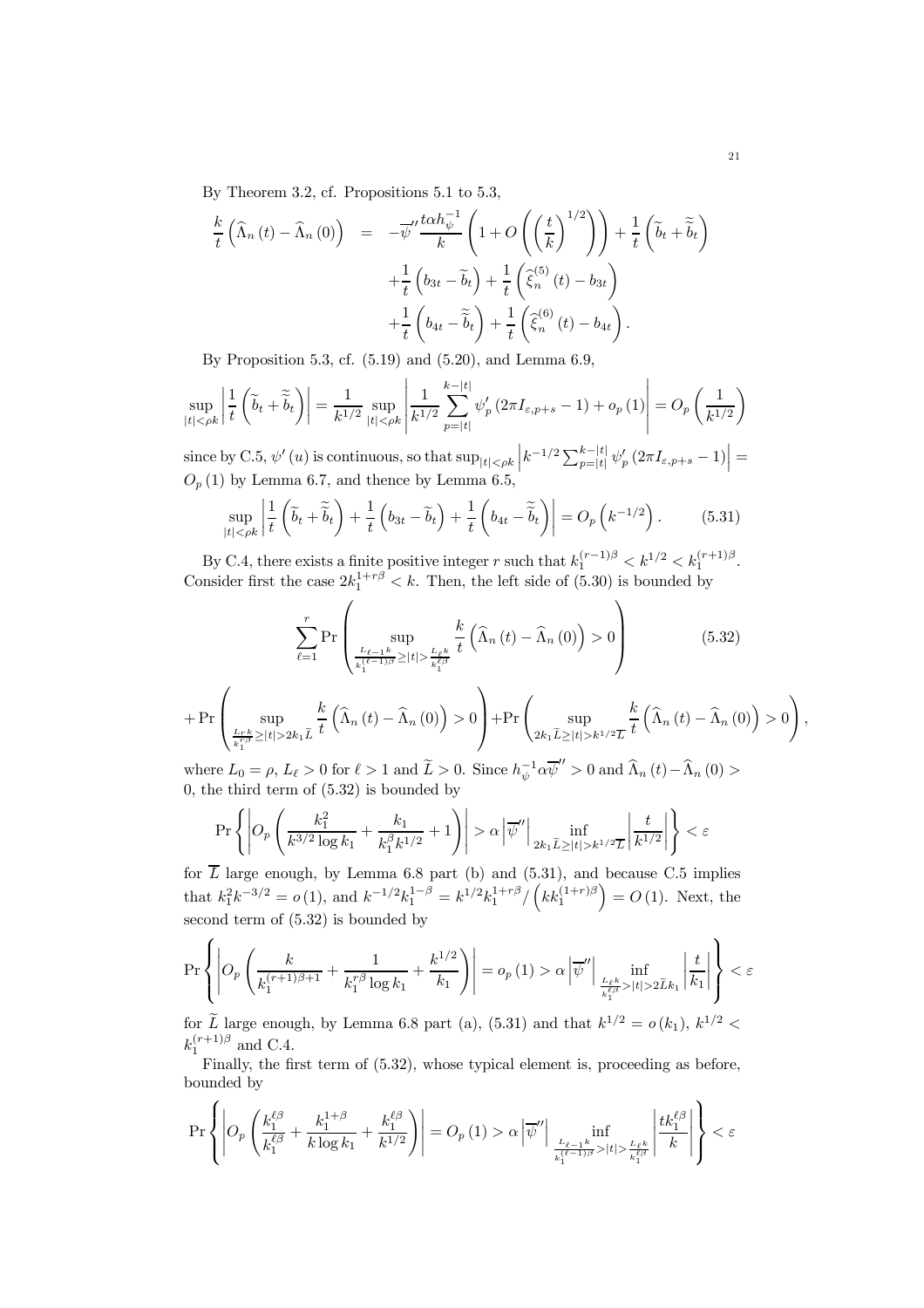because  $\frac{k_1^{\ell\beta}}{k^{1/2}} \le \frac{k_1^{\ell\beta+1}}{k^{1/2}k_1} = o\left(k^{-1}k_1^{\ell\beta+1}\right) = o(1)$  by C.4 and that  $\ell \le r$ .

Next, consider the case  $k < 2k_1^{1+r\beta}$ . In this case, let  $\tilde{r}$  be the biggest integer such  $k_1 + k_2^2$ that  $2k_1^{1+\tilde{r}\beta} < k < k_1^{1+r\beta}$  but  $k < k_1^{1+(\tilde{r}+1)\beta}$ . The proof now proceed identically as in the previous case, but now the sum of the first term of  $(5.32)$  runs from  $\ell = 1$  to  $\widetilde{r}$ . Note that if  $k < 2k_1^{1+\beta}$ , so that  $r = 1$ , then the left side of (5.30) is bounded by

$$
\Pr\left(\sup_{\rho k>|t|>2\widetilde{L}k_1}\frac{k}{t}\left(\widehat{\Lambda}_n\left(t\right)-\widehat{\Lambda}_n\left(0\right)\right)>0\right)+\Pr\left(\sup_{2\widetilde{L}k_1\geq |t|>k^{1/2}\overline{L}}\frac{k}{t}\left(\widehat{\Lambda}_n\left(t\right)-\widehat{\Lambda}_n\left(0\right)\right)>0\right),
$$

and then proceed as in the proof of the second and third terms of (5.32), since C.4 implies that  $k_1^3 = o(k^2)$ , and recalling that now  $k < 2k_1^{1+\beta}$ , we have that  $k_1^{1-\beta}k^{-1/2} = o(1)$  by C.4.  $\Box$ 

5.4. Proof of Theorem 3.4. We begin with part (a). Observing that C.7 implies that  $|\bar{h}_w - h_w| = O(m^{-1})$  and  $m^{-1} \sum_{p=1}^m w_p = O(m^{-1})$  by Lemma 6.10, the behaviour of  $(2m)^{1/2}$   $(\check{\alpha}(\lambda_s) - \alpha)$  is governed by that of

$$
\frac{h_w^{-1}}{(2m)^{1/2}} \sum_{p=1}^m w_p \log \left( \hat{g}_{p+s} \hat{g}_{s-p} \right) + \frac{h_w^{-1}}{(2m)^{1/2}} \sum_{p=1}^m w_p \log \left( \frac{\tilde{f}_{p+s}}{\lambda_p^{-\alpha}} \frac{\tilde{f}_{s-p}}{\lambda_p^{-\alpha}} \right) - \frac{(2m)^{1/2} \alpha}{h_w} \left( \frac{1}{m} \sum_{p=1}^m w_p \log \left( \frac{p}{m} \right) + h_w \right). \tag{5.33}
$$

Recall that  $\hat{f}_p^{-1}\hat{f}_p = \hat{g}_p$ . By Lemma 6.10, the last term of (5.33) is  $o(1)$ . Denoting  $m_1^* = [m_1 \log m_1]$ , the second term of  $(5.33)$  is

$$
\frac{h_w^{-1}}{(2m)^{1/2}} \left\{ \sum_{p=1}^{m_1^*} w_p \log \left( \frac{\widetilde{f}_{p+s}}{\lambda_p^{-\alpha}} \frac{\widetilde{f}_{s-p}}{\lambda_p^{-\alpha}} \right) + \sum_{p=m_1^*+1}^m w_p \log \left( \frac{\widetilde{f}_{p+s}}{\lambda_p^{-\alpha}} \frac{\widetilde{f}_{s-p}}{\lambda_p^{-\alpha}} \right) \right\}.
$$
 (5.34)

Next, because by Lemma 6.1,  $D^{-1} < \lambda_{m_1}^{\alpha} \tilde{f}_{s+p} < D$  for  $|p| \leq 2m_1^*$ , we have that  $\text{the first term of (5.34) is } O\left(m^{-1/2} \log(m_1) \sum_{p=1}^{m_1^*} |w_p|\right) = O\left(m_1^{1+\zeta} m^{-(2\zeta+1)/2} \log^{1+\zeta}(m_1)\right) = O\left( \frac{1}{2} \log^{1+\zeta} m^{-(2\zeta+1)/2} \log^{1+\zeta}(m_1)\right)$  $o(1)$  by C.6 and C.7 since  $\zeta \geq 1/3$ . Denoting  $g(\lambda_p) = g_p$ , the second term of (5.34) is

$$
\frac{h_w^{-1}}{(2m)^{1/2}} \sum_{p=m_1^*+1}^m w_p \log \left( \frac{\widetilde{f}_{p+s}}{f_{p+s}} \frac{\widetilde{f}_{s-p}}{f_{s-p}} \right) + \frac{h_w^{-1}}{(2m)^{1/2}} \sum_{p=m_1^*+1}^m w_p \log \left( g_{p+s} g_{s-p} \right) \n- \frac{\alpha h_w^{-1}}{(2m)^{1/2}} \sum_{p=m_1^*+1}^m w_p \left\{ \log \left( \lambda_p^{-1} \left| \lambda_p + \lambda_s - \lambda^0 \right| \right) + \log \left( \lambda_p^{-1} \left| \lambda_s - \lambda^0 - \lambda_p \right| \right) \right\}.
$$

Because, for  $|p| > 2m_1^*$ , Lemma 6.1 part (a) implies that  $D^{-1} \leq m_1^{-2} p^2 \left| f_{p+s}^{-1} \tilde{f}_{p+s} - 1 \right| \leq$ D, we obtain by the mean value theorem that  $\log f_{p+s}^{-1} \tilde{f}_{p+s} = O\left(m_1^2 p^{-2}\right)$  and so the first term of the last displayed expression is bounded in absolute value by

$$
\frac{Dm_1^2}{(2m)^{1/2}} \sum_{p=m_1^*+1}^m |w_p| \, p^{-2} = o\left(m_1^{1+\zeta} m^{-(2\zeta+1)/2}\right),
$$

whereas the second term is  $4\pi^2 B c^{5/2}/(2^{1/2} h_w) + O(m^{-1/2})$  because

$$
\frac{1}{(2m)^{1/2}} \sum_{p=m_1^*+1}^{m} w_p \log \left( g_{p+s} g_{s-p} \right) = \frac{2}{(2m)^{1/2}} \sum_{p=1}^{m_1^*} w_p \log \left( g_s \right) + \frac{4\pi^2 B c^{5/2}}{2^{1/2} h_w} + O\left( \frac{1}{m^{1/2}} \right)
$$

22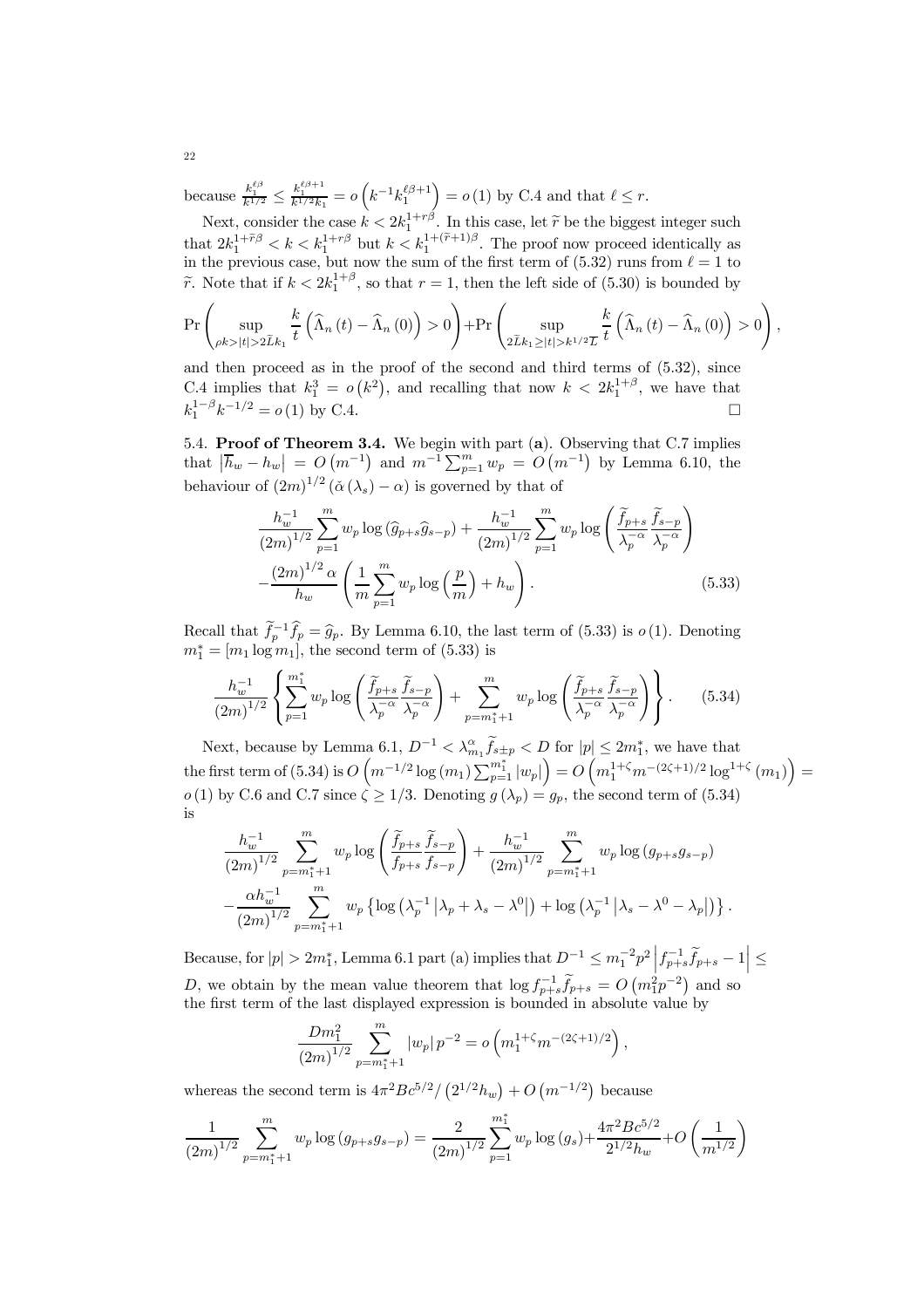by C.6 and Taylor expansion of log  $(g_{p+s})$  and log  $(g_{s-p})$  around log  $(g_s)$  and that by Lemma 6.10 and C.7,  $\sum_{p=1}^{m} w_p = O(1)$ . So, the second term of (5.33) is  $4\pi^2 B c^{5/2}/\left(2^{1/2}h_w\right) + o(1)$ . Finally, proceeding as with the second term of (5.4), the third term is easily shown to be bounded by  $Dm^{-1/2} \sum_{p} |w_p| p^{-1} = o(1)$ .

Denoting  $\vartheta_b = \widehat{g}_b-1$ , and proceeding as with the proof of Lemma 6.5, to complete the proof of the theorem, it suffices to show that

$$
\frac{h_w^{-1}}{(2m)^{1/2}} \sum_{p=1}^{m} w_p \left( \vartheta_{p+s} + \vartheta_{s-p} \right) \stackrel{d}{\to} \mathcal{N} \left( 0, h_w^{-2} \Phi^2 \right) \tag{5.35}
$$

$$
\frac{1}{(2m)^{1/2}} \left\{ \sum_{p=1}^{2m_1} + \sum_{p=2m_1+1}^{m_1} \right\} w_p \left( \vartheta_{p+s}^2 + \vartheta_{s-p}^2 \right) \xrightarrow{P} 0. \tag{5.36}
$$

We begin with  $(5.36)$ . By Lemma 6.2 part (b), the first moment of the first sum inside the braces on the left of (5.36) is  $o(m^{-1/2}\sum_{p=1}^{2m_1}|w_p|)=o(m_1^{1+\zeta}m^{-(2\zeta+1)/2})=$  $o(1)$  by C.7 and C.6 since  $\zeta \geq 1/3$ , whereas the contribution due to the second sum inside the braces on the left of  $(5.36)$  is  $O_p(n_1^{-1}m^{1/2}) = o_p(1)$  by Lemma 6.2 part (a), C.6 and Markov's inequality. So, it remains to show (5.35), whose left side is

$$
\frac{h_w^{-1}}{(2m)^{1/2}} \left( \sum_{p=1}^{2m_1} w_p \left( \vartheta_{p+s} + \vartheta_{s-p} \right) + \sum_{p=2m_1+1}^m w_p \left( \vartheta_{p+s} + \vartheta_{s-p} \right) \right).
$$
 (5.37)

Because Lemma 6.2 part (b) implies that  $E |\vartheta_b| = o(1)$  for  $|b - s| < 2m_1$ , the first term of (5.37) is  $o_p(n_1^{1+\zeta}m^{-(2\zeta+1)/2}) = o_p(1)$  by C.7, C.6 and Markov's inequality. But proceeding as in the proof of Proposition 5.3, cf. (5.21), the second term of (5.37) converges in distribution to  $\mathcal{N}(0, h_w^{-2} \Phi^2)$ , which completes the proof of part (a).

**Part** (b). Dropping the constant  $h_w$  and  $(2m)^{-1/2}$ , it suffices to show that

$$
\sum_{p=1}^{m} w_p \left\{ \log \left( \hat{g}_{p+s-t} / \hat{g}_{p+s} \right) + \log \left( \hat{g}_{s-p-t} / \hat{g}_{s-p} \right) \right\} = o_p \left( m^{1/2} \right) \tag{5.38}
$$

holds true uniformly in  $|t| \leq [k^{1/2}M] = o(m^{1/2})$ . We only examine the contribution due to the first term on the left of (5.38), the contribution due to the second term follows by identical steps. The first term on the left of (5.38) is

$$
\sum_{p=1}^{2t} w_p \log \left( \hat{g}_{p+s-t} / \hat{g}_{p+s} \right) + \sum_{p=2t+1}^{m} w_p \log \left( \hat{g}_{p+s-t} / \hat{g}_{p+s} \right). \tag{5.39}
$$

Using  $(5.7) - (5.9)$  and Markov's inequality, the first term of  $(5.39)$  is, uniformly in t,  $o_p \left( \sum_{p=1}^{\left[ 2k^{1/2} M \right]} |w_p| \right)$  $= o_p (m^{1/2})$  by C.6. Next, the second term of (5.39) is

$$
\sum_{p=t+1}^{2t} w_{p+t} \log \hat{g}_{p+s} - \sum_{p=m-t+1}^{m} w_p \log \hat{g}_{p+s} + \sum_{p=2t+1}^{m-t} (w_{p+t} - w_p) \log \hat{g}_{p+s}.
$$

By  $(5.7) - (5.9)$ , the first two terms of the last displayed expression, uniformly in t, are  $o_p(k^{1/2}) = o_p(m^{1/2})$  by C.6. Finally, the third term on the last displayed expression.

Let  $\vartheta_p = \widehat{g}_p - 1$ . Since by Lemma 6.3 and Markov's inequality,  $\sup_{p=1,\dots,[n/2]} |\vartheta_p|$  $o_p(1)$ , except in a set  $\Omega_n$  such that  $\lim_{n\to\infty} \Pr{\Omega_n} = 0$ , it implies that  $\log \hat{g}_{p+s} =$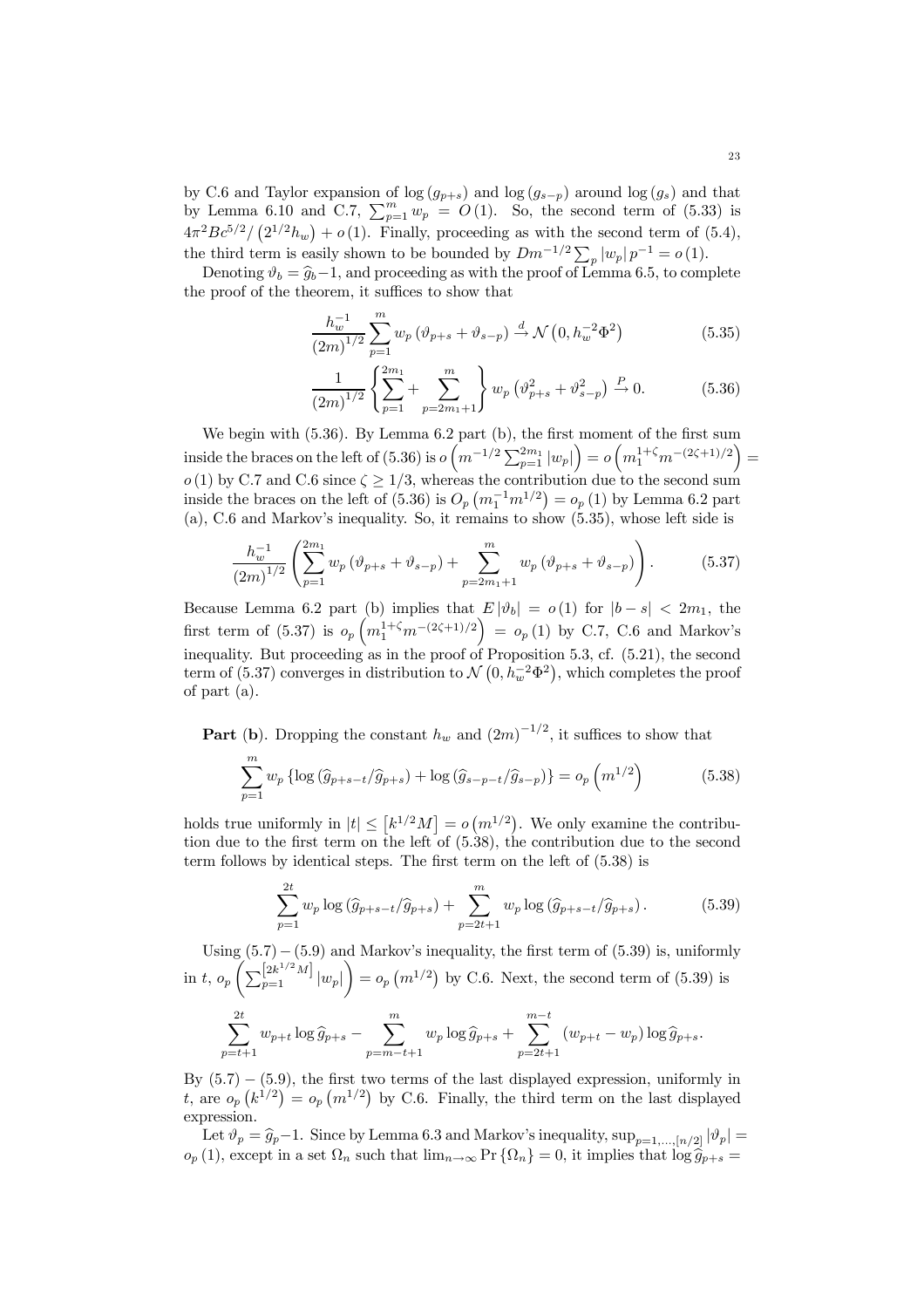$\vartheta_{p+s} - 2^{-1} \vartheta_{p+s}^2 (1 + o_p(1))$  by Taylor expansion. So, the third term of the last displayed expression is

$$
\left\{\sum_{p=2m_1+1}^{m-t} + \sum_{p=2t+1}^{2m_1} \right\} (w_{p+t} - w_p) \vartheta_{p+s} + D \sum_{p=2t+1}^{m-t} |w_{p+t} - w_p| \vartheta_{p+s}^2 (1 + o_p(1)).
$$
\n(5.40)

Since C.7 implies that  $|w_{p+t} - w_p| \le D (t/m)^{\zeta}$ , we have that

$$
\sup_{t \leq [k^{1/2}M]} \left| \sum_{p=2t+1}^{m-t} |w_{p+t} - w_p| \vartheta_{p+s}^2 \right| \leq D \sup_{t \leq [k^{1/2}M]} \left( \frac{t}{m} \right)^{\zeta} \left( \sum_{p=2m_1+1}^{m} \vartheta_{p+s}^2 \right) + \sup_{t \leq [k^{1/2}M]} \left| \sum_{p=2t+1}^{2m_1} w_p \vartheta_{p+s}^2 \right|.
$$

But by Lemma 6.2,  $E |\vartheta_{p+s}|^2 = O(m_1^{-1})$  if  $|p| > 2m_1$ , whereas Lemma 6.3 implies that  $\sup_{p=1,\dots,[n/2]} \vartheta_{p+s}^2 = o_p(1)$ . Hence, by Markov's inequality, C.6 and C.7, the third term of (5.40) is  $o_p\left(k^{\zeta/2}m_1^{-1}\zeta/2m_1^{-1}+m^{-\zeta}m_1^{1+\zeta}\right)=o_p\left(m^{1/2}\right)$ . Proceeding similarly and in view of C.7, the second term of  $(5.40)$  is  $o_p\left(m_1^{1/2}\left(k^{1/2}/m\right)^{\zeta}\right)$  =  $o_p(m^{1/2})$ . So, denoting  $b_t = \sum_{p=2m_1+1}^{m-t} (w_{p+t} - w_p) \vartheta_{p+s}$ , that is the first term of (5.40), to complete the proof we need to show that

 $\sup_{t\leq [k^{1/2}M]} |b_t| = \sup_{q=1,\dots,[Mk^{1/4}]} \sup_{(q-1)k^{1/4}\leq t\leq qk^{1/4}} |b_t|$  is  $o_p(m^{1/2})$ . Now, by the triangle inequality,  $\sup_{t\leq\left[k^{1/2}M\right]}|b_t|$  is bounded by

$$
\sup_{q=1,\ldots,\left[Mk^{1/4}\right]\,(q-1)k^{1/4}\leq t\leq qk^{1/4}}\left|\sum_{p=2m_1+1}^{m-t}\left(w_{p+t}-w_{p+qk^{1/4}}\right)\vartheta_{p+s}\right|\n+ \sup_{q=1,\ldots,\left[Mk^{1/4}\right]\,(q-1)k^{1/4}\leq t\leq qk^{1/4}}\left|\left\{\sum_{p=2m_1+1}^{m}\right|-\sum_{p=m-t+1}^{m}\right\}\left(w_{p+qk^{1/4}}-w_p\right)\vartheta_{p+s}\right|.
$$
\n(5.41)

Because  $(\sup_j |c_j|)^{\mu} = \sup_j |c_j|^{\mu} \le \sum_j |c_j|^{\mu}$  for  $\mu > 0$ , the second moment of the second term of (5.41) is bounded by

$$
\sum_{q=1}^{\left[Mk^{1/4}\right]} \left\{ E \left| \sum_{p=2m_1+1}^m \left( w_{p+qk^{1/4}} - w_p \right) \vartheta_{p+s} \right|^2 + \sum_{\ell=1}^{\left[Mk^{1/2}\right]} E \left| \sum_{p=m-\ell+1}^m \left( w_{p+qk^{1/4}} - w_p \right) \vartheta_{p+s} \right|^2 \right\}
$$
  

$$
\leq D \sum_{q=1}^{\left[Mk^{1/4}\right]} \left\{ m + \sum_{\ell=1}^{\left[Mk^{1/2}\right]} \ell \right\} \left( \frac{qk^{1/4}}{m} \right)^{2\zeta} = D \frac{k^{\zeta+1/4}}{m^{2\zeta-1}} = o(m),
$$

proceeding as with the proof of (5.16) and noting that C.7 implies that  $|(m/p)^{\zeta} w_p | \leq$  $D$ , and  $\Big|$  $\left(m/\left(qk^{1/4}\right)\right)^{\zeta}\left(w_{p+qk^{1/4}}-w_{p}\right)\right| \leq D$  with  $\zeta \geq 1/3$ . The second moment of the first term of  $(5.41)$  is bounded by

$$
\sum_{q=1}^{\left[Mk^{1/4}\right]} \sum_{t=(q-1)k^{1/4}+1}^{qk^{1/4}} E \left| \sum_{p=2m_1+1}^{m-t} (w_{p+t} - w_{p+qk^{1/4}}) \vartheta_{p+s} \right|^2
$$
  
= 
$$
\frac{k^{\zeta/2}}{m^{2\zeta}} \sum_{q=1}^{\left[Mk^{1/4}\right]} \sum_{t=(q-1)k^{1/4}+1}^{qk^{1/4}} E \left| \sum_{p=2m_1+1}^{m-t} w_{p,t}^* \vartheta_{p+s} \right|^2
$$

24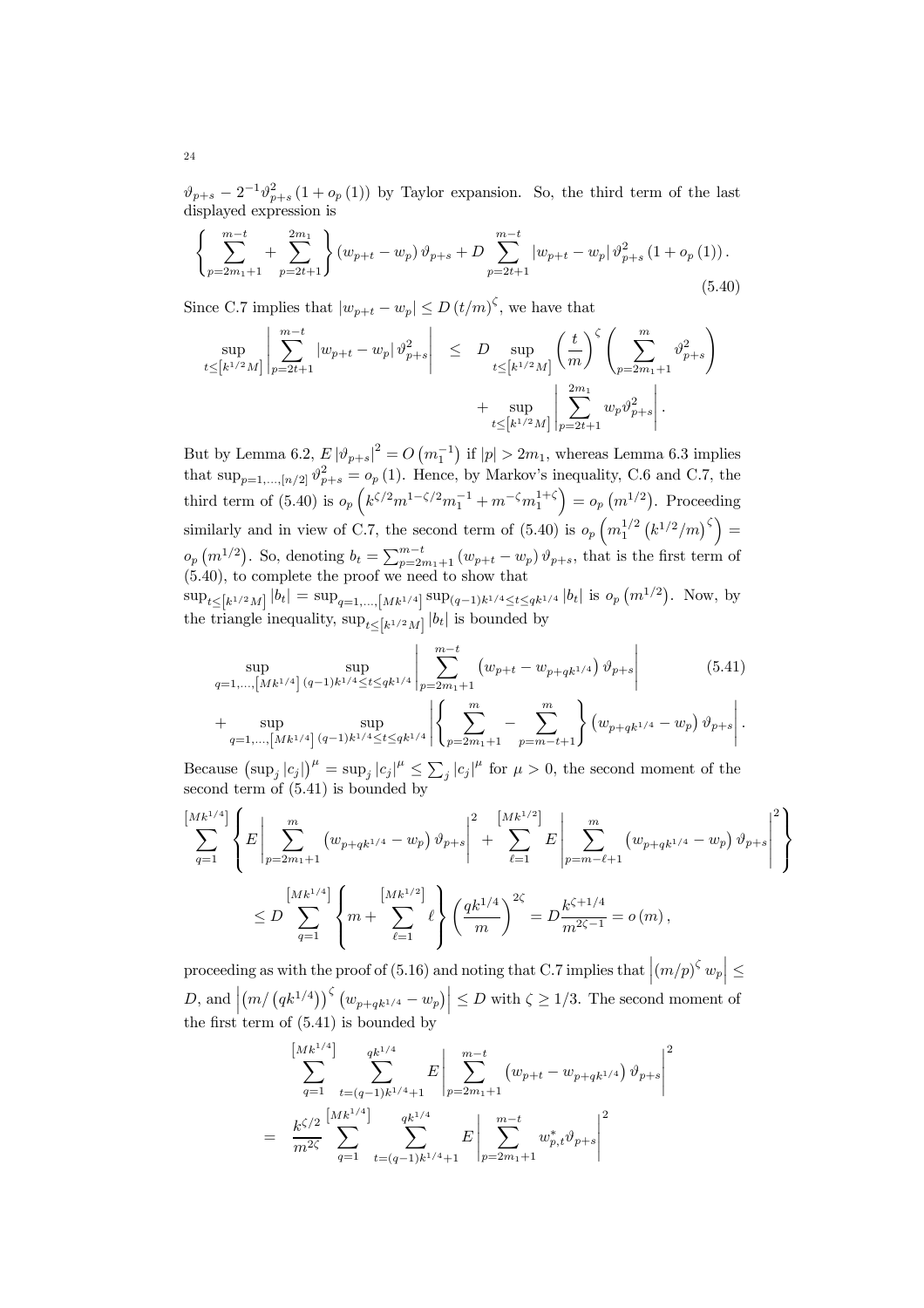where  $\left| w_{p,t}^{\ast }\right| =\Big\vert$  $\left\vert \left( m/k^{1/4}\right) ^{\zeta}\left( w_{p+t}-w_{p+qk^{1/4}}\right) \right\vert \leq D$  by C.7. Now proceeding as with the proof of (5.16), the right side of the last displayed equation is  $O(m^{1-2\zeta}k^{(1+\zeta)/2}) =$  $o(m)$  since  $\zeta \geq 1/3$  and  $k = o(m)$  by C.6. Using Markov's inequality we conclude that (5.41) is  $o_p(m^{1/2})$  and the proof.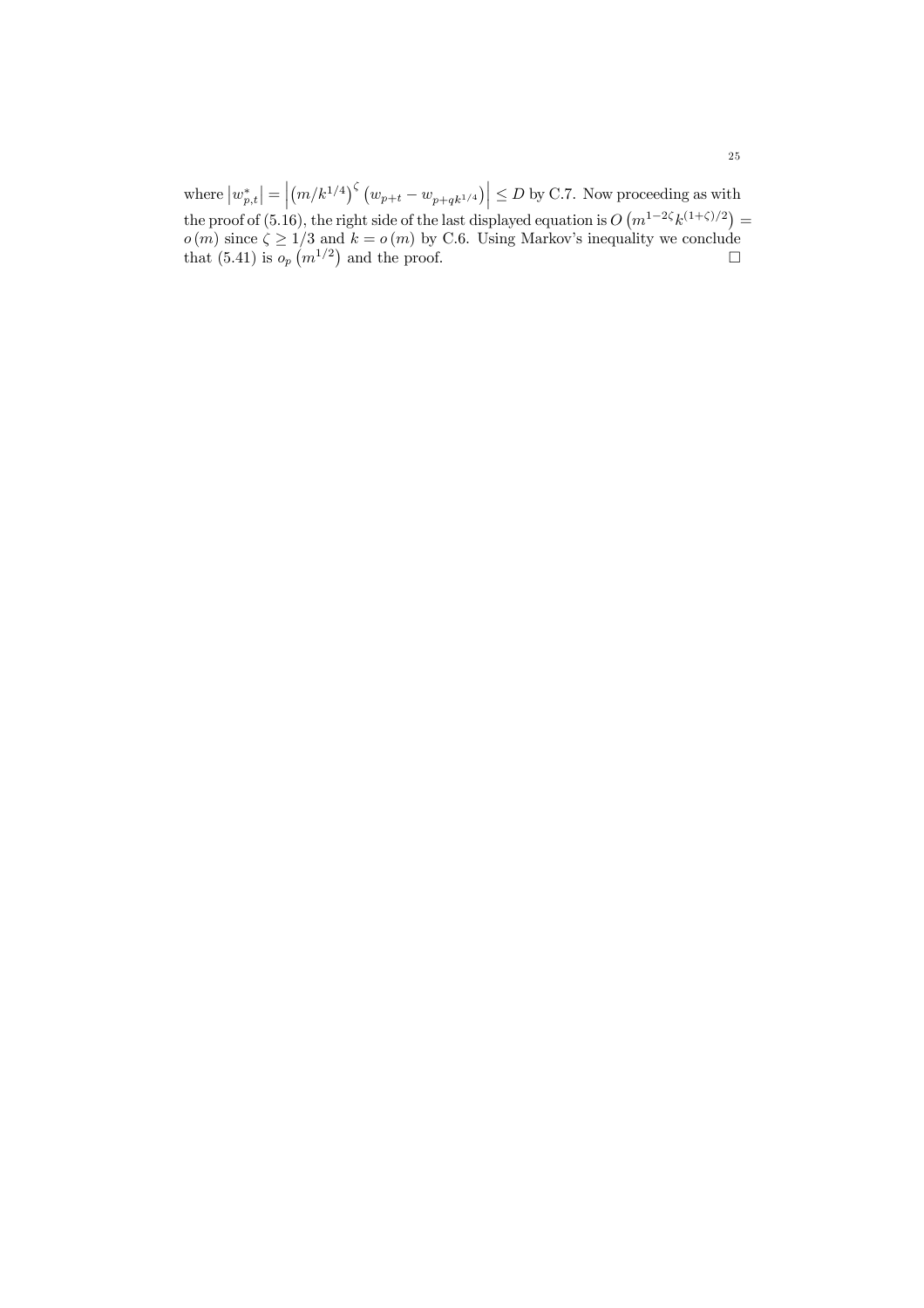#### 6. TECHNICAL LEMMAS

From now on  $\sum_j$  denotes  $\sum_{j=-k_1}^{k_1}$  and  $k_1n^{-1} \to 0$ .

**Lemma 6.1.** Let 
$$
\tilde{f}_p
$$
 be as defined in the proof of Theorem 3.2. Then,  $(a) \left\{ \begin{array}{ll} D^{-1} < f_p^{-1} \tilde{f}_p < D \\ \left( f_p^{-1} \tilde{f}_p - 1 \right) = O\left( k_1^2 / |p - s|^2 \right) & |p - s| \geq 2k_1. \end{array} \right.$ \n(b)  $D^{-1} \leq \lambda_{k_1}^{\alpha} \tilde{f}_p \leq D$  if  $|p - s| < 2k_1$ .

*Proof.* First observe that by definition of  $\tilde{f}_p$ ,  $f_p^{-1}\tilde{f}_p = (2k_1 + 1)^{-1} \sum_i f_p^{-1} f_{j+p}$ . We begin with (a). We first show that  $D^{-1} < (2k_1 + 1)^{-1} \sum_j f_p^{-1} f_{j+p} < D$ . Because  $\left| \lambda^0 - \lambda_s \right| \leq \frac{\pi}{n}, D^{-1} < \left| \right|$  $1+\frac{n|\lambda^0-\lambda_s|}{2\pi(j+p-s)}$  $\vert < D$ , for  $\vert j \vert \leq k_1$ , so that C.1 implies that  $D^{-1}$  $k_1$  $\sum_{ }^{[k_{1}/2]}$  $j=[k_1/4]$ ¯ ¯ ¯ ¯  $\frac{p-s}{q}$  $j + p - s$ ¯ ¯ ¯ ¯ α ≤ 1  $2k_1 + 1$  $\sqrt{ }$ j  $f_{j+p}$  $\frac{1}{f_p}$   $\geq$  $\boldsymbol{D}$  $k_1$  $\sum$ j ¯ ¯ ¯ ¯  $\frac{p-s}{q}$  $j + p - s$ ¯ ¯ ¯ ¯ α .

But  $|p - s| \geq 2k_1$  and  $|j| \leq k_1$  imply that  $2/3 < |(p - s)/(j + p - s)| < 2$ . From here the conclusion is standard since  $\alpha > 0$ , we conclude the first part of (a). Next, we show the second part of (a). By Taylor expansion of  $f_{i+p}$ , the left side is

$$
\frac{1}{2k_1+1} \sum_{j} \left\{ \frac{(2\pi) j}{n} \frac{f'_p}{f_p} + \frac{(2\pi)^2 j^2}{2n^2} \frac{f''(\overline{\lambda})}{f_p} \right\} \le \frac{D}{k_1} \sum_{j} \left( \frac{j}{p-s+\delta j} \right)^2 (1+o(1))
$$

where  $\overline{\lambda} = \overline{\lambda}(p + \delta j)$  is an intermediate point between  $\lambda_p$  and  $\lambda_{p+j}$  and  $\delta =$  $\delta(j) \in (0,1)$ , by C.1 and that  $f_p^{-1} f(\overline{\lambda})$  is bounded. The conclusion follows since  $|p - s + \delta j| \ge |p - s| - |\delta j| > |p - s|/2.$ 

(b) It is immediate since by C.1,  $f_{(j+p)\mathcal{I}(j+p\neq s)} = D\lambda_{|j+p-s|_+}^{-\alpha} (1+o(1))$  and  $\lambda_1^{-\alpha}\lambda_{k_1}^{\alpha} = o(k_1).$ 

Lemma 6.2.  $Denote \ \varphi \left( k_1 \right) = O\left( k_1^{-1/2} \right) + O\left( k_1^{\alpha-1} \right) \mathcal{I} \left( \alpha \geq 1/2 \right) \mathcal{I} \left( \left| p - s \right| < 2 k_1 \right).$ Then,

(a) 
$$
E\left|\tilde{f}_p^{-1}\tilde{f}_p-1\right| = \varphi(k_1)
$$
 and (b)  $E\left|\tilde{f}_p^{-1}\hat{f}_p-1\right| = \varphi(k_1)$ .

*Proof.* We begin with (*a*).  $\tilde{f}_p^{-1}\tilde{f}_p - 1$  is

$$
\widetilde{f}_p^{-1} (2k_1 + 1)^{-1} \sum_{j+p \neq s} f_{j+p} \left( \frac{I_{j+p}}{f_{j+p}} - 1 \right) + \widetilde{f}_p^{-1} (2k_1 + 1)^{-1} (I_s - f_{s+1}) \mathcal{I}(|p-s| \leq k_1).
$$
\n(6.1)

In view of Propositions A.1 and A.2 of Hidalgo and Robinson (2002) and Lemma 6.1, the first term of (6.1) is  $\varphi(k_1)$ , whereas the second term of (6.1) is also  $\varphi(k_1)$ by Lemma 6.1 part (b) and that  $E(n^{-\alpha}I_s) < D$ .

To show part (b), it suffices to examine  $\tilde{f}_p^{-1}(\hat{f}_p - \ddot{f}_p)$ , which is by definition

$$
\widetilde{f}_p^{-1}\left(n^{-1}-\ddot{f}_p\right)\mathcal{I}\left(\ddot{f}_p\n(6.2)
$$

By Cauchy-Schwarz inequality, the second moment of the right side of (6.2) is bounded by

$$
2E\left(\widetilde{f}_p^{-1}\widetilde{f}_p-1\right)^2+2\left(\widetilde{f}_p^{-1}n^{-1}-1\right)^2E\left(\mathcal{I}\left(\widetilde{f}_p< n^{-1}\right)\right)\leq DE\left(\widetilde{f}_p^{-1}\widetilde{f}_p-1\right)^2,
$$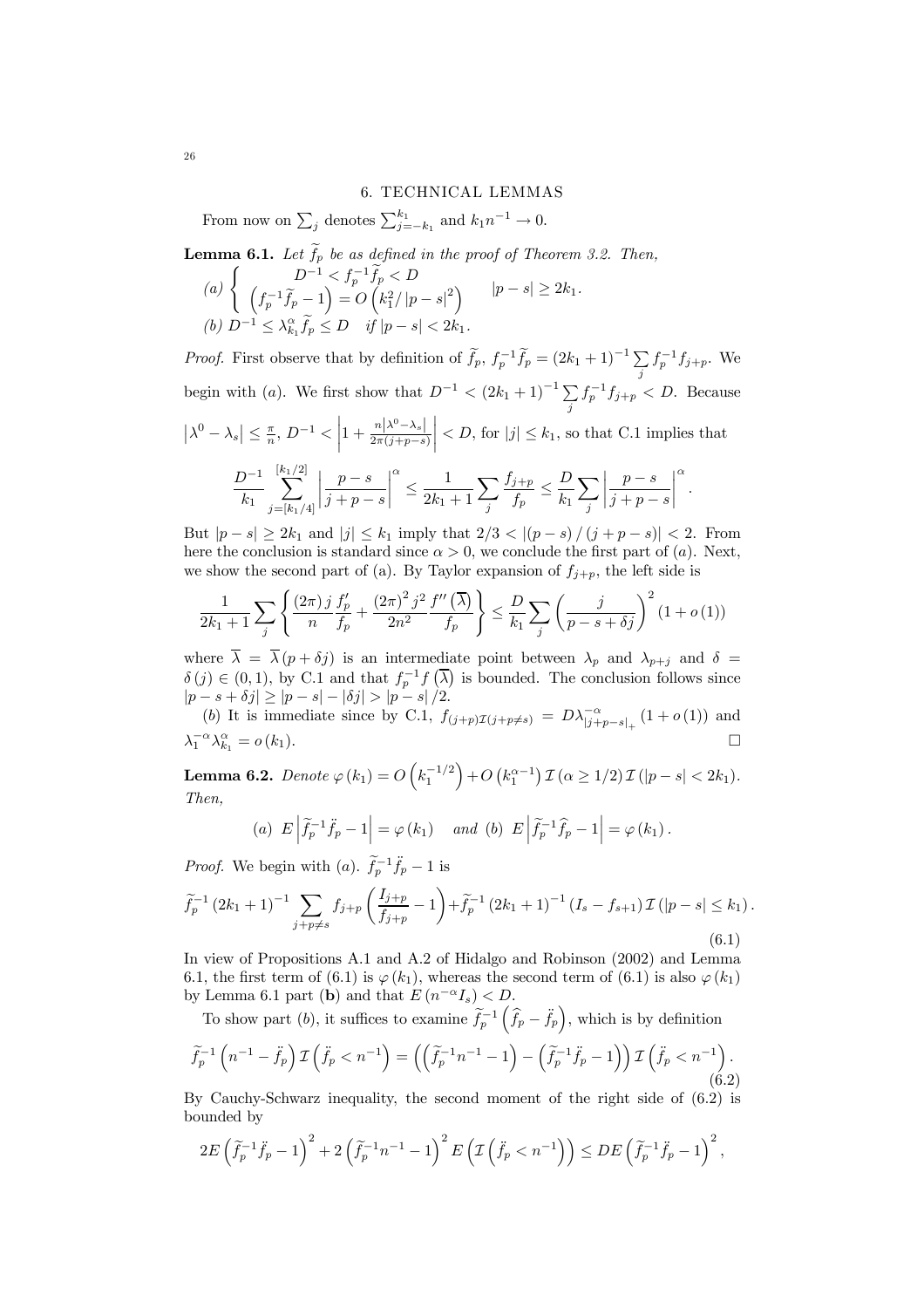using that  $E\left(\right)$  $\overline{1}$  $(\ddot{f}_p < n^{-1})$  is

$$
\Pr\left\{\widetilde{f}_p^{-1}\ddot{f}_p-1<\widetilde{f}_p^{-1}n^{-1}-1\right\}\leq \Pr\left\{\left|\widetilde{f}_p^{-1}\ddot{f}_p-1\right|>\left|1-\widetilde{f}_p^{-1}n^{-1}\right|\right\}
$$

because by Lemma 6.1,  $f_p^{-1}n^{-1} - 1 < -D$  for n large enough. Now use part  $(a)$ and Markov's inequality to conclude.  $\Box$ 

**Lemma 6.3.** Let 
$$
2k_1 < v < u \leq [n/2]
$$
 and  $p = 0, 1, ..., [n/2]$ . Denoting  $\psi(v, u) = O\left(\frac{\max(u-v, k_1)^{1/\tau}}{k_1^{(2+\tau^2)/2\tau^2}}\right)$  and  $\varphi(k) = O\left(\log^{-\mu-1} k\right)$ ,  
\n(a) 
$$
\begin{cases} E\left(\sup_{p: |p-s| \leq 2k_1} \left|\tilde{f}_p^{-1}\left(\tilde{f}_p - \tilde{f}_p\right)\right|^{\mu}\right) = \varphi(k_1) \\ E\left(\sup_{p: 2k_1 < |p-s|=v+1, ..., u} \left|\tilde{f}_p^{-1}\left(\tilde{f}_p - \tilde{f}_p\right)\right|\right) = \psi(v, u) \end{cases}
$$
\n(b) 
$$
\begin{cases} E \sup_{p: |p-s| \leq 2k_1} \left|\tilde{f}_p^{-1}\left(\tilde{f}_p - \hat{f}_p\right)\right|^{\mu} = \varphi(k_1) \\ E \sup_{p: 2k_1 < |p-s|=v+1, ..., u} \left|\tilde{f}_p^{-1}\left(\tilde{f}_p - \hat{f}_p\right)\right| = \psi(v, u). \end{cases}
$$

*Proof.* For notational simplicity, we shall take  $s = 0$ . We begin with part (a). From Hidalgo and Robinson's (2002) Proposition A.1, it suffices to examine the behaviour of  $\tilde{f}_p^{-1}(\ddot{f}_p - E \ddot{f}_p)$ . On the other hand, Hidalgo and Robinson's (2002) Proposition A.3 parts (a,b) imply that it suffices to examine the behaviour of  $\widetilde{f}_p^{-1}\left(\ddot{f}_{\varepsilon,p}-E\ddot{f}_{\varepsilon,p}\right)$ , where

$$
\ddot{f}_{\varepsilon,p} = \frac{1}{2k_1+1} \sum_j f_{j+p} I_{\varepsilon,j+p}
$$

and  $I_{\varepsilon,p} = I_{\varepsilon}(\lambda_p)$  is the periodogram of  $\{\varepsilon_t\}_{t=1}^n$ . We examine  $\sup_{p=v+1,...,u} \left| \tilde{f}_p^{-1} \left( \ddot{f}_{\varepsilon,p} - E \ddot{f}_{\varepsilon,p} \right) \right|$  only, that of  $\sup_{p=1,...,2k_1} \left| \tilde{f}_p^{-1} \left( \ddot{f}_{\varepsilon,p} - E \ddot{f}_{\varepsilon,p} \right) \right|$  is similarly handled. Because  $\sup_j |a_j| = (\sup_j |a_j|^{\tau})^{1/\tau}$ , the  $\tau th$  power of  $\sup_{p=v+1,...,u} \left| \widetilde{f}_p^{-1}\left( \ddot{f}_{\varepsilon,p} - E \ddot{f}_{\varepsilon,p} \right) \right|$  is, except constants,

$$
\sup_{p=v+1,...,u} \left| \frac{1}{2k_1+1} \sum_j \phi_{j+p,p} ((2\pi) I_{\varepsilon,j+p} - 1) \right|^{\tau},
$$

where  $\phi_{j,p} = \tilde{f}_p^{-1} f_j$ . The last displayed expression is bounded by

$$
2^{\tau-1} \sup_{q} \sup_{p} \left| \frac{1}{2k_1 + 1} \sum_{j} \left( \phi_{j+p,p} \left( (2\pi) I_{\varepsilon,j+p} - 1 \right) - \phi_{j+b,p} \left( (2\pi) I_{\varepsilon,j+b} - 1 \right) \right) \right|^{\tau}
$$
  
+2^{\tau-1} \sup\_{q} \sup\_{p} \left| \frac{1}{2k\_1 + 1} \sum\_{j} \phi\_{j+b,p} \left( (2\pi) I\_{\varepsilon,j+b} - 1 \right) \right|^{\tau} (6.3)

where  $\sup_q$  and  $\sup_{p=1+v/k_1^{1/\tau},...,u/k_1^{1/\tau}}$  and  $\sup_{p=1+b-k_1^{1/\tau},...,b}$  respectively, and  $b = qk_1^{1/\tau}$ .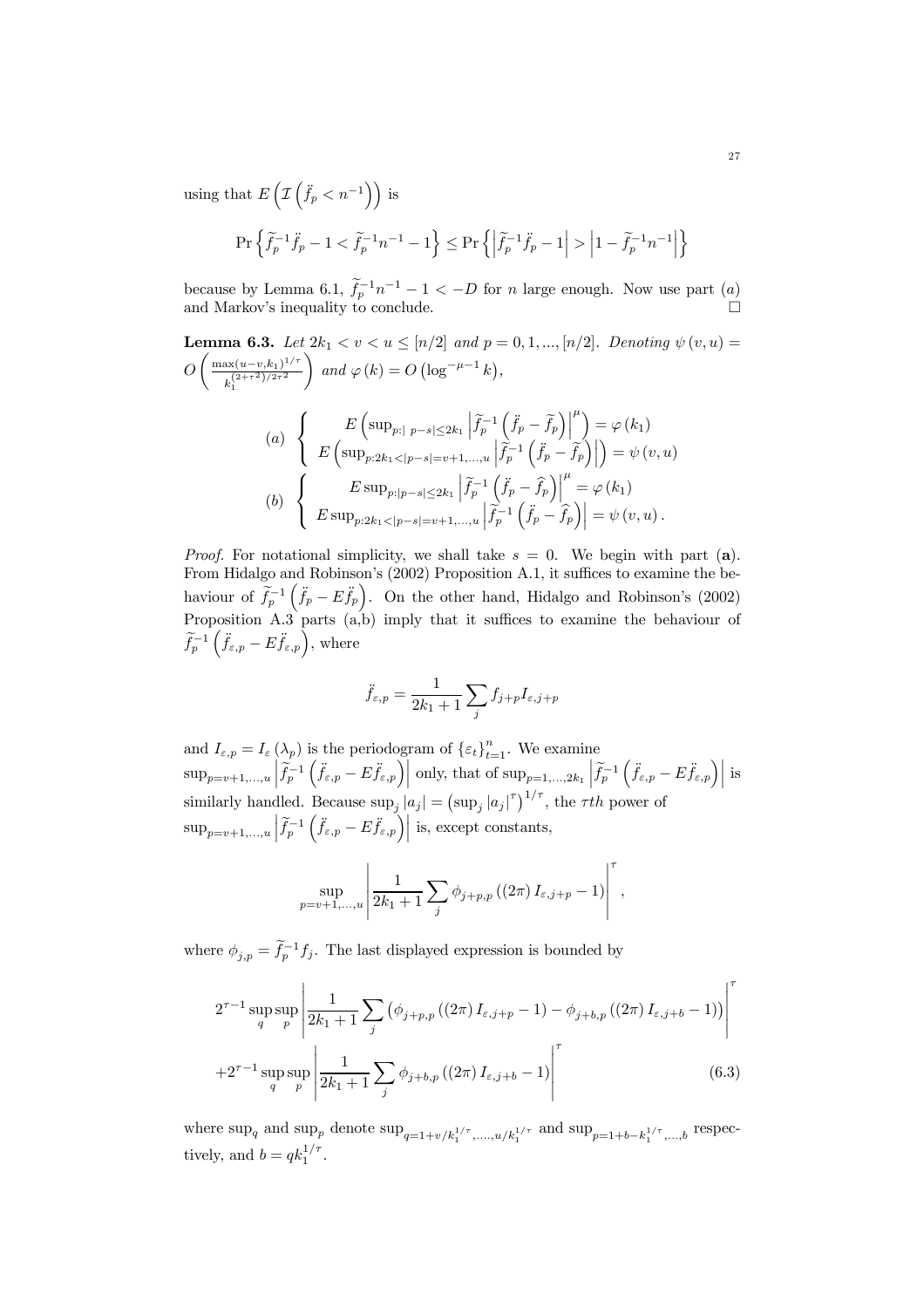After the change of indices  $j = j' - k_1$ , the second term of (6.3) is bounded by

$$
D \sup_{q} \sup_{p} \left| \frac{1}{2k_1 + 1} \sum_{j=0}^{2k_1 - 1} (\phi_{j+b-k_1,p} - \phi_{j+b+1-k_1,p}) \sum_{a=0}^{j} ((2\pi) I_{\varepsilon,a+b-k_1} - 1) \right|^{T}
$$
  
+
$$
D \sup_{q} \sup_{p} |\phi_{b+k_1,p}|^{T} \left| \frac{1}{2k_1 + 1} \sum_{j=0}^{2k_1} ((2\pi) I_{\varepsilon,j+b-k_1} - 1) \right|^{T},
$$
(6.4)

by Abel summation by parts. On the other hand, by C.1 and C.3,

$$
\begin{array}{rcl}\n\left| \phi_{j+b-k_1,p} - \phi_{j+b+1-k_1,p} \right| & \leq & D \tilde{f}_p^{-1} \left( j + b - k_1 \right)^{-1-\alpha} n^{\alpha} \\
& \leq & D \left( \frac{p}{j+b-k_1} \right)^{\alpha} \left( j + b - k_1 \right)^{-1},\n\end{array}
$$

since by Lemma 6.1 part (a)  $D^{-1} < \left| f_p^{-1} \tilde{f}_p \right| < D$ . So, using that  $\sup_j |a_j|^{\tau} \leq$  $\sum_j |a_j|^{\tau}$ , by Hölder's inequality and that  $D^{-1} < |\phi_{b+k_1,p}| < D$  by Lemma 6.1 part (a), we obtain that the first moment of (6.4) is bounded by

$$
\frac{D}{2k_1+1} \sum_{q=1+v/k_1^{1/\tau}}^{u/k_1^{1/\tau}} \sum_{j=0}^{2k_1} \sup_p \left( \frac{p}{j+b-k_1} \right)^{\tau \alpha} (j+b-k_1)^{-\tau} E \left| \sum_{a=0}^j \left( (2\pi) I_{\varepsilon, a+b-k_1} - 1 \right) \right|^{\tau}
$$
  
+
$$
D \sum_{q=1+v/k_1^{1/\tau}}^{u/k_1^{1/\tau}} E \left| \frac{1}{2k_1+1} \sum_{j=0}^{2k_1} \left( (2\pi) I_{\varepsilon, j+b-k_1} - 1 \right) \right|^{\tau}
$$

which, because  $(2\pi) EI_{\varepsilon,j+p} = 1$  and proceeding as in the proof of Brillinger's (1981) Theorem 7.4.4, is bounded by

$$
D \sum_{q=1+v/k_1^{1/\tau}}^{u/k_1^{1/\tau}} \left( \left( \frac{b}{b-k_1} \right)^{\tau \alpha} \frac{1}{2k_1} \sum_{j=0}^{2k_1} \frac{(j+1)^{\tau/2}}{(j+b-k_1)^{\tau}} + k_1^{-\tau/2} \right)
$$
  

$$
\leq D \sum_{q=1+v/k_1^{1/\tau}}^{u/k_1^{1/\tau}} \left( \left( \frac{1}{b} \right)^{\tau/2} + \left( \frac{1}{k_1} \right)^{\tau/2} \right) = O \left( \frac{\max(u-v, k_1)}{k_1^{\tau/2+1/\tau}} \right),
$$

because  $\alpha < 1, b \leq 2(b - k_1), q \geq 1 + v/k_1^{1/\tau}$  and  $b = qk_1^{1/\tau}$ . Thus, we conclude that the second term of (6.3) is  $O\left(\max\left(u-v,k_1\right)/k_1^{\tau/2+1/\tau}\right)$ .

Next, we examine the first term of  $(6.3)$ . Because

$$
a_{p,k_1} = \sum_{j=0}^{2k_1} (\phi_{j+p-k_1,p}((2\pi) I_{\varepsilon,j+p-k_1} - 1) - \phi_{j+b-k_1,p}((2\pi) I_{\varepsilon,j+b-k_1} - 1))
$$

has at most  $k_1^{1/\tau}$  terms, and because  $(2\pi) EI_{\varepsilon,j+p} = 1$  and proceeding as in the proof of Brillinger's (1981) Theorem 7.4.4, its  $\tau$ th moment is bounded by  $k_1^{1/2}$ , so that the expectation of the first term of  $(6.3)$  is bounded by

$$
D\sum_{q=1+v/k_1^{1/\tau}}^{u/k_1^{1/\tau}} \sum_{p=1+b-k_1^{1/\tau}}^{b} k_1^{1/2-\tau} = o_p\left(\frac{u-v}{k_1^{\tau/2+1/\tau}}\right),
$$

because  $\tau > 2$ . This completes the proof of part (*a*).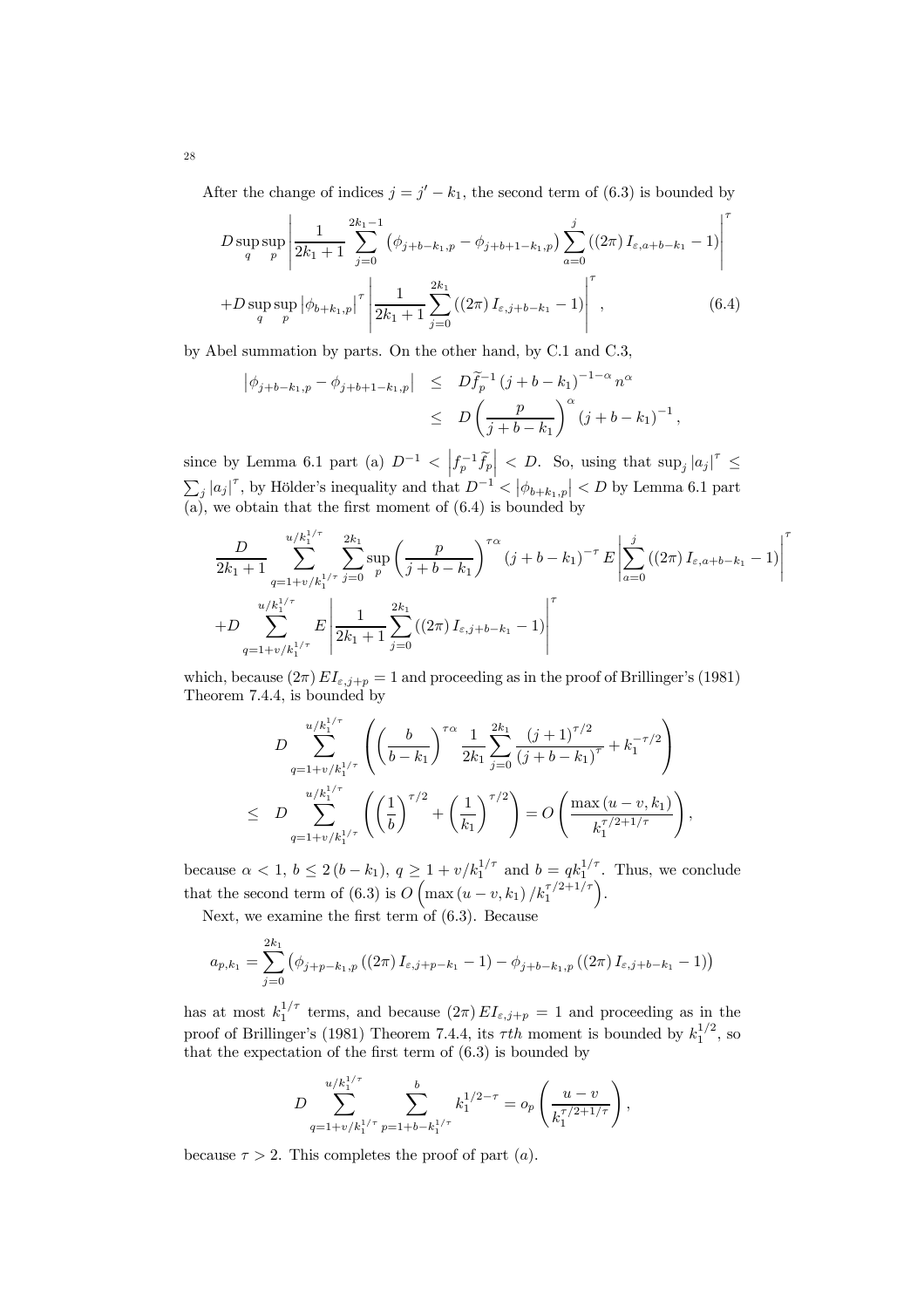To show part (b), denoting  $a_p = \tilde{f}_p^{-1} n^{-1} - 1$  and using (6.2), it suffices to examine

$$
\sup_{p} |a_p| \mathcal{I} \left( \ddot{f}_p < n^{-1} \right) \le D \sup_{p} \mathcal{I} \left( \widetilde{f}_p^{-1} \ddot{f}_p - 1 < a_p \right).
$$

But the expectation of the right side is bounded by

$$
DE\mathcal{I}\left(\sup_{p} \left|\tilde{f}_{p}^{-1}\ddot{f}_{p} - 1\right| > \min_{p} |a_{p}|\right) = D\Pr\left\{\sup_{p} \left|\tilde{f}_{p}^{-1}\ddot{f}_{p} - 1\right| > \min_{p} |a_{p}|\right\}
$$
  
\n
$$
\leq D\left(\min_{p} |a_{p}|\right)^{-\tau} E\left(\sup_{p} \left|\tilde{f}_{p}^{-1}\ddot{f}_{p} - 1\right|\right)^{\tau}
$$
  
\n
$$
\leq D\left(\varphi(k_{1})\mathcal{I}\left(p \leq 2k_{1}\right) + \psi(v, u)\mathcal{I}\left(p > 2k_{1}\right)\right)
$$
  
\nby Markov's inequality and because  $\left(\sup_{p} |c_{p}|\right)^{\tau} = \sup_{p} |c_{p}|^{\tau}$ .

by Markov's inequality and because  $(\sup_p |c_p|)^{\tau} = \sup_p |c_p|$ 

**Lemma 6.4.** Let  $h(u)$  be a twice continuously differentiable function in  $(0, 1)$  such that  $h(0) = h'(0) = h(1) = 0$  where  $h'(u) = \frac{d}{du}h(u)$ . Consider a sequence  $\{\nu_j\}$ such that  $|j^2 \nu_j| \leq D$  for all j. Then, for  $a > 2t$ , and denoting  $q = p - t + 1$ ,

$$
\sum_{j=a+1}^{p} h(j/p) (\nu_j - \nu_{j-t}) = O\left(\frac{t}{p^2} \log\left(\frac{p}{t}\right) + \frac{t^2}{pq^2} + \frac{t}{p^2}\right).
$$
 (6.5)

Proof. The left side of (6.5) is

$$
\sum_{j=p-t+1}^{p} h(j/p) \nu_j - \sum_{j=a-t+1}^{a} h((j+t)/p) \nu_j + \sum_{j=a+1}^{p-t} (h(j/p) - h((j+t)/p)) \nu_j.
$$
\n(6.6)

Since the first derivative of  $h(u)$  is continuous and  $h(1) = 0$ , from the mean value theorem it follows that the absolute value of the first term of (6.6) is bounded by

$$
D \sum_{j=p-t+1}^{p} |(p-j)/p| |\nu_j| = O\left(t^2/\left(p(p-t+1)^2\right)\right) = O\left(p^{-1}q^{-2}t^2\right),
$$

using  $|j^2 \nu_j| \leq D$ . The absolute value of the second term of (6.6) is bounded by

$$
D\sum_{j=a-t+1}^{a} \left(\frac{j+t}{p}\right)^2 |\nu_j| = O\left(\frac{t}{p^2}\right),
$$

since  $h(0) = h'(0) = 0$  and  $|j^2 \nu_j| \leq D$ , whereas the absolute value of the third term of (6.6) is bounded by

$$
D\frac{t}{p}\sum_{j=a+1}^{p-t} \left| h'\left(\frac{j}{p}\right) + \frac{t}{p}h''\left(\frac{j}{p} + \xi\frac{t}{p}\right) \right| |\nu_j| = O\left(\frac{t}{p^2}\log\left(\frac{p}{t}\right)\right)
$$

by Taylor expansion of h'(x) and using that h'(0) = 0, where  $\xi = \xi(j) \in (0,1)$ .  $\Box$ 

**Lemma 6.5.** Let  $b_t$ ,  $b_t$ ,  $b_{3t}$  and  $b_{4t}$  be given in (5.16), (5.10) and (5.15) respectively. Then, for  $\rho < 1/3$ ,

(a) 
$$
\sup_{t \le \rho k} t^{-1} |b_{3t} - \widetilde{b}_t| = o_p \left( k^{-1/2} \right)
$$
, (b)  $\sup_{t \le \rho k} t^{-1} |b_{4t} - \widetilde{b}_t| = o_p \left( k^{-1/2} \right)$ .

Proof. We only examine part (a), part (b) is identical. Because by Lemma 6.3,  $\sup_{\ell=1,\dots,[n/2]}|\widehat{g}_{\ell}-1|=O_p\left(\log^{-2}k_1\right),\$  then except in a set  $\Omega_n$  such that  $\lim_n \Pr\left\{\Omega_n\right\}=1$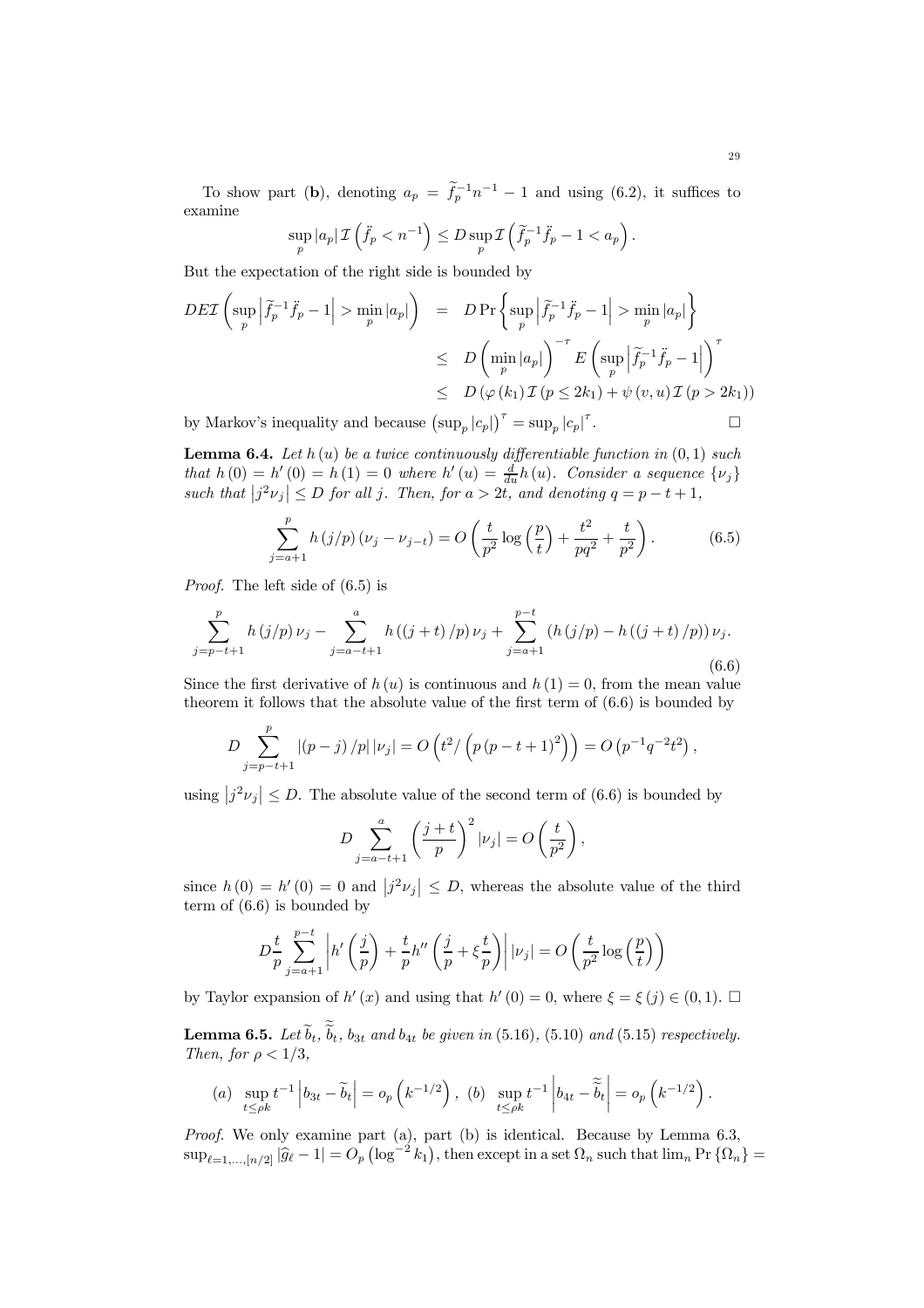0,  $\log \hat{g}_{+s} = \vartheta_{+s} - 2^{-1} \vartheta_{+s}^2 (1 + o_p(1))$  by Taylor expansion, which implies that for *n* sufficiently large, by definition of  $b_{3t}$ ,

$$
\sup_{t \le \rho k} t^{-1} \left| b_{3t} - \widetilde{b}_t \right| \le D \sup_{t \le \rho k} t^{-1} \sum_{p=2t+1}^{k-t} \left| \psi_p - \psi_{p+t} \right| \vartheta_{p+s}^2.
$$

Because by Lemma 6.2, for  $|p| > 2k_1$ ,  $\vartheta_{p+s}^2 = O_p(k_1^{-1})$ , for  $|p| < 2k_1$ ,  $\vartheta_{p+s}^2 \; = \; O_p\left(k_1^{2(\alpha-1)}\mathcal{I}\,( \alpha \geq 1/2) + k_1^{-1} \right) \; \text{and by C.5,} \; \left| \psi_p - \psi_{p+t} \right| \; \leq \; D \left| \psi_{\xi}' \right| t/k,$ where  $\psi'_p = \psi'(p/k)$  and  $p \le \xi \le p+t$ , the last displayed expression is

$$
O_p\left(\frac{\mathcal{I}(\alpha \ge 1/2)}{k_1^{2(1-\alpha)}} \sum_{p=1}^{2k_1} \frac{\sup_{t < 2k_1} |\psi_{\xi}'|}{k} + \frac{1}{k_1} \sum_{p=1}^k \frac{\sup_{t \le \rho k} |\psi_{\xi}'|}{k} \right) = o_p\left(k^{-1/2}\right)
$$
\nby C.5 and C.4.

**Lemma 6.6.** Let  $\phi_p = \phi(p/k)$  where  $\phi(u)$  is a continuous function in  $(0, 1)$ . Define

$$
c_r(\mu; \vartheta) = \frac{2}{nk^{1/2}} \sum_{p=[k\mu]+1}^{[k\vartheta]} \phi_p \cos(r\lambda_p)
$$

where  $0 \leq \mu < \vartheta \leq 1$ . For any  $\mu < \vartheta_1 < \vartheta_2 \leq 1$ , if  $k/n \to 0$ , then

$$
\sum_{r_1=1}^{n-1} \sum_{r_2=1}^{n-r_1} c_{r_2} (\mu; \vartheta_1) c_{r_2} (\mu; \vartheta_2) = \int_{\mu}^{\vartheta_1} \phi^2 (u) du (1 + o (1)). \tag{6.7}
$$

Proof. The left side of (6.7) is

$$
\frac{4}{n^2k} \sum_{p_1=[k\mu]+1}^{[k\vartheta_1]} \phi_{p_1} \sum_{p_2=[k\mu]+1}^{[k\vartheta_2]} \phi_{p_2} \sum_{r_1=1}^{n-1} \sum_{r_2=1}^{n-r_1} \cos(r_2\lambda_{p_1}) \cos(r_2\lambda_{p_2})
$$
\n
$$
= \frac{4}{n^2k} \sum_{p=[k\mu]+1}^{[k\vartheta_1]} \phi_p^2 \sum_{r_1=1}^{n-1} \sum_{r_2=1}^{n-r_1} \cos^2(r_2\lambda_p)
$$
\n
$$
+ \frac{2}{n^2k} \sum_{p_1=[k\mu]+1}^{[k\vartheta_1]} \phi_{p_1} \sum_{p_2=[k\mu]+1, p_2 \neq p_1}^{[k\vartheta_2]} \phi_{p_2} \sum_{r_1=1}^{n-r_1} \sum_{r_2=1}^{n-r_1} \left\{ \cos(r_2\lambda_{p_1+p_2}) + \cos(r_2\lambda_{p_1-p_2}) \right\}.
$$
\n(6.8)

Because, see Robinson (1995b),  $\sum_{r_1=1}^{n-1} \sum_{r_2=1}^{n-r_1} \cos^2(r_2\lambda_p) = (n-1)^2/4$ , and

$$
\sum_{r_1=1}^{n-1} \sum_{r_2=1}^{n-r_1} \left\{ \cos \left( r_2 \lambda_{p_1+p_2} \right) + \cos \left( r_2 \lambda_{p_1-p_2} \right) \right\} = -n, \text{ for } p_1 \neq p_2,
$$

the right side of (6.8) is

$$
\frac{(n-1)^2}{n^2} \left( \frac{1}{k} \sum_{p=\left[k\mu\right]+1}^{\left[k\vartheta_1\right]} \phi_p^2 \right) - \frac{2}{nk} \sum_{p_1=\left[k\mu\right]+1}^{\left[k\vartheta_1\right]} \phi_{p_1} \sum_{p_2=\left[k\mu\right]+1, p_2 \neq p_1}^{\left[k\vartheta_2\right]} \phi_{p_2} = \int_{\mu}^{\vartheta_1} \phi^2 \left(u\right) du \left(1+o\left(1\right)\right),
$$

because  $\phi(u)$  is continuous in u and  $k/n \to 0$ .

**Lemma 6.7.** Denote  $\eta_p = (2\pi) I_{\varepsilon,p} - 1$  and  $\phi(u)$  as in Lemma 6.6. The process

$$
R_n(\vartheta) = \frac{1}{k^{1/2}} \sum_{p=[k\vartheta]+1}^{k-[k\vartheta]} \phi_p \eta_p; \qquad 0 \le \vartheta \le 1/2
$$

is tight.

30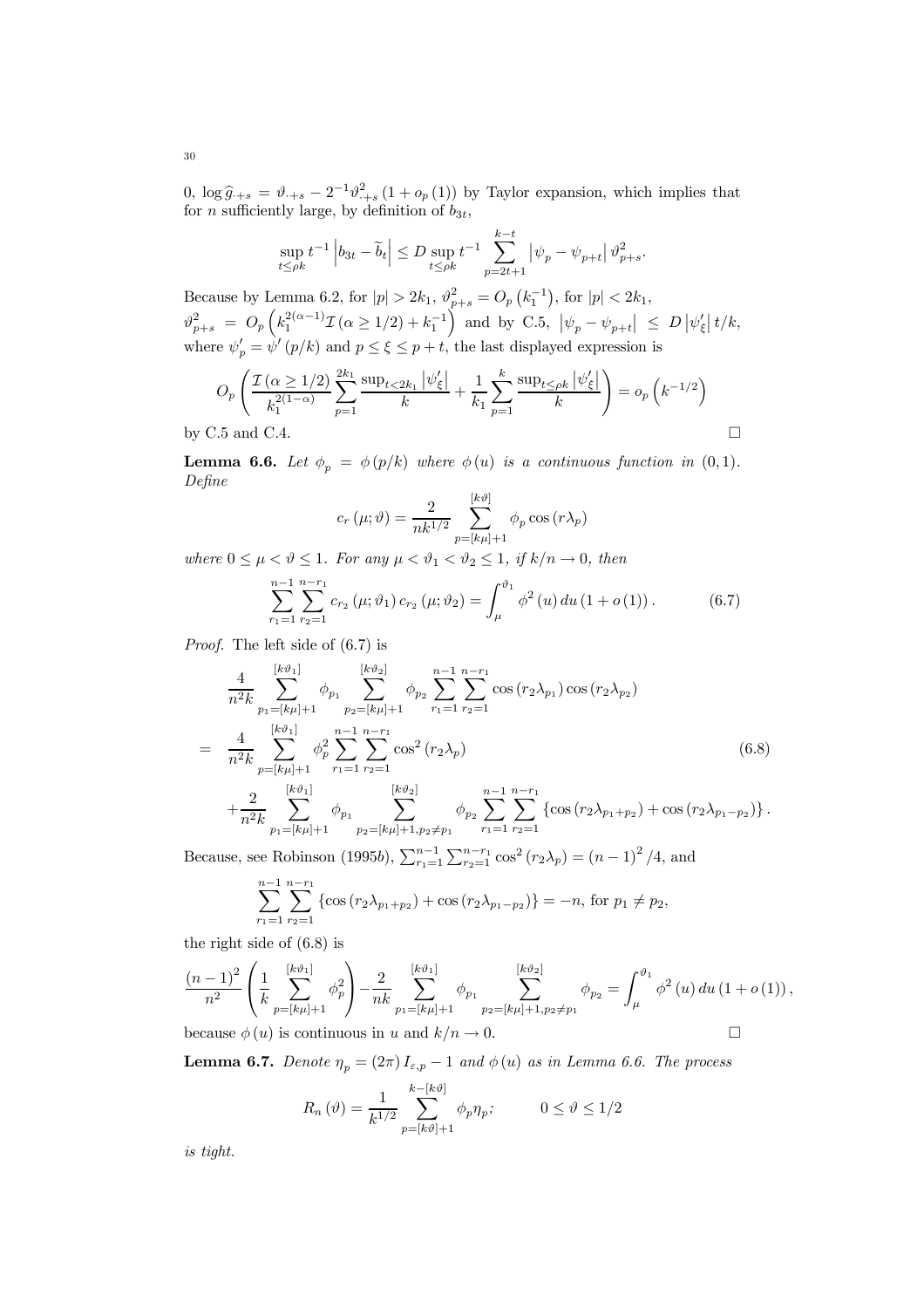*Proof.* Since by Proposition 5.3, the finite limit distributions of  $R_n(\theta)$  converge to those of a Gaussian process with continuous paths, then by Billingsley's (1968) Theorem 15.6, it suffices to check the moment condition

$$
E\left(\left|R_n\left(\vartheta_2\right)-R_n\left(\vartheta\right)\right|^{\tau}\left|R_n\left(\vartheta\right)-R_n\left(\vartheta_1\right)\right|^{\tau}\right)\leq D\left(\vartheta_2-\vartheta_1\right)^{\psi} \tag{6.9}
$$

for some  $\tau > 0, \psi > 1$ , where  $0 \le \vartheta_1 < \vartheta < \vartheta_2 \le 1/2$ . Because

$$
R_n(\vartheta) - R_n(\vartheta_2) = \frac{1}{k^{1/2}} \sum_{p=[k\vartheta]+1}^{[k\vartheta_2]} \phi_p \eta_p + \frac{1}{k^{1/2}} \sum_{p=k-[k\vartheta_2]+1}^{k-[k\vartheta]} \phi_p \eta_p
$$

a sufficient condition for (6.9) to hold true is

$$
E\left(\left|\frac{1}{k^{1/2}}\sum_{p=[k\vartheta]+1}^{[k\vartheta_2]}\phi_p\eta_p\right|^{\tau}\left|\frac{1}{k^{1/2}}\sum_{p=[k\vartheta_1]+1}^{[k\vartheta]}\phi_p\eta_p\right|^{\tau}\right) \leq D(\vartheta_2-\vartheta_1)^{\psi}(6.10)
$$
  

$$
E\left(\left|\frac{1}{k^{1/2}}\sum_{p=k-[k\vartheta_2]+1}^{k-[k\vartheta]}\phi_p\eta_p\right|^{\tau}\left|\frac{1}{k^{1/2}}\sum_{p=k-[k\vartheta]+1}^{k-[k\vartheta_1]}\phi_p\eta_p\right|^{\tau}\right) \leq D(\vartheta_2-\vartheta_1)^{\psi}.
$$

We will examine  $(6.10)$  only, being the last displayed inequality similarly handled. By definition of  $\eta_n$ ,

$$
\frac{1}{k^{1/2}}\sum_{p=[k\vartheta]+1}^{[k\vartheta_2]}\phi_p\eta_p = \left(\frac{1}{k}\sum_{p=[k\vartheta]+1}^{[k\vartheta_2]}\phi_p\right)\left(\frac{k^{1/2}}{n}\sum_{r=1}^n\left(\varepsilon_r^2-1\right)\right) + \sum_{r=2}^n\varepsilon_r\sum_{a=1}^{r-1}\varepsilon_a c_{r-a}\left(\vartheta,\vartheta_2\right)
$$
  

$$
= \mathcal{E}_{1,n}\left(\vartheta,\vartheta_2\right) + \mathcal{E}_{2,n}\left(\vartheta,\vartheta_2\right),
$$

where  $c_r$  ( $\vartheta$ ,  $\vartheta_2$ ) was defined in Lemma 6.6. Because  $\sum_{p=[k\vartheta]+1}^{[k\vartheta_2]} \phi_p \le Dk |\vartheta_2-\vartheta|$ by continuity of  $\phi(x)$  and  $E\left(\sum_{r=1}^n(\varepsilon_r^2-1)\right)^2 < Dn$  by C.2,  $E\left(\left|\mathcal{E}_{1,n}\left(\vartheta,\vartheta_2\right)\right|\left|\mathcal{E}_{1,n}\left(\vartheta_1,\vartheta\right)\right|\right) \leq$  $(\vartheta_2 - \vartheta_1)^2$  by the Cauchy-Schwarz inequality and that  $|\vartheta_2 - \vartheta| |\vartheta - \vartheta_1| < |\vartheta_2 - \vartheta_1|^2$ . That is,  $\mathcal{E}_{1,n}(\vartheta,\vartheta_2)$  satisfies the inequality in (6.10) with  $\tau=1$  and  $\psi=2$ . So, to complete the proof, it suffices to examine that the inequality in (6.10) holds true for  $\mathcal{E}_{2,n}(\vartheta,\vartheta_2)$ . The fourth moment of  $\mathcal{E}_{2,n}(\vartheta,\vartheta_2)$  is

$$
E\left[\sum_{2=r_1\leq r_2\leq r_3\leq r_4}\prod_{j=1}^4\varepsilon_{r_j}\left(\sum_{a_j=1}^{r_j-1}\varepsilon_{a_j}c_{r_j-a_j}\left(\vartheta,\vartheta_2\right)\right)\right] \leq D\prod_{j=1}^4\left(\sum_{1\leq a_j\leq r_j\leq n}c_{r_j-a_j}^2\left(\vartheta,\vartheta_2\right)\right)^{1/2}
$$

$$
= D\left(\sum_{1\leq a_j\leq r\leq n}c_{r-a}^2\left(\vartheta,\vartheta_2\right)\right)^2,
$$

proceeding as in the proof of Lemma 5.4 of Giraitis et al. (2001). But proceeding as in Lemma 6.6, the right side of the last displayed equation is bounded by

$$
D\left(\int_{\vartheta}^{\vartheta_2} \phi^2\left(u\right) du\right)^2 \le D\left(\vartheta_2 - \vartheta_1\right)^2
$$

since  $\phi(u)$  is continuous. This concludes the proof choosing  $\tau = \psi = 2$ .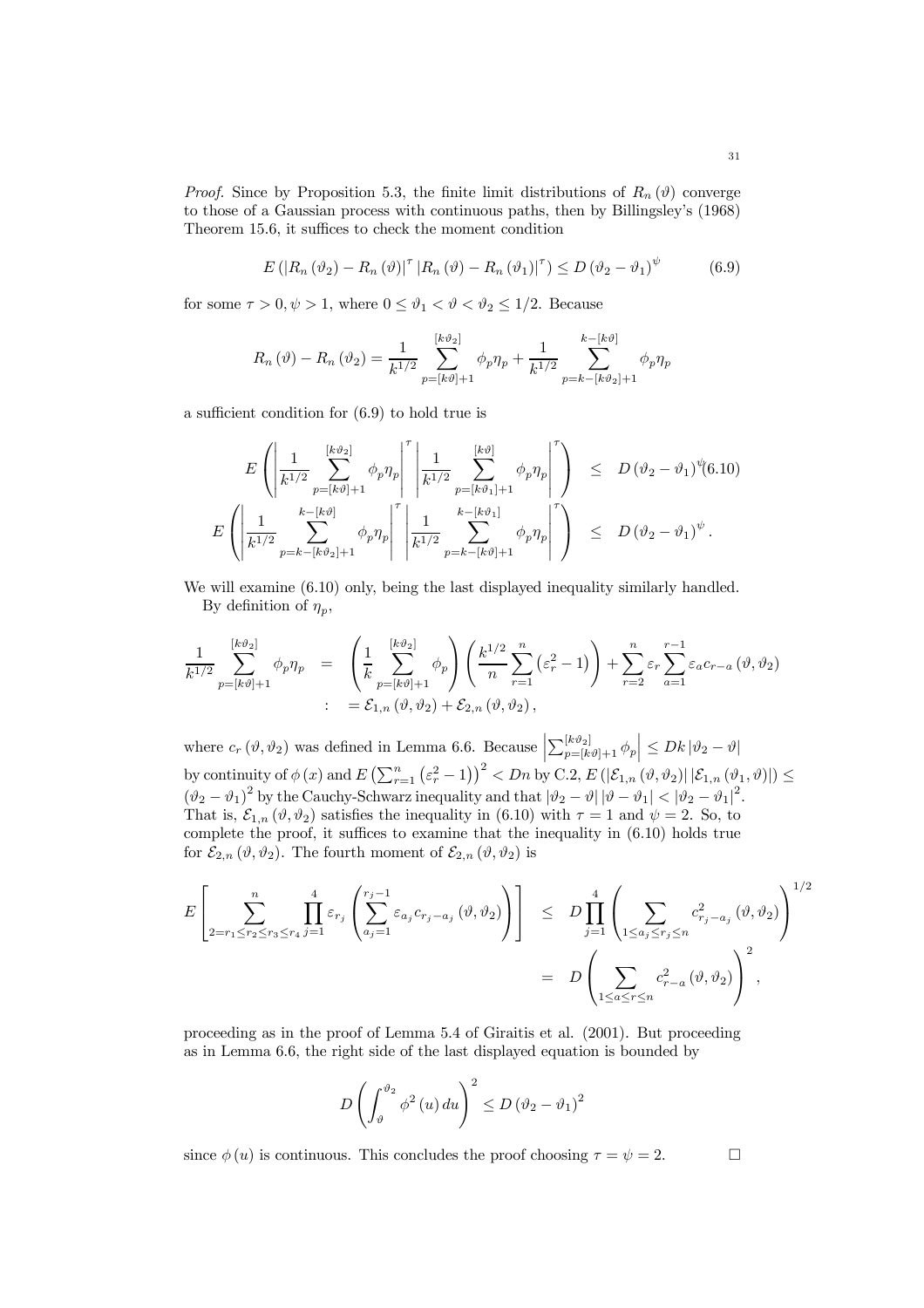**Lemma 6.8.** Let  $2k_1 \le t_0 < \rho k$  for some arbitrarily small  $\rho > 0$ . Then,

$$
(a) \begin{cases} \sup_{2k_1 < t \le t_0} \left| t^{-1} \left( \hat{\xi}_n^{(5)} \left( t \right) - b_{3t} \right) \right| = O_p \left( \frac{t_0}{kk_1^{\beta}} + \frac{k_1 t_0}{k^2 \log k_1} \right) \\ \sup_{2k_1 < t \le t_0} \left| t^{-1} \left( \hat{\xi}_n^{(6)} \left( t \right) - b_{4t} \right) \right| = O_p \left( \frac{t_0}{kk_1^{\beta}} + \frac{k_1 t_0}{k^2 \log k_1} \right) \end{cases} \tag{6.11}
$$

(b) 
$$
\begin{cases} \sup_{Lk^{1/2} < t \leq 2k_1 \\ \sup_{Lk^{1/2} < t \leq 2k_1 \end{cases} \left| t^{-1} \left( \widehat{\xi}_n^{(5)}(t) - b_{3t} \right) \right| = O_p \left( \frac{k_1^2}{k^2 \log k_1} + \frac{k_1}{kk_1^{\beta}} \right) \qquad (6.12)
$$

where  $b_{3t}$  and  $b_{4t}$  are given by (5.10) and (5.15) respectively, and  $L > 0$  and  $\beta > 0$ .

*Proof.* We begin with (a). We only examine the first equality in  $(6.11)$ , being the proof of the second equality similarly handled. By definition, see Proposition 5.3,  $\hat{\xi}_n^{(5)}(t) = b_{1t} + b_{2t}$ . First,  $\sup_{2k_1 < t \le t_0} \left| t^{-1} b_{1t} \right|$  satisfies the equality in (6.11) by C.5 and since the sum in p has at most  $2k_1$  terms, say  $p^* = 1, ..., 2k_1$ , for which  $\sup_{p^* = 1,...,2k_1} |\log \widehat{g}_{p^*+s}| = O_p \left( \log^{-1} k_1 \right)$ , whereas for the remaining terms  $\sup_{p=1,\dots,k;p\neq p^{*}}|\log \hat{g}_{p+s}| = O_{p}\left(k_{1}^{-\beta}\right)$  using (5.7) and (5.9).

Next we estimate  $b_{2t} - b_{3t}$ . First by (5.11),  $\sup_{2k_1 < t \le t_0} t^{-1} |b_{2t} - b_{3t}|$  is

$$
\sup_{2k_1 < t \le t_0} t^{-1} \left| \sum_{p=k-t+1}^k \psi_p \log(\widehat{g}_{p+s}) - \sum_{p=t+1}^{2t} \psi_{p+t} \log(\widehat{g}_{p+s}) \right| = O_p\left(t_0 k^{-1} k_1^{-\beta} + t_0^2 k^{-2} k_1^{-\beta}\right),
$$

by C.5 and using (5.7) and (5.9) and Markov's inequality.

Part  $(b)$ . As was done in part  $(a)$ , we only examine the first equality in  $(6.12)$ , being the second similarly handled. By C.5 and (5.7) and (5.9) together with Markov's inequality, it follows easily that  $\sup_{L k^{1/2} < t \leq 2k_1} |t^{-1}b_{1t}| = O_p(k^{-2}k_1^2 \log^{-1} k_1)$ . Finally, we estimate  $b_{2t} - b_{3t}$ . As was done in part (a), it suffices to examine

$$
\sup_{Lk^{1/2} < t \leq 2k_1} t^{-1} \left\{ \left| \sum_{p=k-t+1}^k \psi_p \log \left( \widehat{g}_{p+s} \right) \right| + \left| \sum_{p=t+1}^{2t} \psi_{p+t} \log \left( \widehat{g}_{p+s} \right) \right| \right\}.
$$

The second term of the last displayed expression is  $O_p(k_1^2k^{-2}\log^{-1}k_1)$  by C.5 and using (5.7) – (5.8), whereas the first term is  $O_p\left(k_1k^{-1}k_1^{-\beta}\right)$  using C.5 and (5.7) and (5.9), which concludes the proof.  $\Box$ 

**Lemma 6.9.** Let  $\phi(u)$  be as in Lemma 6.6. Then,

$$
\sup_{\omega \in [0,1]} \left| \frac{1}{k^{1/2}} \sum_{j=1}^{[k\omega]} \phi_j \left( \frac{I_{j+s}}{f_{j+s}} - 2\pi I_{\varepsilon,j+s} \right) \right| = o_p(1).
$$

*Proof.* Writing  $u_j = f_{j+s}^{-1/2} \omega_{j+s,x}$  and  $v_j = (2\pi)^{1/2} \omega_{j+s,\varepsilon}$  where  $\omega_{j+s,x}$  and  $\omega_{j+s,\varepsilon}$ are the discrete Fourier transforms of  $x_r$  and  $\varepsilon_r$  respectively the left side of the last displayed expression is, by triangle inequality, bounded by

$$
\sup_{\omega \in [0,1]} \frac{1}{k^{1/2}} \sum_{j=1}^{[k\omega]} |\phi_j| |u_j - v_j|^2 + 2 \sup_{\omega \in [0,1]} \left| \frac{1}{k^{1/2}} \sum_{j=1}^{[k\omega]} \phi_j v_j (\overline{u}_j - \overline{v}_j) \right|, \tag{6.13}
$$

where  $\bar{c}$  denotes the conjugate of the complex number c.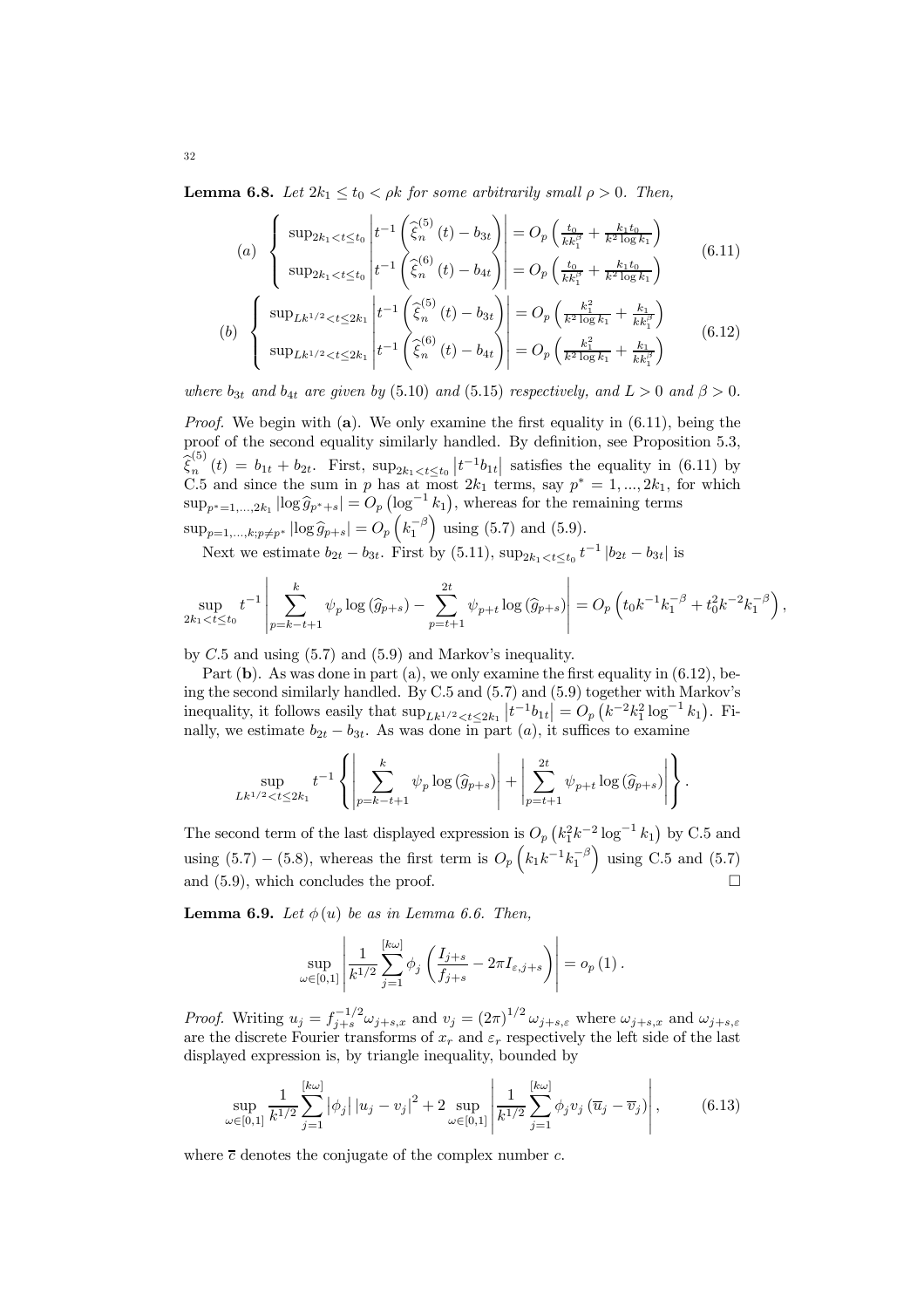The first term of  $(6.13)$  is  $o_p(1)$  since its expectation is bounded by

$$
k^{-1/2} \sum_{j=1}^{k} |\phi_j| \left\{ \left( E |u_j|^2 - 1 \right) - \left( E (u_j \overline{v}_j) - 1 \right) - \left( E (\overline{u}_j v_j) - 1 \right) + \left( E |v_j|^2 - 1 \right) \right\}
$$
  
=  $O\left( k^{-1/2} \sum_{j=1}^{k} \frac{\log j}{j} \right)$  (6.14)

because  $E |v_j|^2 = 1$ ,  $|\phi_j| \le D$  and the extension of Theorems 1 and 2 of Robinson (1995a) given in Lemma 4.4 of Giraitis et al. (2001).

Next, to show that the second term of  $(6.13)$  is  $o_p(1)$ , it suffices to show that the finite dimensional distributions of the term inside the absolute value converge to zero and the tightness condition. First, choosing  $\omega_1^*$  such that  $[k\omega_1^*] =$ max  $([k^{\zeta}], [k\omega_1])$  for some  $0 < \zeta < 1/4$ , then for any  $0 < \omega_1 < \omega_2 < 1$ ,

$$
E\left|k^{-1/2}\sum_{j=1+[k\omega_{1}]}\phi_{j}v_{j}(\overline{u}_{j}-\overline{v}_{j})\right|^{2}\text{is bounded by}
$$
\n
$$
2E\left|k^{-1/2}\sum_{j=1+[k\omega_{1}^{*}]}^{[k\omega_{2}]}\phi_{j}v_{j}(\overline{u}_{j}-\overline{v}_{j})\right|^{2}+2k^{-1}[k\omega_{1}^{*}]\left([k\omega_{1}^{*}]-[k\omega_{1}]\right)\right\rangle
$$
\n
$$
\leq Dk^{-1}\log^{2}k\left(\left([k\omega_{2}]^{1/2}-[k\omega_{1}^{*}]^{1/2}\right)\left(\log(k\omega_{2})-\log(k\omega_{1}^{*})\right)+[k\omega_{1}^{*}]\left([k\omega_{1}^{*}]-[k\omega_{1}]\right)\right),
$$
\n(6.15)

proceeding as with (4.8) in Robinson (1995b). So, the finite dimensional distributions of the second term of (6.13) converge to zero in probability by Markov's inequality.

To complete the proof we need to show tightness. Since the limiting process has continuous paths, by Billingsley's (1968) Theorem 15.6, it suffices to show that

$$
E\left|k^{-1/2}\sum_{j=1+\lceil k\omega_1\rceil}^{\lceil k\omega_2\rceil} \phi_j v_j \left(\overline{u}_j-\overline{v}_j\right)\right|^4 \le D\left(H\left(\omega_2\right)-H\left(\omega_1\right)\right)^{1+\delta} \tag{6.16}
$$

where  $\delta > 0$ ,  $0 < \omega_1 < \omega_2 < 1$  and H  $(\omega)$  is a nondecreasing continuous function. The left side of (6.16) is bounded by

$$
k^{-2}\left(\left|M_4\right|+3M_2^2\right)
$$

where  $M_r$  denotes the rth cumulant of  $\sum_{j=1+[k\omega_1]}^{[k\omega_2]} \phi_j v_j (\overline{u}_j - \overline{v}_j)$ . Using the inequality in (6.15),  $k^{-2}M_2^2 \le D(H(\omega_2) - H(\omega_1))^{1+\delta}$ , so it remains to show that  $k^{-2} |M_4|$  satisfies the inequality in (6.16). Now  $k^{-2} |M_4|$  is

$$
\frac{1}{k^2} \sum_{j_1, j_2, j_3, j_4 = 1 + [k\omega_1]}^{[k\omega_2]} \left( \prod_{i=1}^4 \phi_{j_i} \right) cum \left( v_{j_1} \overline{z}_{j_1}, v_{j_2} \overline{z}_{j_2}, v_{j_3} \overline{z}_{j_3}, v_{j_4} \overline{z}_{j_4} \right) \tag{6.17}
$$

where we have abbreviated  $u_j - v_j$  by  $z_j$ . By Theorem 2.3.2 of Brillinger (1981) and denoting  $X_{j1} = \phi_j v_j$  and  $X_{j2} = \phi_j z_j$ ,

$$
(6.17) = \frac{1}{k^2} \sum_{\vartheta} cum(X_{j\ell}; j\ell \in \vartheta_1) ... cum(X_{j\ell}; j\ell \in \vartheta_p)
$$

where the summation is over all indecomposable partitions  $\vartheta = \vartheta_1 \cup ... \cup \vartheta_p$ . A typical component in  $cum(X_i; j \ell \in \vartheta_1)$  has  $q_1$  elements  $v_j$  and  $q_2$  elements  $z_j$ , so applying formulae of Brillinger  $[ (1981), (2.6.3),$  page 26 and  $(2.10.3),$  page 39, we

,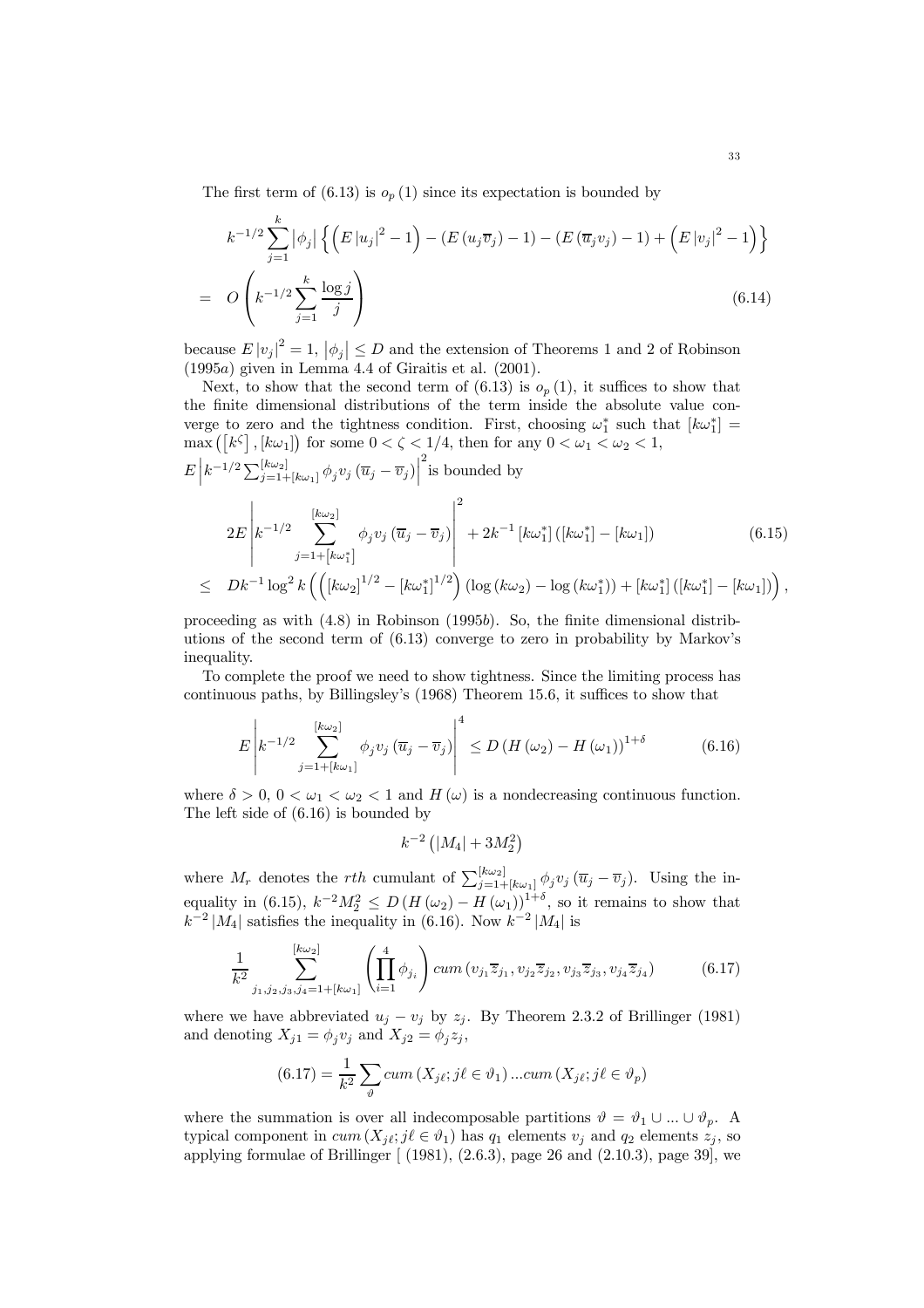deduce after straightforward calculations that  $cum(X_{j\ell}; j\ell \in \vartheta_1)$  is  $\prod_{j\in v_1}\phi_j$  times

$$
\frac{\mu_{q_1+q_2}}{k^{(q_1+q_2)/2}} \int_{[-\pi,\pi]^{q_1+q_2-1}} \left( \frac{\beta \left( \lambda^1 + \dots + \lambda^{(q_1-1)} + \nu^1 + \dots + \nu^{q_2} \right) \beta \left( -\lambda^1 \right) \dots \beta \left( -\lambda^{q_1-1} \right)}{\beta_{j_1} \dots \beta_{j_{q_1}}} \right)
$$
\n
$$
\times \widetilde{\beta} \left( -\nu^1 \right) \dots \widetilde{\beta} \left( -\nu^{q_2} \right) E_{j_1 \dots j_{q_1} \ell_1 \dots \ell_{q_2}} \left( \lambda^1, \dots, \lambda^{(q_1-1)}, \nu^1, \dots, \nu^{q_2} \right) d\lambda^1 \dots d\lambda^{(q_1-1)} d\nu^1 \dots d\nu^{q_2},
$$
\nwhere  $E_{j_1 \dots j_{r} \ell_1 \dots \ell_{r}} \left( \lambda^1, \dots, \lambda^{(q-1)}, \nu^1, \dots, \nu^p \right)$  is

$$
E_{j_1...j_q\ell_1... \ell_p} \left(\lambda^1,...,\lambda^{(q-1)},\nu^1,...,\nu^p\right) \text{ is}
$$
  
\n
$$
G\left(\lambda_{j_1} - \left[\lambda^1 + ... + \lambda^{(q-1)} + \nu^1 + ... + \nu^p\right]\right) G\left(\lambda_{j_2} + \lambda^1\right)
$$
  
\n
$$
\times ... G\left(\lambda_{j_q} + \lambda^{(q-1)}\right) G\left(\nu^1 - \lambda_{\ell_1}\right) \times ... \times G\left(\nu^p - \lambda_{\ell_p}\right),
$$

with  $G(\lambda) = \sum_{t=1}^n e^{it\lambda}$  and, say,  $\tilde{\beta}(-\nu^1) = \beta_{\ell_1}^{-1}\beta(-\nu^1) - 1$ . But by a routine extension of Lemma 3 of Robinson (1995b) and observing that in each partitioned v, the subindex  $j_i$ ,  $i = 1, ..., 4$ , appears only once

$$
(6.17) \le Dk^{-2} \left( \sum_{j=1+[k\omega_1]}^{[k\omega_2]} \frac{1}{j^{1/2}} \right)^4 \le D \left( H(\omega_2) - H(\omega_1) \right)^4,
$$

where  $H(\omega) = \omega^{1/2}$  which is a nondecreasing continuous function.

Remark 6.1. An alternative proof of this lemma can be found in Lemma 4 of Delgado et al. (2004).

**Lemma 6.10.** (Brillinger, 1981 p. 15) Let  $h(x)$ ,  $0 \le x \le 1$ , be integrable and have an integrable derivative  $h^{(1)}(x)$ . Then

$$
\frac{1}{n}\sum_{j=0}^{n} h\left(\frac{j}{n}\right) - \int_{0}^{1} h(x) dx = \frac{1}{2n} (h(0) + h(1)) + \frac{1}{n} \int_{0}^{1} \left( nx - [nx] - \frac{1}{2} \right) h^{(1)}(x) dx. \square
$$

### 7. CONCLUSIONS

In this paper we have studied a nonparametric estimator for the pole of a long memory process under mild conditions on the spectral density  $f(\lambda)$ . Specifically, we have only assumed that  $f(\lambda) \sim C |\lambda - \lambda^0|^{-\alpha}$  with  $C > 0$ , but smooth elsewhere, and where  $\alpha$ , the memory parameter, belongs to the interval  $(0, 1)$ . We have shown that the estimator  $\hat{\lambda}^0$  of the pole  $\lambda^0$  is consistent and we have characterized its limit distribution. More precisely,  $\hat{\lambda}^0$ , centered around  $\lambda^0$  and appropriately renormalized, is asymptotically normal when  $\lambda^0 \in (0, \pi)$ , whereas if  $\lambda^0 = 0$  or  $\pi$ , the asymptotic distribution is a mixture of a discrete and continuous random variable. In particular, when  $\lambda^0 = 0$  the asymptotic distribution takes the value 0 with probability 1/2 and behaves as a (truncated) normal random variable for positive values. In addition, we have shown that the asymptotic statistical properties of a two step estimator of  $\alpha$  are the same as when  $\lambda^0$  is known.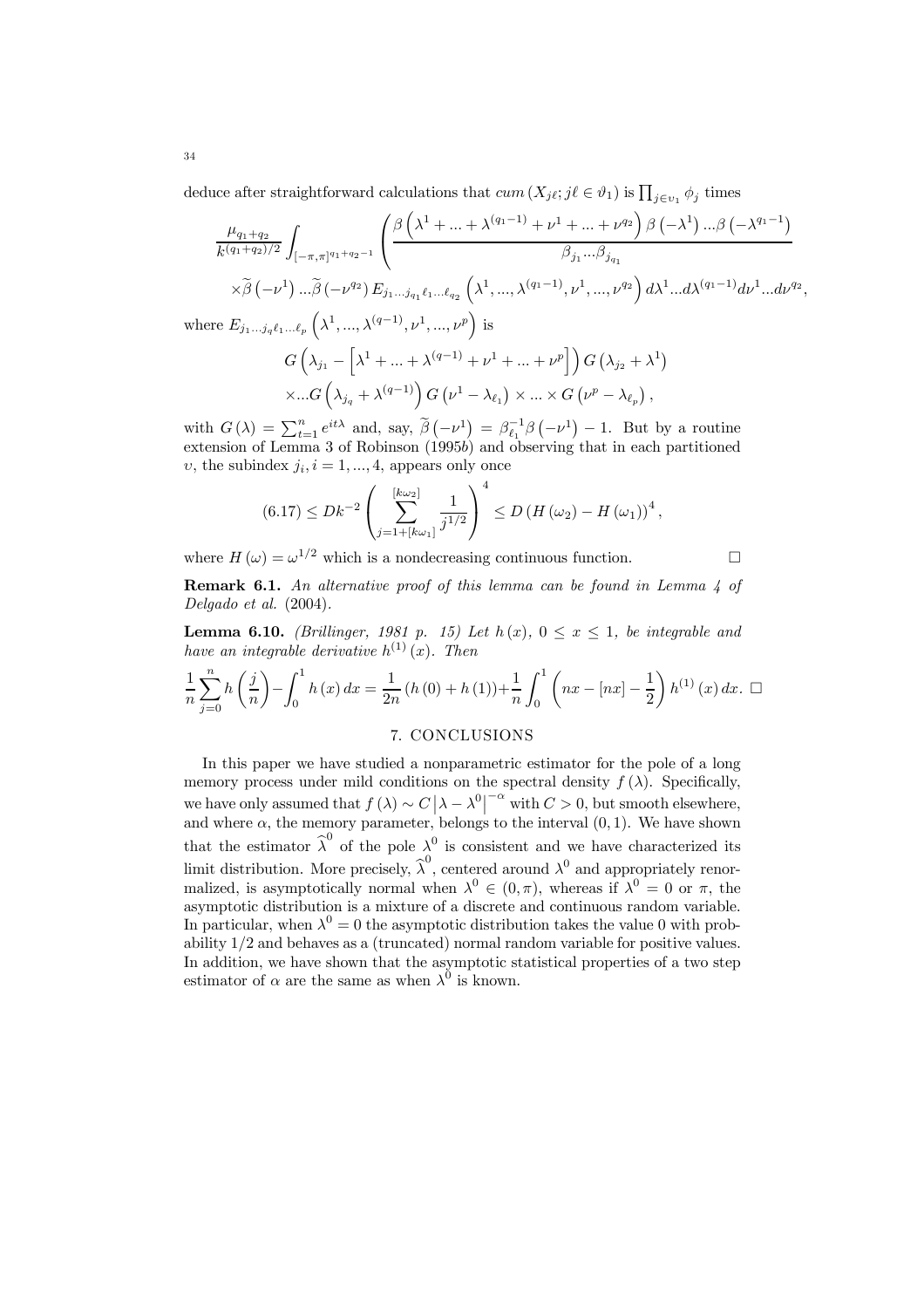#### **REFERENCES**

- [1] Adenstedt, I. (1974). On large-sample estimation for the mean of a stationary random sequence. Annals of Mathematical Statistics, 2, 1095-1107.
- [2] Andel, J. (1986). Long-memory time series models. Kybernetika, 22, 105-123.
- [3] Arteche, J. and Robinson, P.M. (2000). Semiparametric inference in seasonal and cyclical long memory processes. Journal of Time Series Analysis, 21, 1-25.
- [4] Billingsley, P. (1968). Convergence of Probability Measures. John Wiley, New York.
- [5] Brillinger, D.R. (1981). Time Series, Data Analysis and Theory. McGraw-Hill.
- [6] Chen, Z-G. (1988). Consistent estimate for hidden frequencies in a linear process. Adv. in Applied Probability, 20, 295-314.
- [7] Dahlhaus, R. (1989). Efficient parameter estimation for self-similar processes. Ann. of Statist., 17, 1749-1766.
- [8] Davies, R.B. and Harte, D.S. (1987). Tests for Hurst Effect. Biometrika, 74, 95-101.
- [9] Delgado, M.A., Hidalgo, J. and Velasco, C. (2004). Distribution free goodness-of-fit tests for linear processes. Preprint.
- [10] Eddy, W.F. (1980). Optimum kernel estimators of the mode. Ann. of Statist., 8, 870-882.
- [11] Fox, R. and Taqqu, M.S. (1986). Large-sample properties of parameter estimates for strongly dependent stationary Gaussian time series. Ann. of Statist., 14, 517-532.
- [12] Giraitis, L., Hidalgo, J. and Robinson, P.M. (2001). Gaussian estimation of parametric spectral density with unknown pole. Ann. of Statist., 29, 987-1023.
- [13] Giraitis, L. and Leipus, R. (1995). A generalized fractionally differencing approach in longmemory modelling. Liet. Matem. Rink, 35, 65-81.
- [14] Giraitis, L., Robinson, P.M. and Samarov, A. (1997). Rate optimal semiparametric estimation of the memory parameter of the Gaussian time series with long-range dependence. Journal of Time Series Analysis, 18, 49-60.
- [15] Giraitis, L. and Surgailis, D. (1990). A central limit theorem for quadratic forms in strongly dependent linear variables and its application to asymptotic normality of Whittle's estimate. Prob. Theory and Related Fields, 86, 87-104.
- [16] Granger, C.W.J. and Joyeux, R. (1980). An introduction to long memory time series and fractional differencing. Journal of Time Series Analysis, 1, 15-30.
- [17] Gray, H.L., Zhang, N-F. and Woodward, W.A. (1989). On generalized fractional processes. Journal of Time Series Analysis, 10, 233-257.
- [18] Grenander, U. and Rosenblatt, M. (1957). Statistical analysis of stationary time series. John Wiley, New York.
- [19] Hannan, E.J. (1961). Testing for a jump in the spectral function. J. Royal Statist. Soc., Series B, 23, 394-404.
- [20] Hannan, E.J. (1973). The estimation of frequency. J. Appl. Probab., 10, 510-519.
- [21] Hannan, E.J. (1976). The asymptotic distribution of serial covariates. Ann. of Statist., 4, 396-399.
- [22] Hidalgo, J. and Robinson, P.M. (2002). Adapting to unknown error autocorrelation in regression with long memory. Econometrica, 70, 1545-1581.
- [23] Hosking, J. (1981). Fractional differencing. Biometrika, 68, 165-176.
- [24] Hosoya, Y. (1997). A limit theory with long-range dependence and statistical inference on related models. Ann. of Statist., 25, 105-137.
- [25] Kavalieris, L. and Hannan, E.J. (1994). Determining the number of terms in a trigonometric regression. Journal of Time Series Analysis, 15, 613-625.
- [26] Müller, H-G. (1992). Change-points in nonparametric regression analysis. Ann. of Statist., 20, 737-761.
- [27] Müller, H-G. and K. Prewitt (1992). Weak convergence and adaptive peak estimation for spectral densities. Ann. of Statist., 20, 1329-1349.
- [28] Pollard, D. (1984). Convergence of stochastic processes. Springer, New York.
- [29] Quinn, B.G. (1989). Estimating the number of terms in a sinusoidal regression. Journal of Time Series Analysis, 10, 71-75.
- [30] Quinn, B.G. and Hannan, E.J. (2001). The estimation and tracking of frequency. Cambridge University Press, New York.
- [31] Robinson, P.M. (1995a). Log-periodogram regression of time series with long range dependence. Ann. of Statist., 23, 1048-1072.
- [32] Robinson, P.M. (1995b). Gaussian semiparametric estimation of long-range dependence. Ann. of Statist., 23, 1630-1661.
- [33] Taqqu, M. (1975). Weak convergence to fractional Brownian motion and to the Rosenblatt process. Zeit. für Wahrs. und Verwandte Gebiete, 31, 287-305.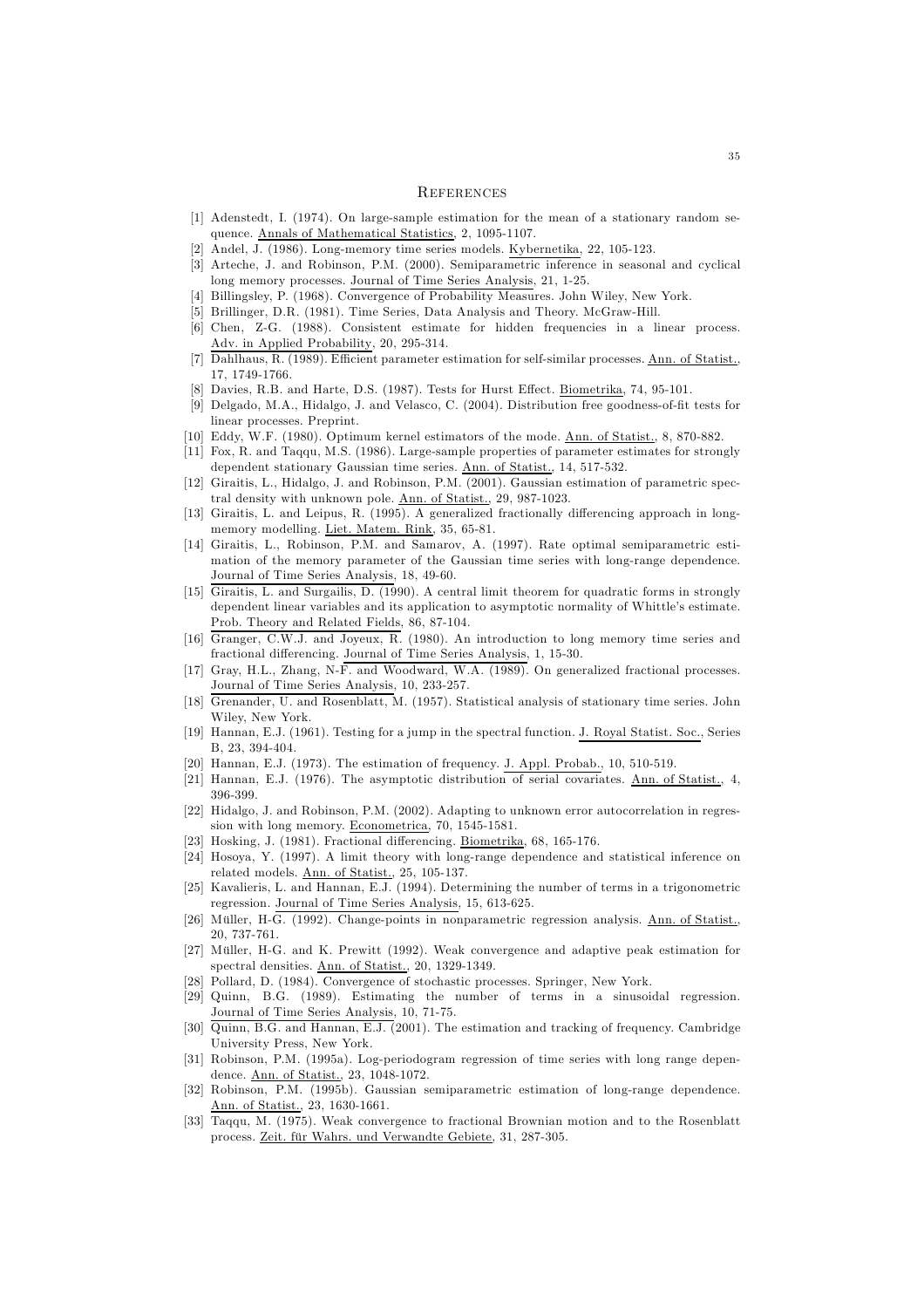- [34] Van der Vaart, A.W and Wellner, J.A. (1996). Weak convergence and empirical processes. Springer-Verlag, New York.
- [35] Whittle, P. (1952). The simultaneous estimation of a time series harmonic components and covariance structure. Trab. Estadist., 3, 43-57.
- [36] Yajima, Y. (1996). Estimation of the frequency of unbounded spectral densities. Proceedings of the Business and Economic Statistical Section. American Statistical Association, 4-7.

36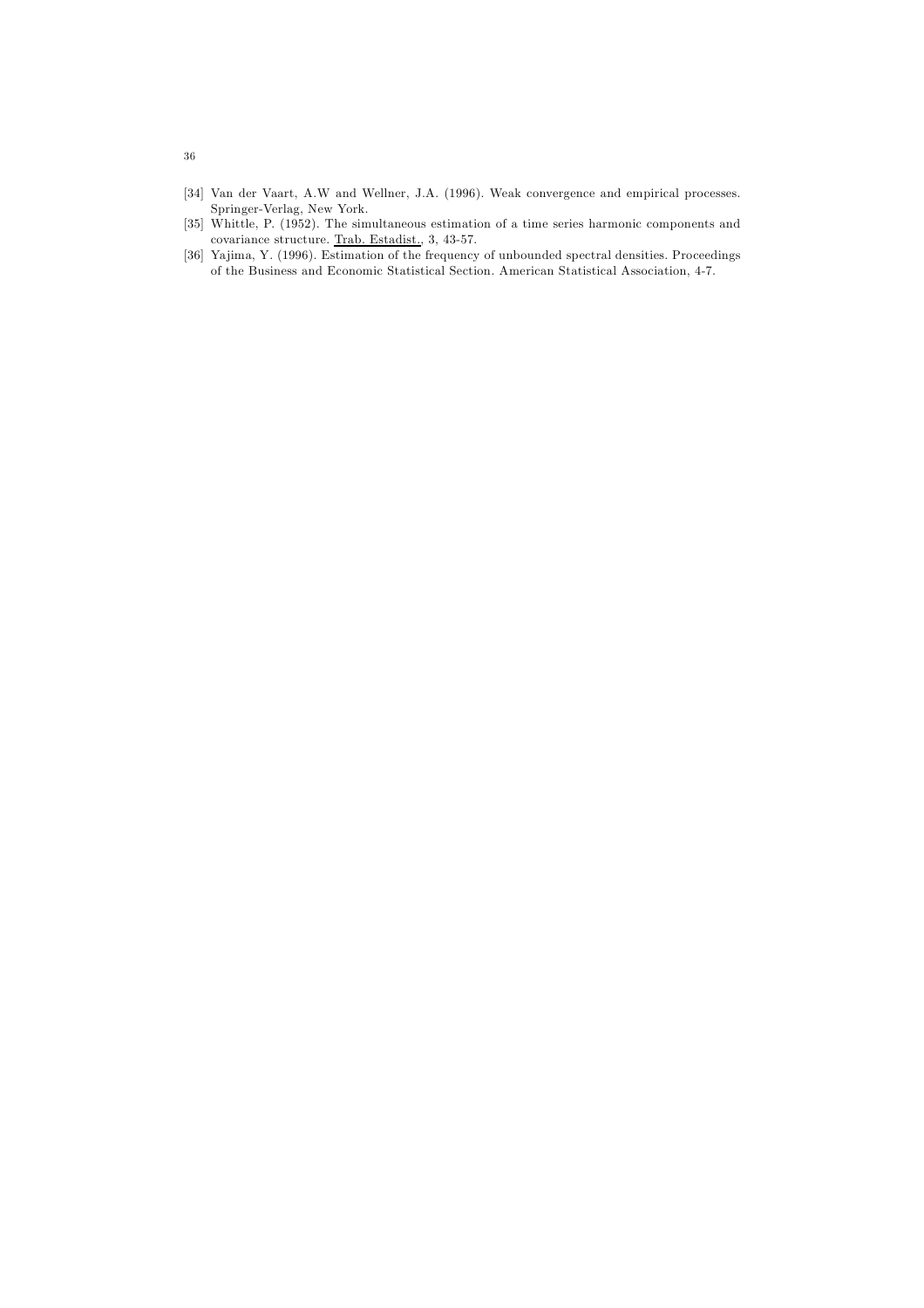## Table 4.1

|  | Bias and Standard Deviation of $\hat{q}$ and $\tilde{q}$ |  |  |
|--|----------------------------------------------------------|--|--|
|  |                                                          |  |  |
|  |                                                          |  |  |

|                             |             |      | $\alpha$ |         |          |                     |          |         |          |         |
|-----------------------------|-------------|------|----------|---------|----------|---------------------|----------|---------|----------|---------|
|                             |             |      | 0.2      |         | 0.4      |                     | $0.6\,$  |         | 0.8      |         |
|                             |             |      | 9.35     | (8.33)  | 6.38     | $\overline{(6.96)}$ | 4.24     | (5.39)  | 2.80     | (4.04)  |
| $\lambda^0=0$               |             | 256  |          |         |          |                     |          |         |          |         |
|                             | $\mathbf n$ |      | 9.26     | (7.88)  | 7.32     | (6.85)              | 5.94     | (6.01)  | 4.85     | (5.25)  |
|                             |             |      | 15.40    | (15.50) | 8.43     | (10.74)             | 4.81     | (7.64)  | 2.62     | (5.76)  |
|                             |             | 1024 |          |         |          |                     |          |         |          |         |
|                             |             |      | 22.91    | (25.31) | 15.55    | (20.89)             | 9.60     | (14.02) | 6.73     | (9.96)  |
|                             |             |      | 0.003    | (7.64)  | $-0.084$ | (5.33)              | $-0.091$ | (2.96)  | $-0.054$ | (1.56)  |
|                             |             | 256  |          |         |          |                     |          |         |          |         |
|                             |             |      | 0.209    | (9.59)  | 0.270    | (9.21)              | 0.272    | (8.66)  | 0.320    | (7.28)  |
| $\lambda^0 = \frac{\pi}{2}$ | $\mathbf n$ |      | 0.051    | (11.87) | 0.117    | (4.77)              | 0.063    | (1.89)  | 0.216    | (1.13)  |
|                             |             | 1024 |          |         |          |                     |          |         |          |         |
|                             |             |      | 0.435    | (27.89) | 0.144    | (25.77)             | $-0.213$ | (21.30) | $-0.060$ | (13.52) |

The first row in each cell corresponds to  $\hat{q}$ , whereas the second row is that of  $\tilde{q}$ .